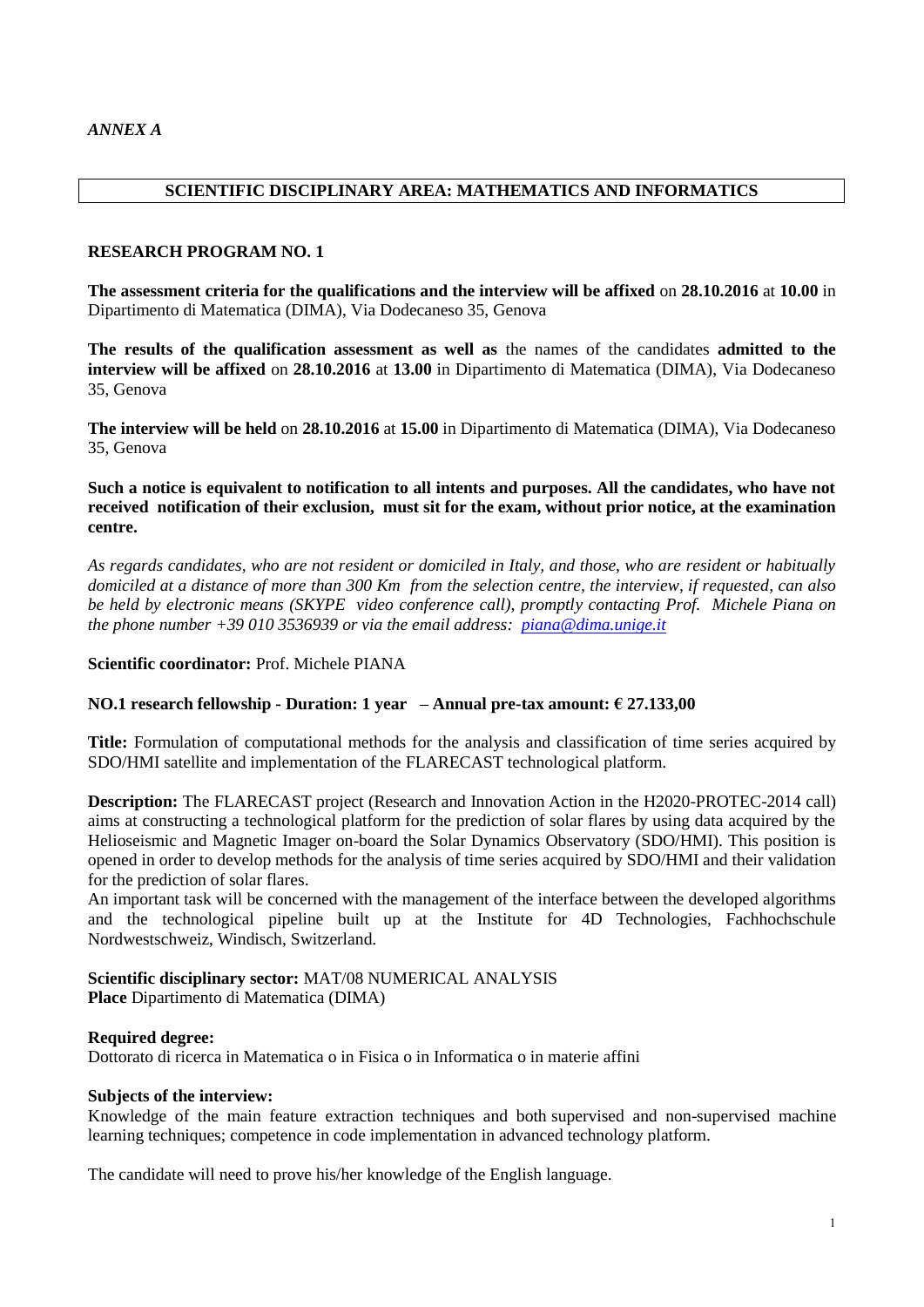**The assessment criteria for the qualifications and the interview will be affixed** on **28.10.2016** at **11.00** in Dipartimento di Matematica (DIMA), Via Dodecaneso 35, Genova

**The results of the qualification assessment as well as the names of the candidates admitted to the interview will be affixed** on **28.10.2016** at **14.00** in Dipartimento di Matematica (DIMA), Via Dodecaneso 35, Genova

**The interview will be held** on **28.10.2016** at **17.00** in Dipartimento di Matematica (DIMA), Via Dodecaneso 35, Genova

**Such a notice is equivalent to notification to all intents and purposes. All the candidates, who have not received notification of their exclusion, must sit for the exam, without prior notice, at the examination centre.**

*As regards candidates, who are not resident or domiciled in Italy, and those, who are resident or habitually domiciled at a distance of more than 300 Km from the selection centre, the interview, if requested, can also be held by electronic means (SKYPE video conference call), promptly contacting Prof. Michele Piana on the phone number +39 010 3536939 or via the email address piana@dima.unige.it*

**Scientific coordinator**: Prof. Michele PIANA

### **NO.1 research fellowship - Duration: 1 year – Annual pre-tax amount: € 19.367,00**

**Title:** Regularization methods for the prediction of solar flares and implementation of the FLARECAST technological platform.

**Description:** The FLARECAST project (Research and Innovation Action in the H2020-PROTEC-2014 call) aims at constructing a technological platform for the prediction of solar flares by using data acquired by the Helioseismic and Magnetic Imager on-board the Solar Dynamics Observatory (SDO/HMI). This position is opened in order to develop methods for the analysis of time series acquired by SDO/HMI and their validation for the prediction of solar flares.

An important task will be concerned with the management of the interface between the developed algorithms and the technological pipeline built up at the Institute for 4D Technologies, Fachhochschule Nordwestschweiz, Windisch, Switzerland.

### **Scientific disciplinary sector:** MAT/08 NUMERICAL ANALYSIS **Place:** Dipartimento di Matematica (DIMA)

### **Required degree:**

.

Laurea V.O. in Matematica, Fisica, Informatica Laurea Specialistica delle classi 45/S (Matematica), 20/S (Fisica), 23/S (Informatica) Laurea Magistrale della classe LM-40 (Matematica), LM-17 (Fisica), LM-18 (Informatica)

### **Subjects of the interview:**

Knowledge of the main regularization methods for the solution of ill posed problems and of the main optimization techniques for determining regularization parameters.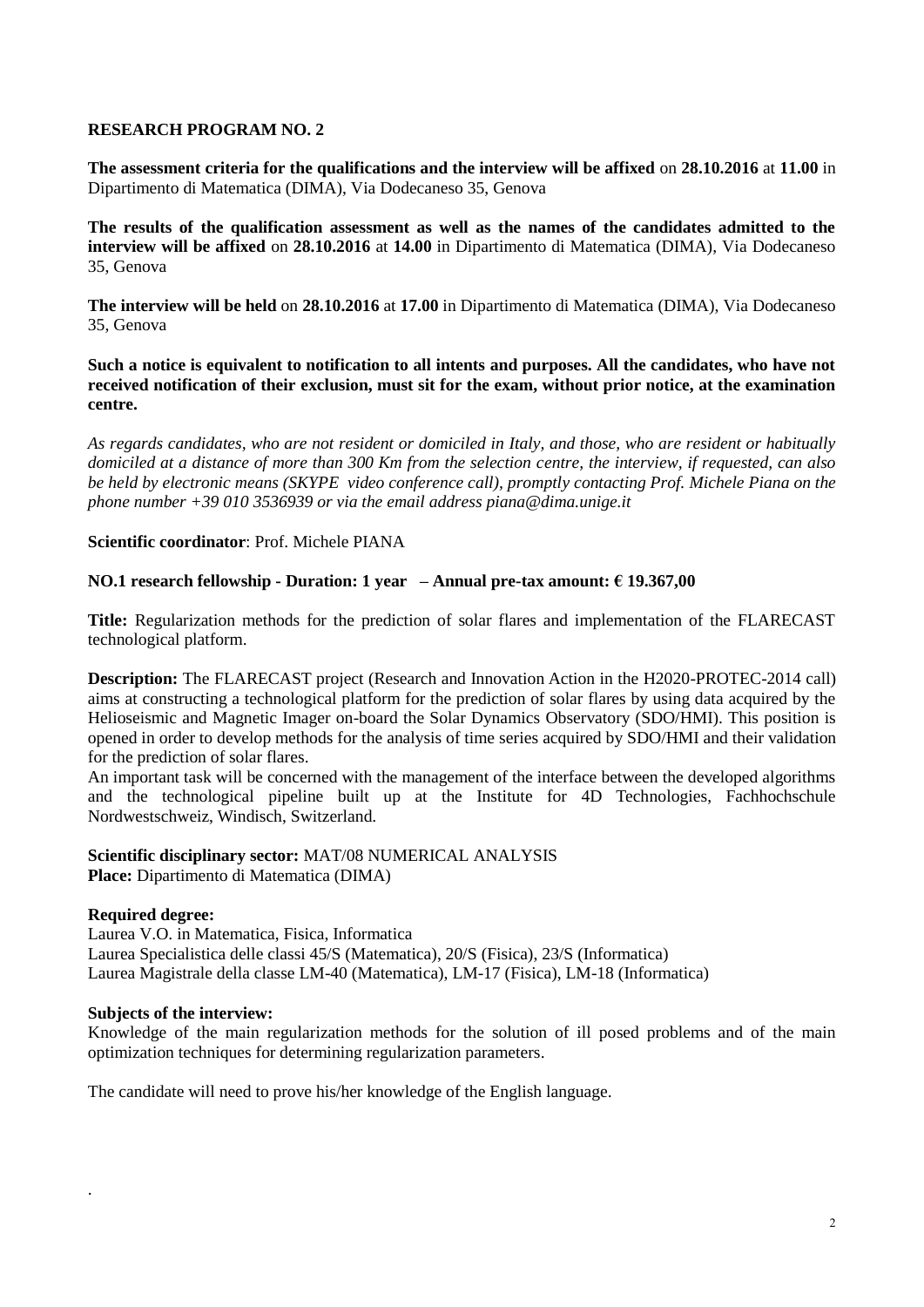# **SCIENTIFIC DISCIPLINARY AREA: PHYSICS**

# **RESEARCH PROGRAM NO. 3**

**The assessment criteria for the qualifications and the interview will be affixed** on **2.11.2016** at **15.00** in Dipartimento di Fisica, Via Dodecaneso 33, Genova.

**The results of the qualification assessment as well as the names of the candidates admitted to the interview will be affixed** on **2.11.2016** at **18.00** in Dipartimento di Fisica, Via Dodecaneso 33, Genova.

**The interview will be held** on **4.11.2016** at **14.00** in Dipartimento di Fisica, Via Dodecaneso 33, Genova.

**Such a notice is equivalent to notification to all intents and purposes. All the candidates, who have not received notification of their exclusion, must sit for the exam, without prior notice, at the examination centre.**

*As regards candidates, who are not resident or domiciled in Italy, and those, who are resident or habitually domiciled at a distance of more than 300 Km from the selection centre, the interview, if requested, can also be held by electronic means (SKYPE video conference call), promptly contacting Prof. Dario Barbieri on the phone number +39 010 3536455 or via the email address Dario.Barberis@ge.infn.it*

# **Scientific coordinator**: Prof. Dario BARBERIS

### **NO.1 research fellowship - Duration: 2 year– Annual pre-tax amount: € 19.367,00**

**Title:** Development of pixel detector technologies for HL-LHC.

**Description:** The Genoa group contributed to the design and construction of the pixel detectors of the ATLAS experiment at CERN and continues the R&D activities on this kind of detectors. The LHC accelerator will increase its luminosity by a factor 10 by 2024-2025, therefore the experiments will replace the existing detectors with other ones, based on newer technologies. In particular, the resolution, read-out speed and radiation resistance will all have to increase.

The winner of this procedure will develop and test pixel detectors based on the "3D" technology, including the assembly procedures and the quality control tests.

#### **Scientific disciplinary sector:** FIS/01 EXPERIMENTAL PHYSICS **Place:** Dipartimento di Fisica (DIFI)

### **Required degree:**

Laurea Specialistica della classe 20/S (Fisica) Laurea Magistrale della classe LM-17 (Fisica)

### **Subjects of the interview:**

Knowledge of particle detectors based on silicon semiconductors and their properties. Familiarity with measurements of detector performance of pixel detectors and analysis of data from laboratory tests.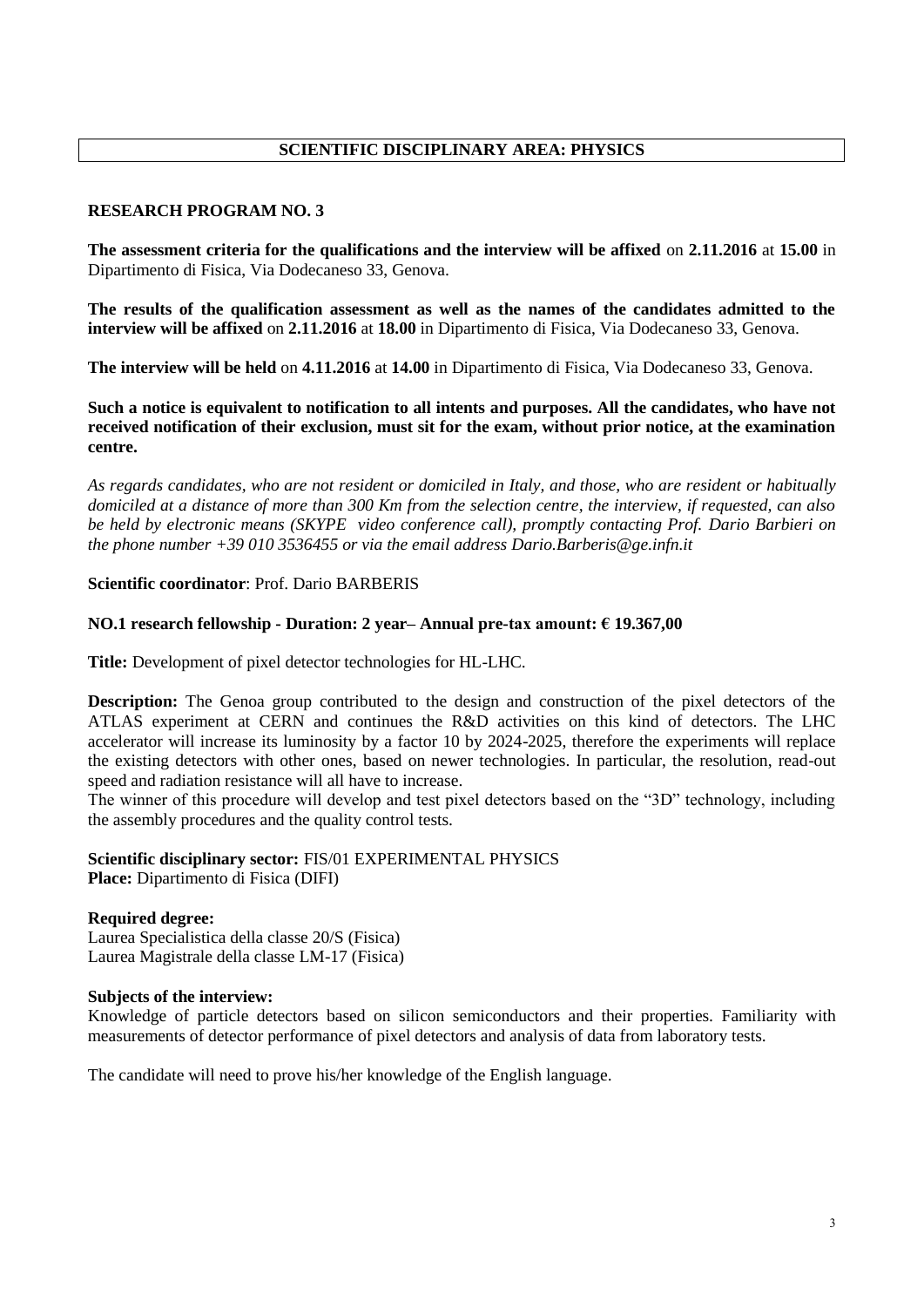**The assessment criteria for the qualifications and the interview will be affixed** on **2.11.2016** at **12.00** in Dipartimento di Fisica, Via Dodecaneso 33, Genova.

**The results of the qualification assessment as well as the names of the candidates admitted to the interview will be affixed** on **2.11.2016** at **17.00** in Dipartimento di Fisica, Via Dodecaneso 33, Genova.

**The interview will be held** on **3.11.2016** at **15.00** in Dipartimento di Fisica, Via Dodecaneso 33, Genova.

**Such a notice is equivalent to notification to all intents and purposes. All the candidates, who have not received notification of their exclusion, must sit for the exam, without prior notice, at the examination centre.**

*As regards candidates, who are not resident or domiciled in Italy, and those, who are resident or habitually domiciled at a distance of more than 300 Km from the selection centre, the interview, if requested, can also be held by electronic means (SKYPE video conference call), promptly contacting prof.ssa Carla Biggio on the phone number +39 010 3536275 or via the email address biggio@ge.infn.it*

### **Scientific coordinator**: Prof.ssa Carla BIGGIO

#### **NO.1 research fellowship - Duration: 1 year – Annual pre-tax amount: € 19.367,00**

**Title:** Model-independent analysis of LHC data in new physics scenarios involving scalar and vector leptoquarks.

**Description:** The goal of this project is to search, in LHC data, for final states not yet studied by LHC collaborations, which can arise in Standard Model extensions involving scalar and/or vector leptoquarks. This will be done in collaboration with the LHC groups present in the Department. The project is composed of two parts, one more theoretical, where the scientist will study the phenomenology of the considered models, and another, more in contact with the experiment, where these models will be implemented in MadGraph in order to be simulated, with the final aim of realizing a new analysis of LHC data able to give new results on not yet studied channels.

# **Scientific disciplinary sector:** FIS/02 THEORETICAL PHYSICS, MATHEMATICAL MODELS AND **METHODS**

**Place:** Dipartimento di Fisica (DIFI)

**Required degree:**  Dottorato di ricerca in Fisica

# **Subjects of the interview**:

Phenomenology of models of new physics and possibility of testing them at the LHC.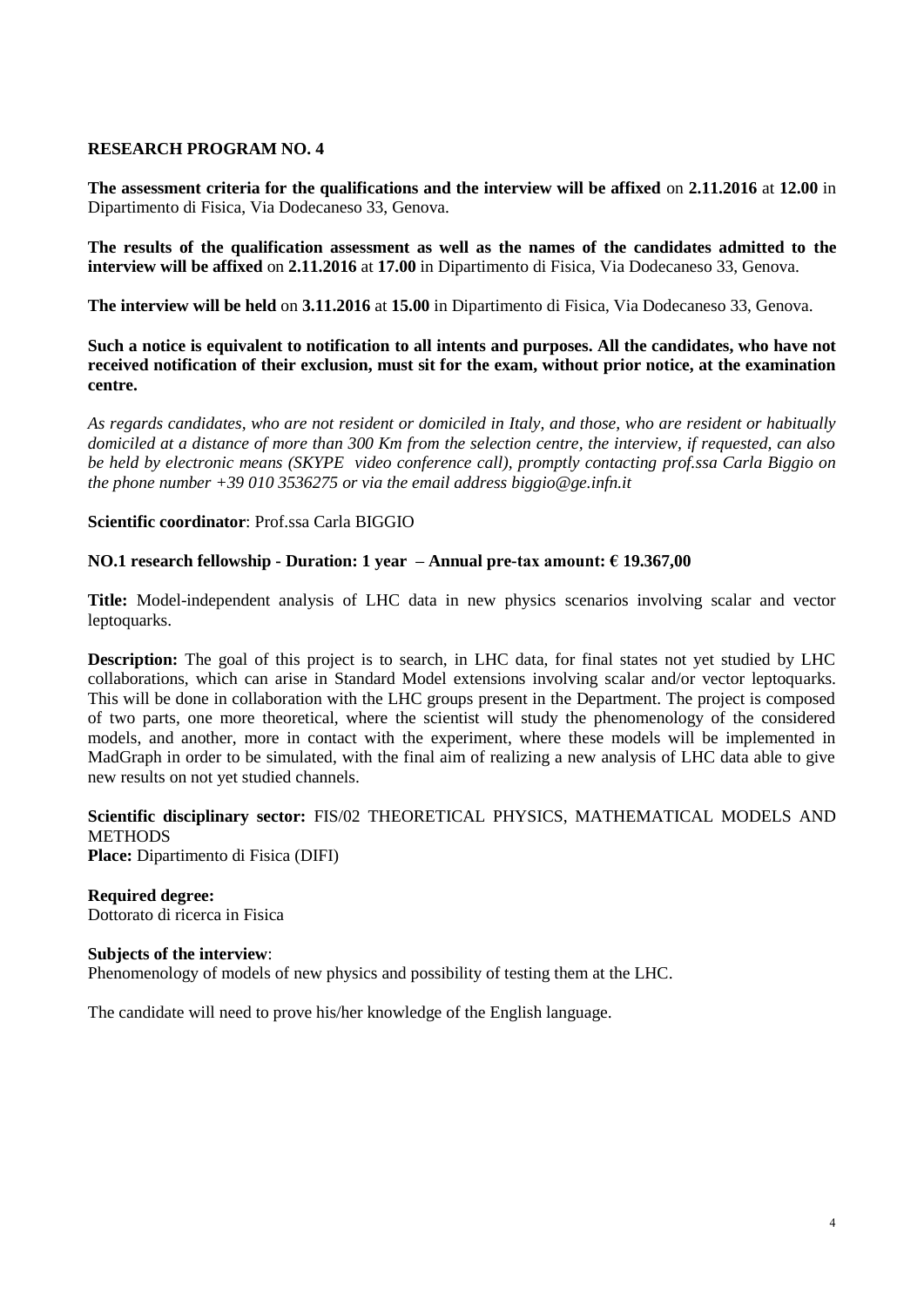# **SCIENTIFIC DISCIPLINARY AREA: BIOLOGY**

### **RESEARCH PROGRAM NO. 5**

**The assessment criteria for the qualifications and the interview will be affixed** on **3.11.2016** at **12.00** in DIMES- Sez. Fisiologia - Viale Benedetto XV/3, Genova

**The results of the qualification assessment as well as the names of the candidates admitted to the interview will be affixed** on **4.11.2016** at **10.00** in DIMES –Sez. Fisiologia - Viale Benedetto XV/3, Genova

**The interview will be held** on **4.11.2016** at **14.00** in DIMES - Sez. Fisiologia -Viale Benedetto XV/3, Genova

**Such a notice is equivalent to notification to all intents and purposes. All the candidates, who have not received notification of their exclusion, must sit for the exam, without prior notice, at the examination centre.**

**Scientific coordinator**: Prof. Fabio BENFENATI

#### **NO.2 research fellowship - Duration: 1 year – Annual pre-tax amount: € 19.367,00**

**Title:** PRRT2: a novel synaptic gene at the basis of epilepsy. Functional study in murine model and in neurons derived from patient's fibroblasts.

**Description:** The goal of the project is the clarification of the functional role of PRRT2 (PRoline-Rich Transmembrane protein 2), a gene causative for several parossistic disorder of infancy, in brian physiology and in the pathogenesis of neurological diseases. AIMS of the project:

1. Functional role of PRRT2 in neuronal development and in synaptic function and plasticity with the use of (i) primary murine neurons silenced for the expression of PRRT2; (ii) murine model in whoch the expression of PRRT2 is constitutively or conditionally abrogated.

2. Functional characteryzation of human pathological mutation in neuronal cells derived from Iduced Pluripotent STem Cells from patient's fibroblasts.

3. Novel therapeutic target by disocvering protein partners of PRRT2 at synaptic level.

### **Scientific disciplinary sector:** BIO/09 PHYSIOLOGY

**Place:** Dipartimento di Medicina Sperimentale (DIMES)

#### **Required degree:**

Laurea V.O. in Biotecnologie o in Biologia o in Medicina e Chirurgia o in Chimica e Tecnologie Farmaceutiche

#### **Subjects of the interview**:

Master thesis, research experiences and laboratory skills.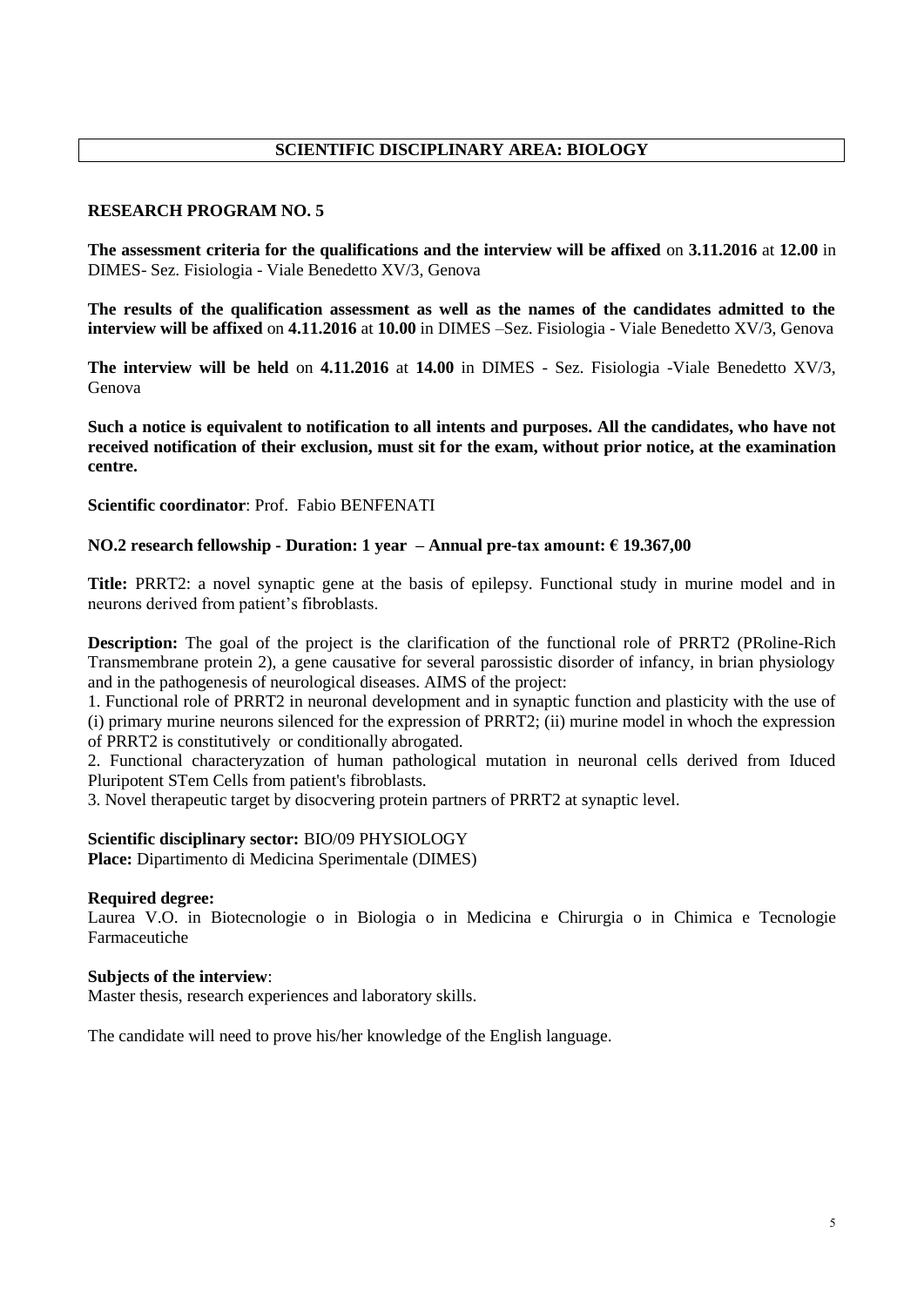**The assessment criteria for the qualifications and the interview will be affixed** on **3.11.2016** at **10.00** in Dipartimento di Farmacia (DIFAR) – Sezione di Farmacologia e Tossicologia - Viale Cembrano, 4 - Genova

**The results of the qualification assessment as well as the names of the candidates admitted to the interview will be affixed** on **3.11.2016** at **14.00** in Dipartimento di Farmacia (DIFAR) – Sezione di Farmacologia e Tossicologia - Viale Cembrano, 4 – Genova

**The interview will be held** on **3.11.2016** at **15.00** in Dipartimento di Farmacia (DIFAR) – Sezione di Farmacologia e Tossicologia - Viale Cembrano, 4 – Genova

**Such a notice is equivalent to notification to all intents and purposes. All the candidates, who have not received notification of their exclusion, must sit for the exam, without prior notice, at the examination centre.**

**Scientific coordinator**: Prof. Giambattista BONANNO

### **NO.1 research fellowship - Duration: 1 year – Annual pre-tax amount: € 19.367,00**

**Title:** Regulation of the activity of astrocytes by miRNAs shuttled in mesenchimal stem cells-derived exosomes in the SOD1<sup>G93A</sup> mouse model of amyotrophic lateral sclerosis.

**Description:** At present, there is no cure for amyotrophic lateral sclerosis (ALS) and an alternative therapeutic approach through the administration of mesenchymal stem cells (MSCs) is being considered. Indeed, MSCs can ameliorate disease expression and survival in the SOD1<sup>G93A</sup> mouse model of ALS, an effect associated with reduced activation of astrocytes. In this framework, we will assess whether the beneficial effect of MSCs in ALS can be attributed to the modulation of astroglia activity by exosomeshuttled miRNAs. We shall study if i) MSC-derived exosomes are able to modulate the activation and the detrimental functions of astrocytes from SOD1<sup>G93A</sup> mice; ii) this modulation is due to the transfer of specific miRNAs that regulate distinct pathways.

**Scientific disciplinary sector:** BIO/14 PHARMACOLOGY

**Place:** Dipartimento di Farmacia (DIFAR)

### **Required degree:**

Laurea Magistrale della classe LM-13 (Farmacia e Farmacia Industriale) o titoli equipollenti

### **Subjects of the interview**:

Cellular and molecular mechanisms of neuronal and glial transmission. Brain region dissection techniques for the preparation of cell cultures and the purification of subcellular neuronal and glial particles. Determination of neuro-and glio-transmitters and of the main second messengers. Cellular and molecular biology techniques for the determination of intracellular calcium, autophagy, protein misfolding and aggregation, astrocyte activation, cultured and co-cultured astrocyte damage and death.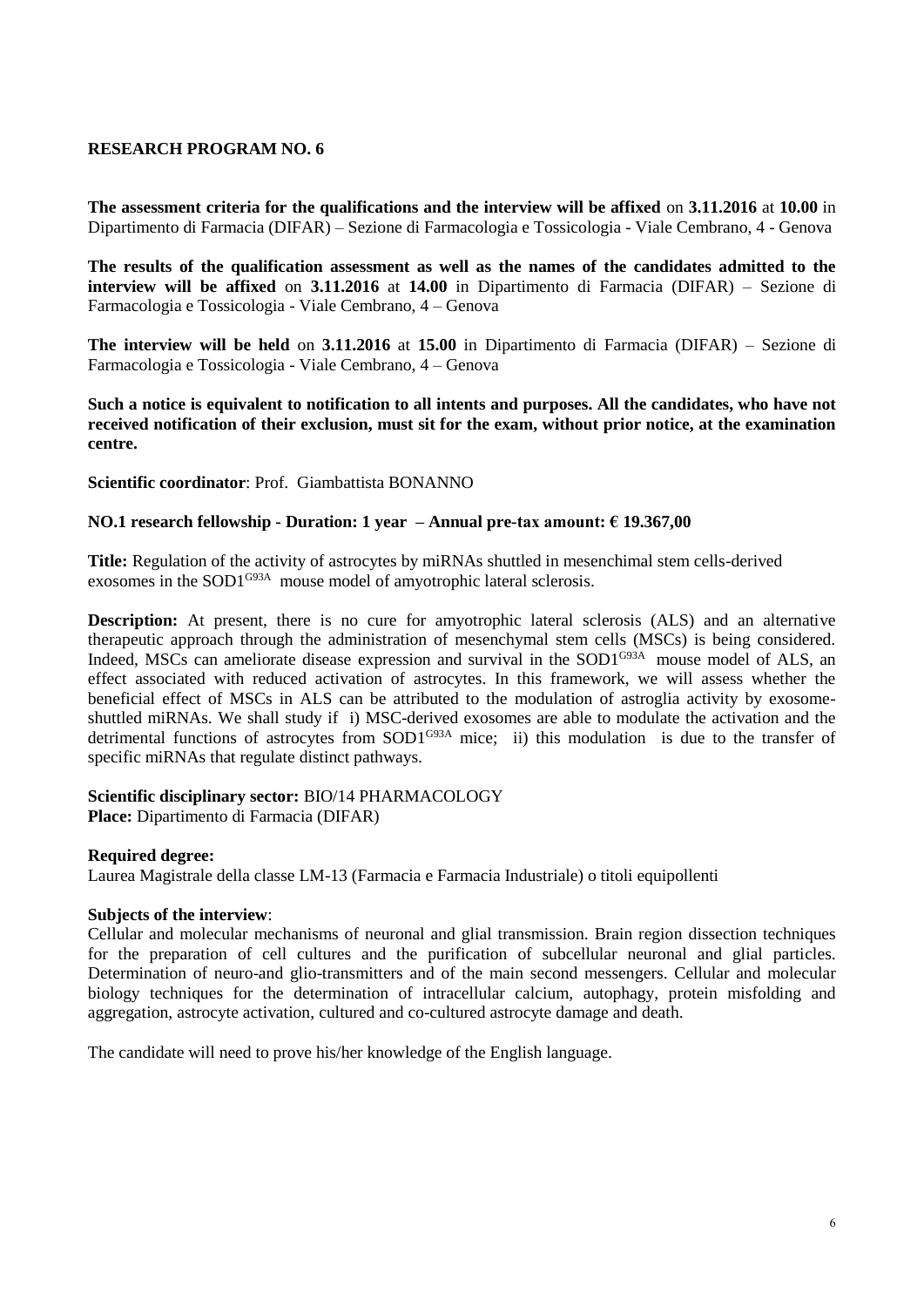### **Scientific coordinator**: Prof. Francesco BOCCARDO

### **NO.1 research fellowship - Duration: 2 years – Annual pre-tax amount: € 19.367,00**

**Title:** Monitoring treatment response in prostate cancer (PCa) patients: potential utility of circulating tumor cells (CTCs) as new prognostic and predictive markers.

**Description:** Metastatic spreading is a process that begins early during the growth of the primary tumor, implying a cascade of sequential events involving numerous tumor-host interactions.In the last few years, new methods of detection and characterization, led to great emphasis on the role of CTCs in relation to the process of metastasis. The presence of a high number of CTCs in the peripheral blood of patients with solid tumors correlates with a poor prognosis and the reduction in the number of CTCs after local or systemic treatments is strictly correlated with response and a longer disease-free survival.The Objective of this project is the evalaution of the number CTCs in sub-cohorts of patients at different stages of the natural history of PCa and to evaluate their prognostic and predictive value in respect to the actual therapy.

# **Scientific disciplinary sector:** MED/06 MEDICAL ONCOLOGY

**Place:** Dipartimento di Medicina interna e Specialità mediche (DIMI)

### **Required degree:**

Dottorato di ricerca in Oncologia ed Ematologia Clinica e Sperimentale

#### **Subjects of the interview**:

Biological and methodological aspects regarding the research project.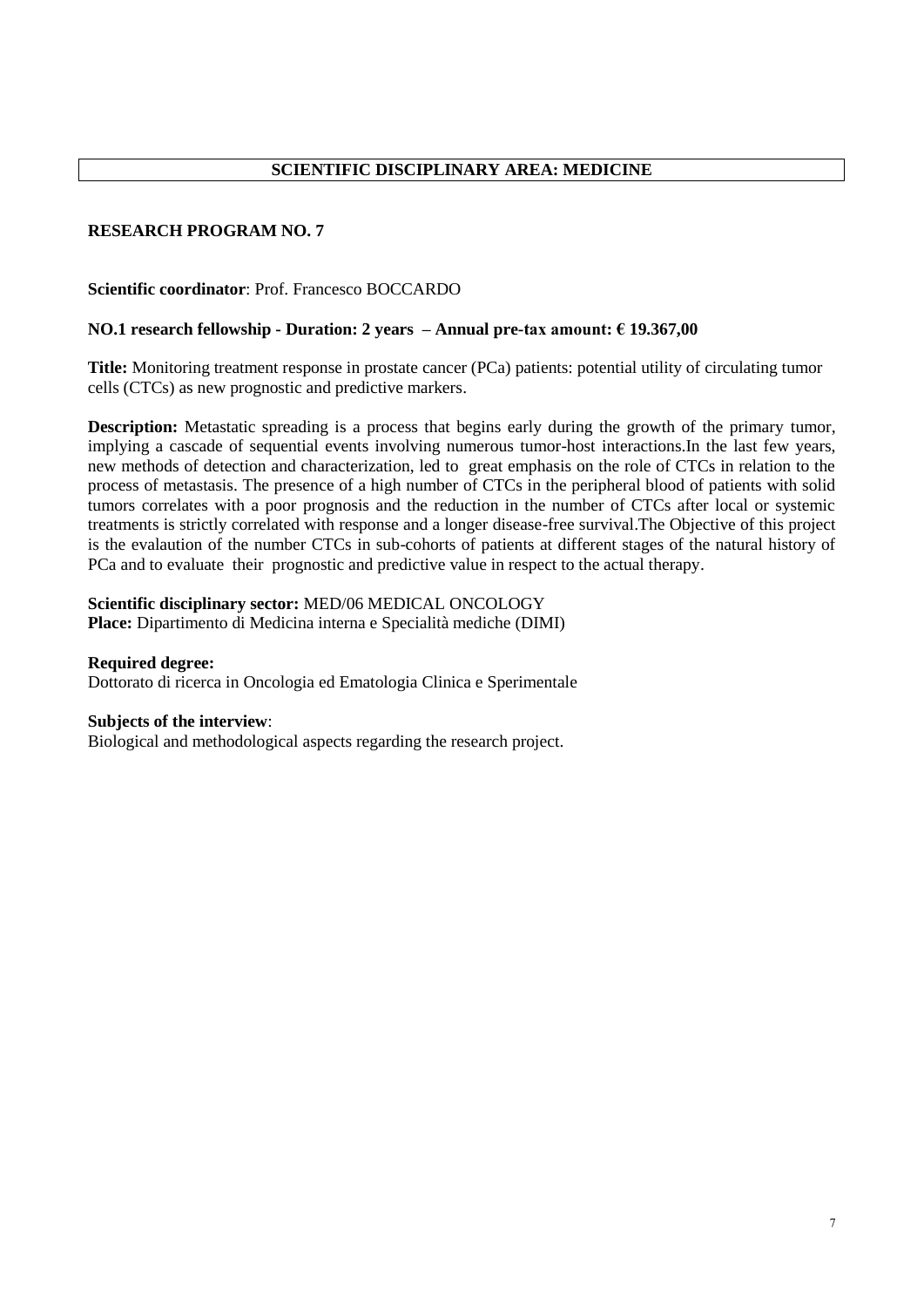**The assessment criteria for the qualifications and the interview will be affixed** on **3.11.2016** at **9.00** in Dipartimento di Medicina Interna e Specialità Mediche (DIMI), Viale Benedetto XV 6, Genova

**The results of the qualification assessment as well as the names of the candidates admitted to the interview will be affixed** on **3.11.2016** at **12.00** in Dipartimento di Medicina Interna e Specialità Mediche (DIMI), Viale Benedetto XV 6, Genova

**The interview will be held** on **3.11.2016** at **12.30** in Dipartimento di Medicina Interna e Specialità Mediche (DIMI), Viale Benedetto XV 6, Genova

**Such a notice is equivalent to notification to all intents and purposes. All the candidates, who have not received notification of their exclusion, must sit for the exam, without prior notice, at the examination centre.**

**Scientific coordinator**: Prof. Alessio NENCIONI

### **NO.1 research fellowship - Duration: 1 year – Annual pre-tax amount: € 19.367,00**

**Title:** Preclinical validation of extracellular nicotinamide phosphoribosyltransferase as a target for treating breast cancer.

**Description:** In the context of the project "Preclinical validation of extracellular nicotinamide phosphoribosyltransferase as a target for treating breast cancer" sponsored by the Italian Association for Cancer Research (AIRC), the successful candidate will have to apply to studies of the phenotype (welfare and tumorigenesis) of C57B6 MMTV-PyMT+/+/Nampt+/- vs. C57B6 MMTV-PyMT+/+/Nampt+/+ mice. He/she shall also conduct in vitro studies assessing the role of secreted NAMPT in the process of epithelial cell transformation.

#### **Scientific disciplinary sector:** MED/09 INTERNAL MEDICINE **Place:** Dipartimento di Medicina interna e Specialità mediche (DIMI)

### **Required degree:**

Dottorato di ricerca in Oncologia

### **Subjects of the interview**:

Role of NAMPT in cancer, mouse models of breast cancer, mechanisms of epithelial-to-mesenchymal transition.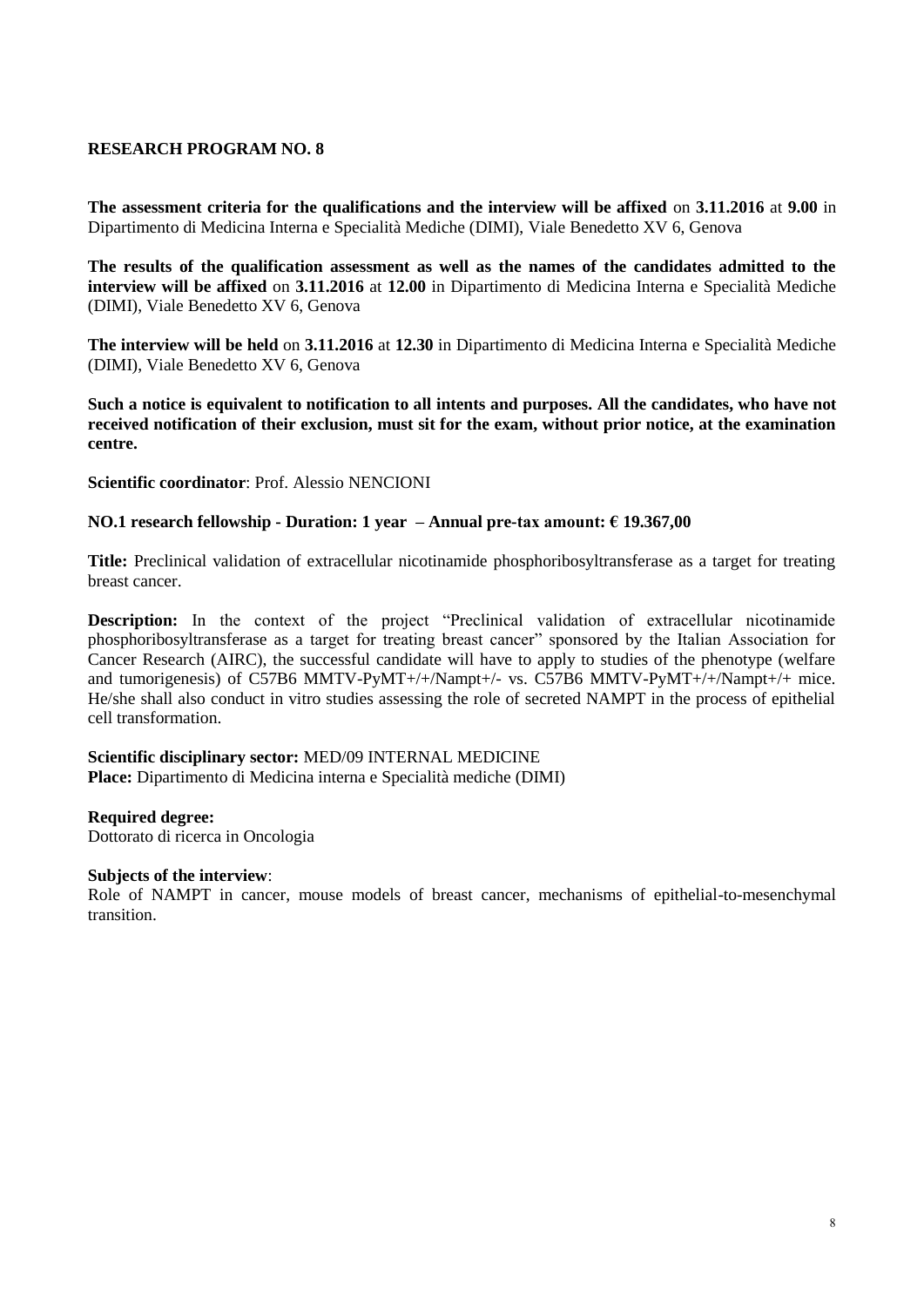**The assessment criteria for the qualifications and the interview will be affixed** on **28.10.2016** at **09.00** in Dipartimento di Medicina Interna e Specialità Mediche (DIMI), Pad. Ex Isolamento Largo Rosanna Benzi 10, Genova

**The results of the qualification assessment as well as the names of the candidates admitted to the interview will be affixed** on **28.10.2016** at **12.00** in Dipartimento di Medicina Interna e Specialità Mediche (DIMI), Pad. Ex Isolamento Largo Rosanna Benzi 10, Genova

**The interview will be held** on **28.10.2016** at **12.30** in Dipartimento di Medicina Interna e Specialità Mediche (DIMI), Pad. Ex Isolamento Largo Rosanna Benzi 10, Genova

**Such a notice is equivalent to notification to all intents and purposes. All the candidates, who have not received notification of their exclusion, must sit for the exam, without prior notice, at the examination centre.**

**Scientific coordinator**: Prof. Francesco PUPPO

### **NO.1 research fellowship - Duration: 1 year – Annual pre-tax amount: € 19.367,00**

**Title:** "Multidisciplinary management of cardiovascular pathologies and complications in the Cardio-Oncological Ambulatory".

**Description:** The IRCCS AOU San Martino IST Genoa Cardio-Oncological Ambulatory (Clinic of Internal Medicine 3 and Clinic of Cardiovascular Diseaes and UTIC) take care of about 500 hemato-oncological patients/year affected with cardiovascular (CV) pathologies or cancer-related CV complications. The Cardio-Oncological Ambulatory purpose is to optimize a multidisciplinary management of these patients, with the aim of guarantee coordinate care. The project will consist in:

- develop flow-chart for patients using dedicated paths for easy and rapid access and follow-up visits

- coordinate other Specialists (i.e. Vascular Surgeon or Diabetologist)

- improve patient's quality of life

The project requires coordination between different Operative Units and the Internist specialist has a key role in this setting.

### **Scientific disciplinary sector:** MED/09 INTERNAL MEDICINE

**Place:** Dipartimento di Medicina interna e Specialità mediche (DIMI)

### **Required degree:**

Specializzazione in Medicina Interna con adeguata produzione scientifica derivante da Ricerca clinica

### **Subjects of the interview**:

- Prevention and cure of principal cardiovascular pathologies
- Main cardiovascular complications related to hemato-oncological diseases
- Multidisciplinary management of short term cardiovascular complications in hemato-oncological patients
- Evaluation of potential long term complications in long survivor oncological patients.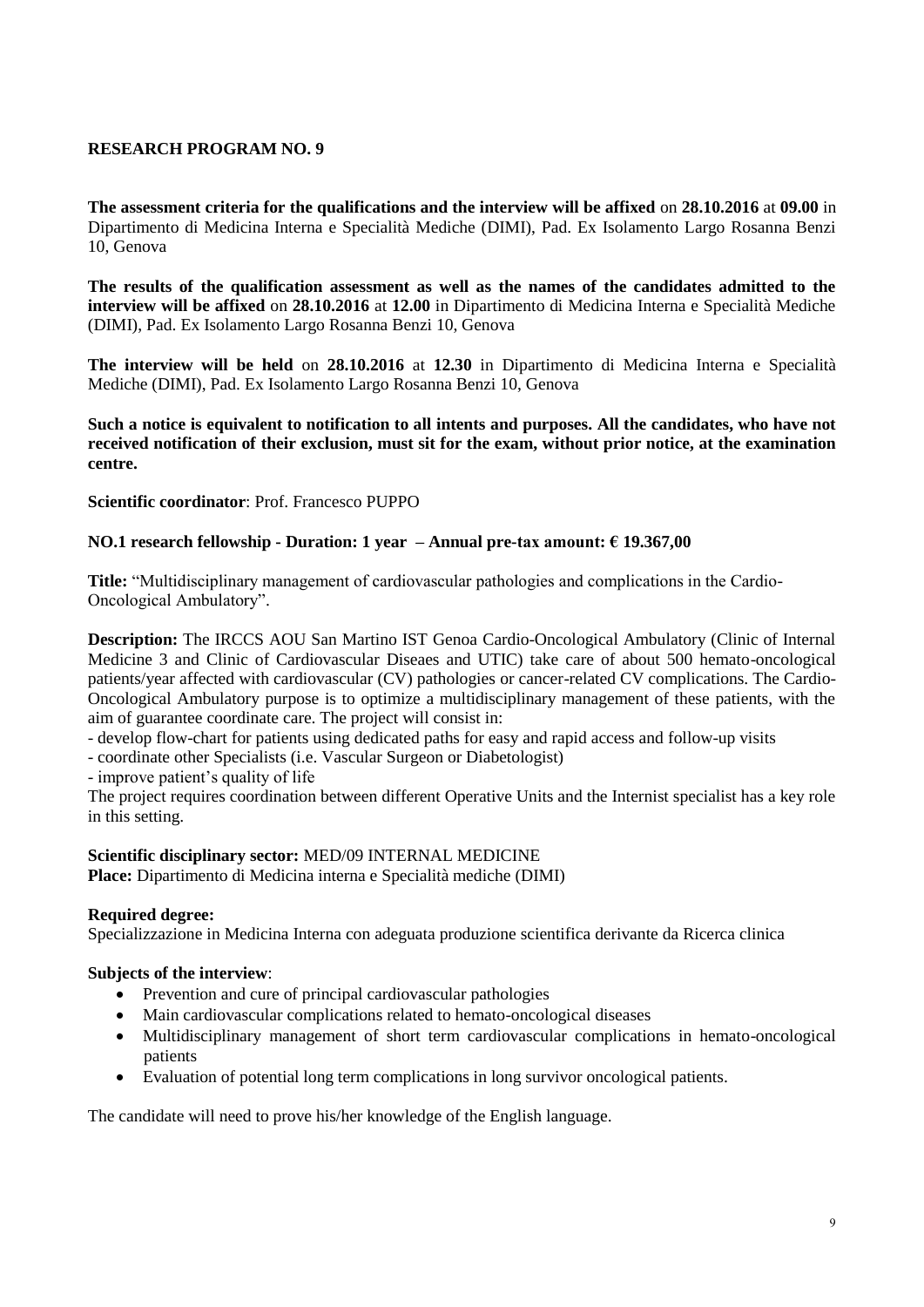**The assessment criteria for the qualifications and the interview will be affixed** on **3.11.2016** at **08.30** in Dipartimento di Medicina Interna e Specialità Mediche (DIMI), Viale Benedetto xv n.6, Genova

**The results of the qualification assessment as well as the names of the candidates admitted to the interview will be affixed** on **3.11.2016** at **11.30** in Dipartimento di Medicina Interna e Specialità Mediche (DIMI), Viale Benedetto xv n.6, Genova

**The interview will be held** on **3.11.2016** at **12.00** in Dipartimento di Medicina Interna e Specialità Mediche (DIMI), Viale Benedetto xv n.6, Genova

**Such a notice is equivalent to notification to all intents and purposes. All the candidates, who have not received notification of their exclusion, must sit for the exam, without prior notice, at the examination centre.**

**Scientific coordinator**: Prof. Francesco PUPPO

### **NO.1 research fellowship - Duration: 1 year – Annual pre-tax amount: € 19.367,00**

**Title:** Clinical and instrumental evaluation of cardio-pulmonary involvement in systemic immune-mediated diseases.

**Description:** Cardiac and pulmonary complications are associated with an increase of morbidity and mortality and represent a diagnostic challenge in patients affected by systemic immune-mediated diseases (e.g. seronegative spondyloarthropaties, systemic sclerosis, SLE). The aim of the present research project is to evaluate the feasibility and predictive value of innovative diagnostic tools, such as stress echocardiography, lung ultrasound and pulmonary function tests (DLCO and DLNO), as compared to the gold standard diagnostic methods as coronary angiography and high resolution computed tomography.

#### **Scientific disciplinary sector:** MED/09 INTERNAL MEDICINE

**Place:** Dipartimento di Medicina interna e Specialità mediche (DIMI)

#### **Required degree:**

Laurea Specialistica della classe 46/S (Medicina e Chirurgia) Laurea Magistrale della classe LM-41 (Medicina e Chirurgia)

### **Subjects of the interview**:

1) Pathogenesis of cardiovascular involvement in systemic immune-mediated diseases

2) Pathogenesis of interstitial lung diseases in systemic immune-mediated disorders

3) Clinical and instrumental diagnosis of cardio-pulmonary involvement in systemic immune-mediated diseases.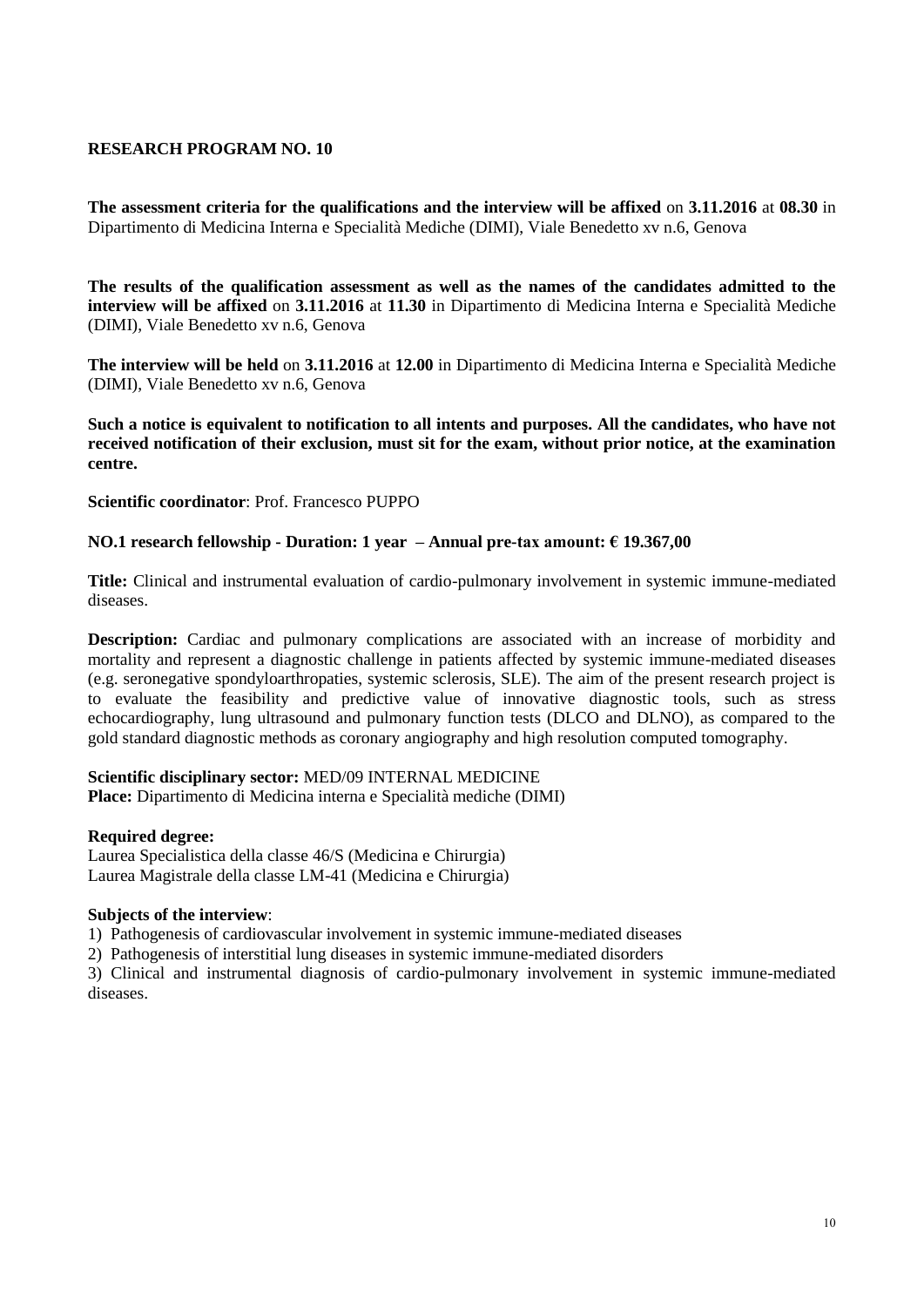**The assessment criteria for the qualifications and the interview will be affixed** on **3.11.2016** at **9.00** in Dipartimento di Medicina Interna e Specialità Mediche (DIMI), Monoblocco 5 piano levante, IRCCS AOU San Martino-IST, Largo R. Benzi 5, Genova

**The results of the qualification assessment as well as the names of the candidates admitted to the interview will be affixed** on **3.11.2016** at **12.00** in Dipartimento di Medicina Interna e Specialità Mediche (DIMI), Monoblocco 5 piano levante, IRCCS AOU San Martino-IST, Largo R. Benzi 5, Genova

**The interview will be held** on **3.11.2016** at **15.00** in Dipartimento di Medicina Interna e Specialità Mediche (DIMI), Monoblocco 5 piano levante, IRCCS AOU San Martino-IST, Largo R. Benzi 5, Genova

**Such a notice is equivalent to notification to all intents and purposes. All the candidates, who have not received notification of their exclusion, must sit for the exam, without prior notice, at the examination centre.**

**Scientific coordinator**: Prof. Pietro AMERI

# **NO.1 research fellowship - Duration: 1 year – Annual pre-tax amount: € 19.367,00**

**Title:** Shaping of cardiomyocyte metabolism by myofibroblasts: pathways and therapeutic targets.

**Description:** Abnormal energy metabolism in chronic heart failure (CHF) leads to a dramatic shortage in intramyocardial ATP. As a result, contraction and relaxation of the cardiac muscle, which are already defective because of the disease causing CHF, are further impaired. Our preliminary data suggest that the alterations in cardiomyocyte metabolism observed in CHF are at least in part induced by factors secreted by cardiac myofibroblasts. This project will thoroughly study the mechanisms of the paracrine modulation of cardiomyocyte metabolism by myofibroblasts, with the goal of identifying mediators and/or signaling pathways that can be targeted as a new therapeutic approach for CHF.

### **Scientific disciplinary sector:** MED/11 CARDIOVASCULAR DISEASES **Place:** Dipartimento di Medicina interna e Specialità mediche (DIMI)

#### **Required degree:**

Dottorato di ricerca in Scienze e Tecnologie Biomediche

#### **Subjects of the interview**:

Cardiac metabolism; biology of cardiac fibroblasts and myofibroblasts.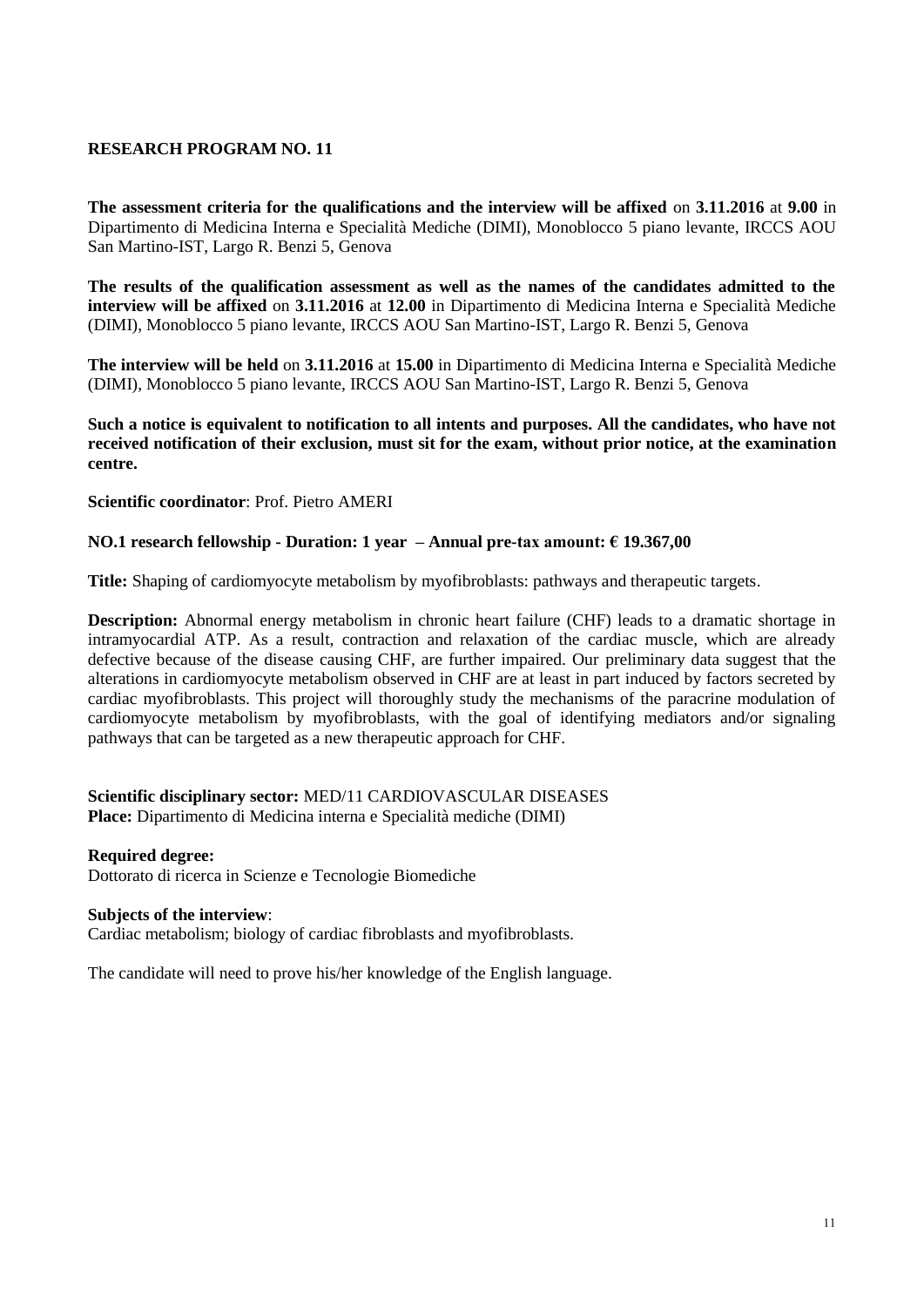**The assessment criteria for the qualifications and the interview will be affixed** on **3.11.2016** at **9.00** in Dipartimento di Medicina Interna e Specialità Mediche (DIMI), primo piano avancorpo, stanza 118, Viale Benedetto XV/6, Genova

**The results of the qualification assessment as well as the names of the candidates admitted to the interview will be affixed** on **3.11.2016** at **12.00** in Dipartimento di Medicina Interna e Specialità Mediche (DIMI), primo piano avancorpo, stanza 118, Viale Benedetto XV/6, Genova

**The interview will be held** on **3.11.2016** at **15.00** in Dipartimento di Medicina Interna e Specialità Mediche (DIMI), primo piano avancorpo, stanza 118, Viale Benedetto XV/6, Genova

**Such a notice is equivalent to notification to all intents and purposes. All the candidates, who have not received notification of their exclusion, must sit for the exam, without prior notice, at the examination centre.**

**Scientific coordinator**: Prof. Diego FERONE

### **NO.1 research fellowship - Duration: 1 year – Annual pre-tax amount: € 19.367,00**

**Title:** "Fisiopathology of somatostatin receptors in pituitary adenomas and neuroendocrine tumors (NET)".

**Description:** Somatostatin receptors (SSRs) are expressed in pituitary adenomas and in neuroendocrine tumors (NETs) and their expression in these tumors represents the rationale for the medical treatment with somatostatin analogs (SSAs).

This study will evaluate the role of the traditional and experimental SSAs on the hormonal secretion and cellular proliferation in vitro in primary cultures of post-surgery GH- and GH/PRL-secreting and nonfunctional pituitary adenomas and in a rat model of GH-secreting pituitary adenoma (GH4C1).

Regarding NETs, this study will assess in vitro the anti-tumoral effects of lanreotide (LAN) and of BIM-23A760 (SS2R/SS5R/D2R chimeric compound) using cellular lines and primary cultures of NET.

Moreover, after the injection of post-surgery NET cells in embryos of zebrafish, the anti-angiogenetic and anti-migratory effects of both compounds will estimate in vivo.

# **Scientific disciplinary sector:** MED/13 ENDOCRINOLOGY

**Place:** Centro di Eccellenza per la Ricerca Biomedica (CEBR)

### **Required degree:**

Laurea Magistrale della classe LM-9 (Biotecnologie mediche, veterinarie e farmaceutiche)

### **Subjects of the interview**:

Histological features of neuroendocrine tumors (NET) and pituitary adenomas with in particular regard to GH-secreting pituitary adenomas; diagnosis and treatment of Acromegaly; physiopathology of somatostatin receptors in pituitary adenomas and NET; somatostatin analogs (SSA) commonly used in clinical practice and new mono- e bi-specific SSA and panligands; cell culture techniques with particular regard to the preparation and setting of primary cultures isolated from post-surgical pituitary adenoma and NET fragments; immunoblot and immunohistochemical techniques, qRT-PCR, immunometric assays (RIA, IRMA, ELISA), cell-tissue protein extraction techniques.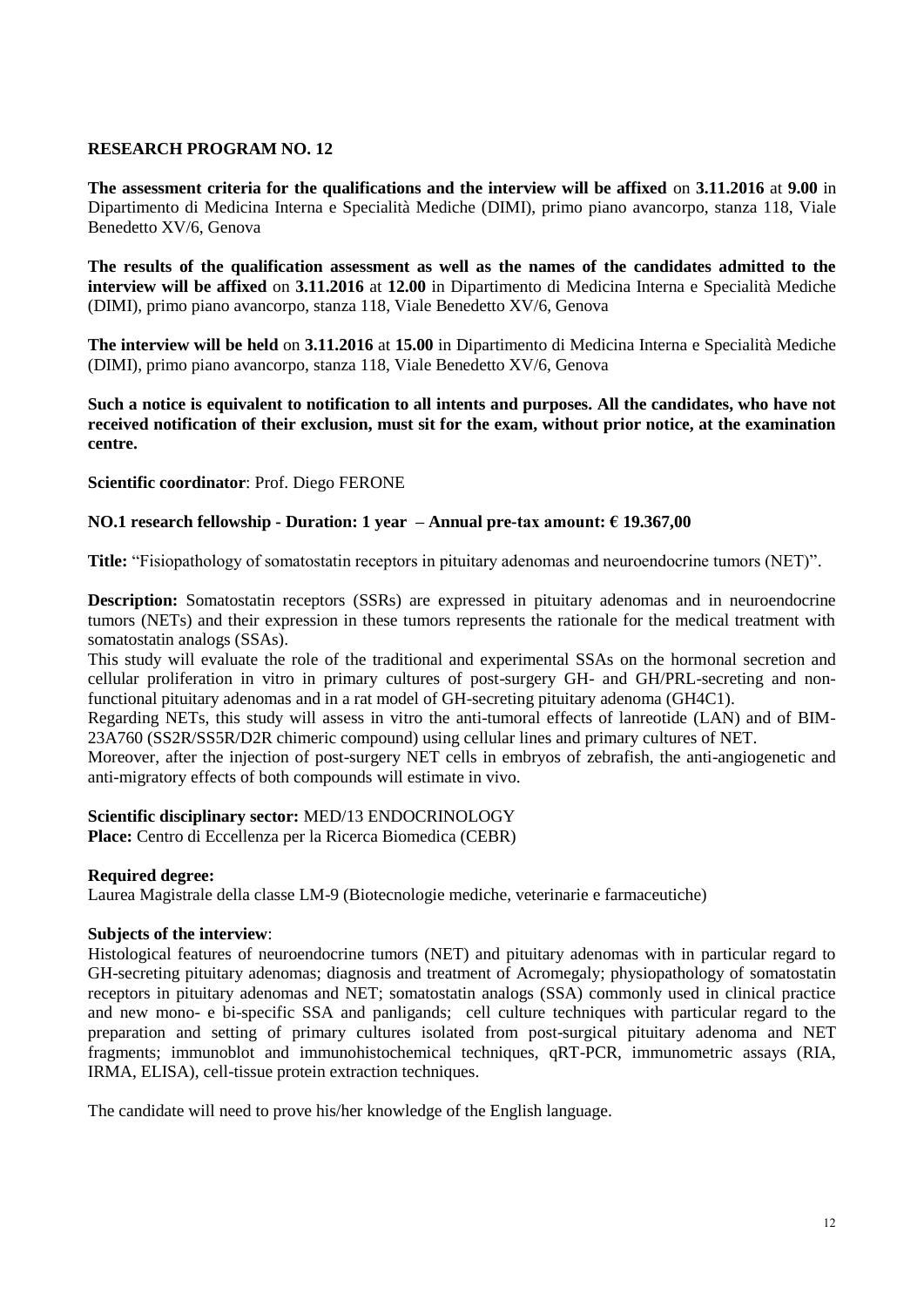**The assessment criteria for the qualifications and the interview will be affixed** on **3.11.2016** at **9.00** in Dipartimento di Neuroscienze, riabilitazione, oftalmologia, genetica e scienze materno-infantili (DINOGMI), Largo Paolo Daneo 3, Genova

**The results of the qualification assessment as well as the names of the candidates admitted to the interview will be affixed** on **3.11.2016** at **12.00** in Dipartimento di Neuroscienze, riabilitazione, oftalmologia, genetica e scienze materno-infantili (DINOGMI), Largo Paolo Daneo 3, Genova

**The interview will be held** on **3.11.2016** at **13.00** in Dipartimento di Neuroscienze, riabilitazione, oftalmologia, genetica e scienze materno-infantili (DINOGMI), Largo Paolo Daneo 3, Genova

**Such a notice is equivalent to notification to all intents and purposes. All the candidates, who have not received notification of their exclusion, must sit for the exam, without prior notice, at the examination centre.**

**Scientific coordinator**: Prof. Angelo SCHENONE

### **NO.1 research fellowship - Duration: 1 year – Annual pre-tax amount: € 19.367,00**

**Title:** Abnormalities of lipid metabolism in Charcot-Marie-Tooth type 1A (CMT1A) neuropathy.

**Description:** CMT1A is the most prevalent inherited dys/demyelinating disorder of the PNS. Currently, CMT1A lacks of effective therapies and biomarkers. Indeed, disruption of lipid biosynthesis may result in abnormal myelin and PNS pathology. This project aims to identify: i) a lipid biomarker of disease severity for CMT1A; ii) a lipid therapy relevant for CMT1A patients. We will perform high resolution mass spectrometry on a novel human CMT serum biobank and treat CMT1A DRG cultures with compounds with negligible side effects. This will allow to select the most effective compound/s that will be immediately test in the CMT1A rat. Our final output is the development of a lipid-based approach ready to be used in future clinical trials.

### **Scientific disciplinary sector:** MED/26 NEUROLOGY

**Place:** Dipartimento di Neuroscienze*,* Riabilitazione, Oftalmologia, Genetica e Scienze Materno Infantili (DINOGMI)

### **Required degree:**

Laurea Magistrale della classe LM-6 (Biologia)

### **Subjects of the interview**:

1) Quantification of lipid species on biological fluids and nervous tissue homogenates by fluorescence-based assays;

2) Lipid metabolism dissection in CMT1A;

3) Development of an automated system to perform quantitative neuropathology on cellular and animal models.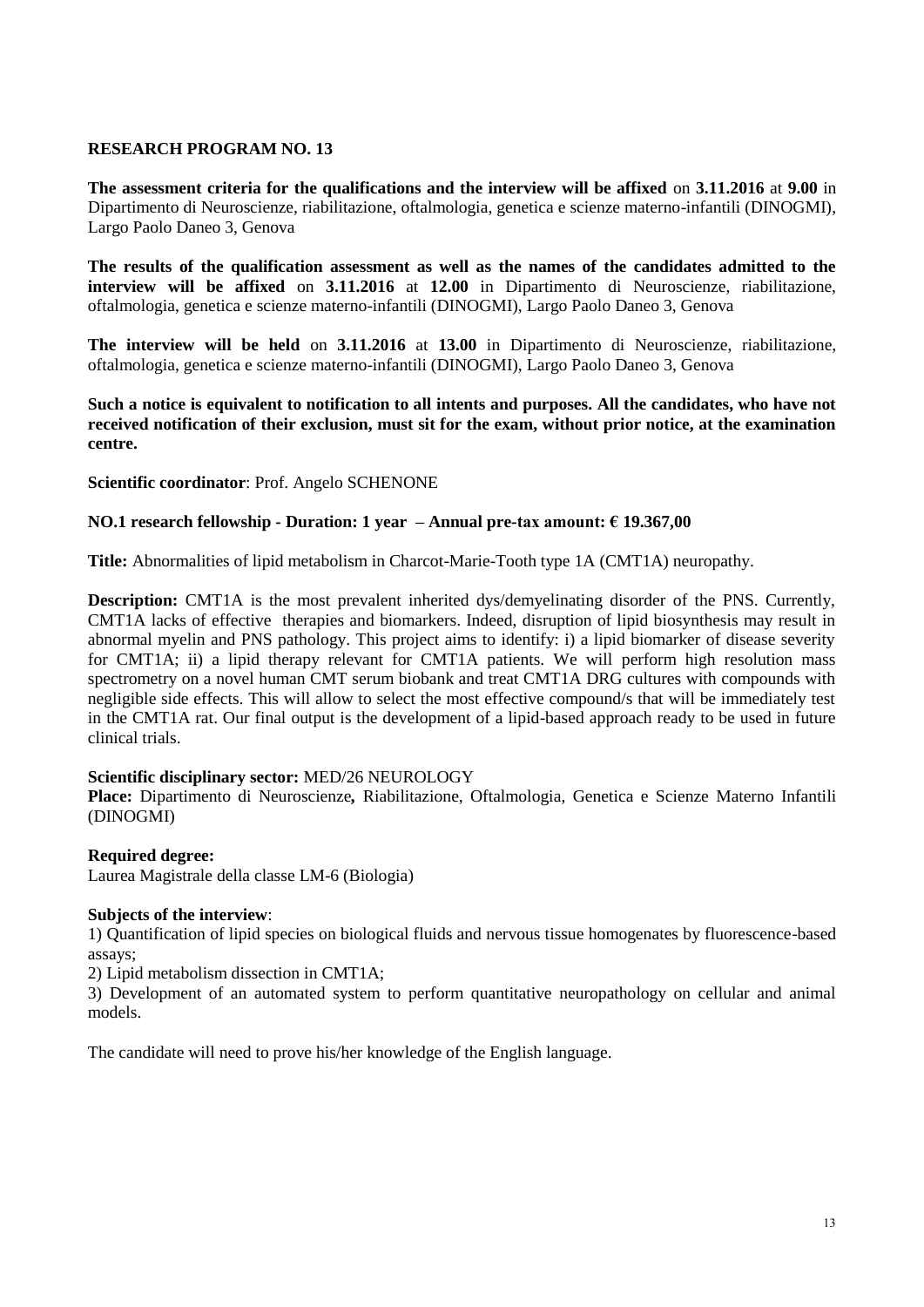**The assessment criteria for the qualifications and the interview will be affixed** on **3.11.2016** at **09.00** in Dipartimento di Neuroscienze, riabilitazione, oftalmologia, genetica e scienze materno-infantili (DINOGMI), Clinica Neurologica, Largo Daneo 3 (ex Via De Toni 5), Genova

**The results of the qualification assessment as well as the names of the candidates admitted to the interview will be affixed** on **3.11.2016** at **15.00** in Dipartimento di Neuroscienze, riabilitazione, oftalmologia, genetica e scienze materno-infantili (DINOGMI), Clinica Neurologica, Largo Daneo 3 (ex Via De Toni 5), Genova

**The interview will be held** on **4.11.2016** at **11.00** in Dipartimento di Neuroscienze, riabilitazione, oftalmologia, genetica e scienze materno-infantili (DINOGMI), Clinica Neurologica, Largo Daneo 3 (ex Via De Toni 5), Genova

**Such a notice is equivalent to notification to all intents and purposes. All the candidates, who have not received notification of their exclusion, must sit for the exam, without prior notice, at the examination centre.**

**Scientific coordinator**: Prof. Carlo TROMPETTO

### **NO.1 research fellowship - Duration: 1 year – Annual pre-tax amount: € 19.367,00**

**Title:** Spasticity and spastic dystonia in patients with Upper Motor Neuron Syndrome affected by velocitydepedent hypertonia: a study conducted using surface electromyography.

**Description:** The present project has been designed to study a cohort of at least 25 patients with velocity dependent increase of muscle tone of several etiologies and identify two groups of patients: those who are able to relax their muscles (patients with spasticity) and those who are not (patients with spastic dystonia). The two groups of patients will be featured both clinically and neurophysiologically. This project could significantly change the approach to hypertonic patients showing that spastic dystonia must be searched in all patients with velocity-dependent hypertonia using surface EMG recordings and that the presence of spastic dystonia should be taken into account when prescribing both physiotherapy and drug treatments.

#### **Scientific disciplinary sector:** MED/26 NEUROLOGY

**Place:** Dipartimento di Neuroscienze*,* Riabilitazione, Oftalmologia, Genetica e Scienze Materno Infantili *(*DINOGMI)

### **Required degree:**

Laurea V.O. in Medicina e Chirurgia Laurea Specialistica della classe 46/S (Medicina e Chirurgia) Laurea Magistrale della classe LM-41 (Medicina e chirurgia)

#### **Subjects of the interview**:

Clinical and neurophysiological assessment of spasticity and dystonia; methodological approach to surface electromyographic evaluation using the Biopac MP150 unit.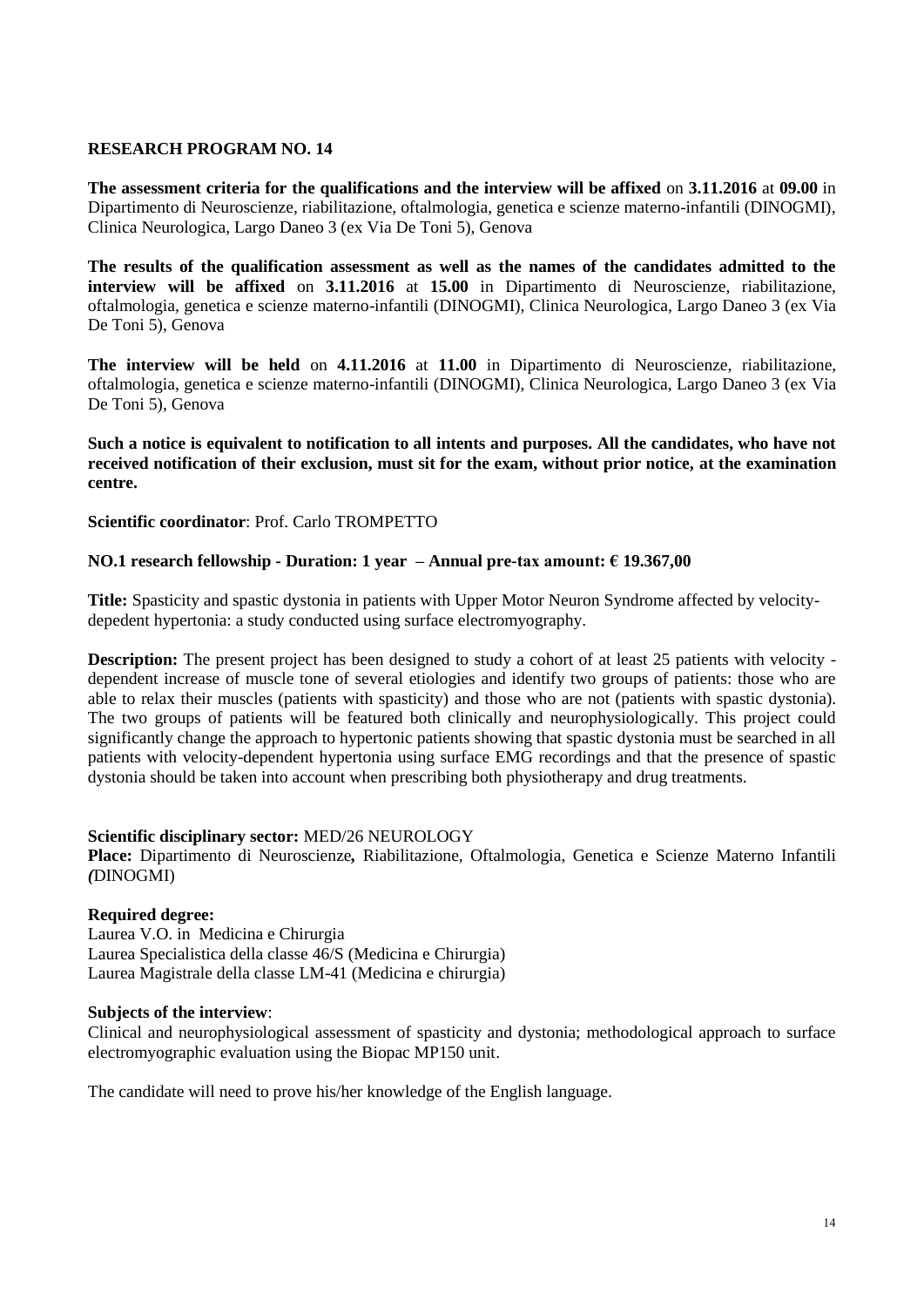**The assessment criteria for the qualifications and the interview will be affixed** on **2.11.2016** at **8.00** in Dipartimento di scienze chirurgiche e diagnostiche integrate (DISC), Pad 4, piano terra, Largo R. Benzi n. 9, Genova

**The results of the qualification assessment as well as the names of the candidates admitted to the interview will be affixed** on **2.11.2016** at **11.00** in Dipartimento di scienze chirurgiche e diagnostiche integrate (DISC), Pad 4, piano terra, Largo R. Benzi n. 9, Genova

**The interview will be held** on **2.11.2016** at **12.00** in Dipartimento di scienze chirurgiche e diagnostiche integrate (DISC), Pad 4, piano terra, Largo R. Benzi n. 9, Genova

**Such a notice is equivalent to notification to all intents and purposes. All the candidates, who have not received notification of their exclusion, must sit for the exam, without prior notice, at the examination centre.**

#### **Scientific coordinator**: Prof. Armando SILVESTRINI BIAVATI

### **NO.1 research fellowship - Duration: 1 year – Annual pre-tax amount: € 19.367,00**

**Title:** Longitudinal study and statistical analysis about malocclusions and caries incidence in 3-7 years old children attending primary and elementary schools in Chiavari (GE).

**Description:** The present research represent the step two of an epidemiological longitudinal study which followed for three years a group of preschool children (born in 2008 and 2009) from early permanent dentition and determine the prevalence and incidence of caries and malocclusions and to investigate the related risk factors. The step two extend the follow up time of the sample up to the age of seven. Each year, data are collected with a questionnaire and a WHO-calibrated examiners carried out the clinical examinations. They are blind to the information collected from the parental questionnaires. Dental examination is performed in the classroom environment under natural light, using disposable gloves and masks in compliance with the infection control protocol, sterilized mouth mirrors and probes. Statistical analysis comprise descriptive models, multivariable methods and Markov's chains graphic analysis. The study was approved by the Ethical Committee of University Hospital "San Martino", Genova (registered protocol NCT02798809, [https://clinicaltrials.gov/ct2/show/study/NCT02798809\)](https://clinicaltrials.gov/ct2/show/study/NCT02798809).

The candidate must therefore be in possession of appropriate scientific production resulting from clinical activities and proven research publications in journals with impact factor , posters / presentations at national and international conferences on the subject of the research object, experience in the methodology of statistical research ( parametric and non- parametric analysis , multivariate analysis, graphic models with Markov chains ) and WHO calibration procedures in clinical detection of oral diseases (dental community ) ; experience of epidemiological investigations conducted in the fiel

#### **Scientific disciplinary sector:** MED/28 ORAL DISEASES AND DENTISTRY

**Place:** Dipartimento di scienze chirurgiche e diagnostiche integrate (DISC)

#### **Required degree:**

Dottorato di ricerca in Scienze Morfologiche (Anatomia ed Odontoiatria)

#### **Subjects of the interview**:

Description and procedures of execution of the project. Ways related to data tracking and subsequently to data collecting and statistical analysis. Knowledge of previous publications that can be related to this project.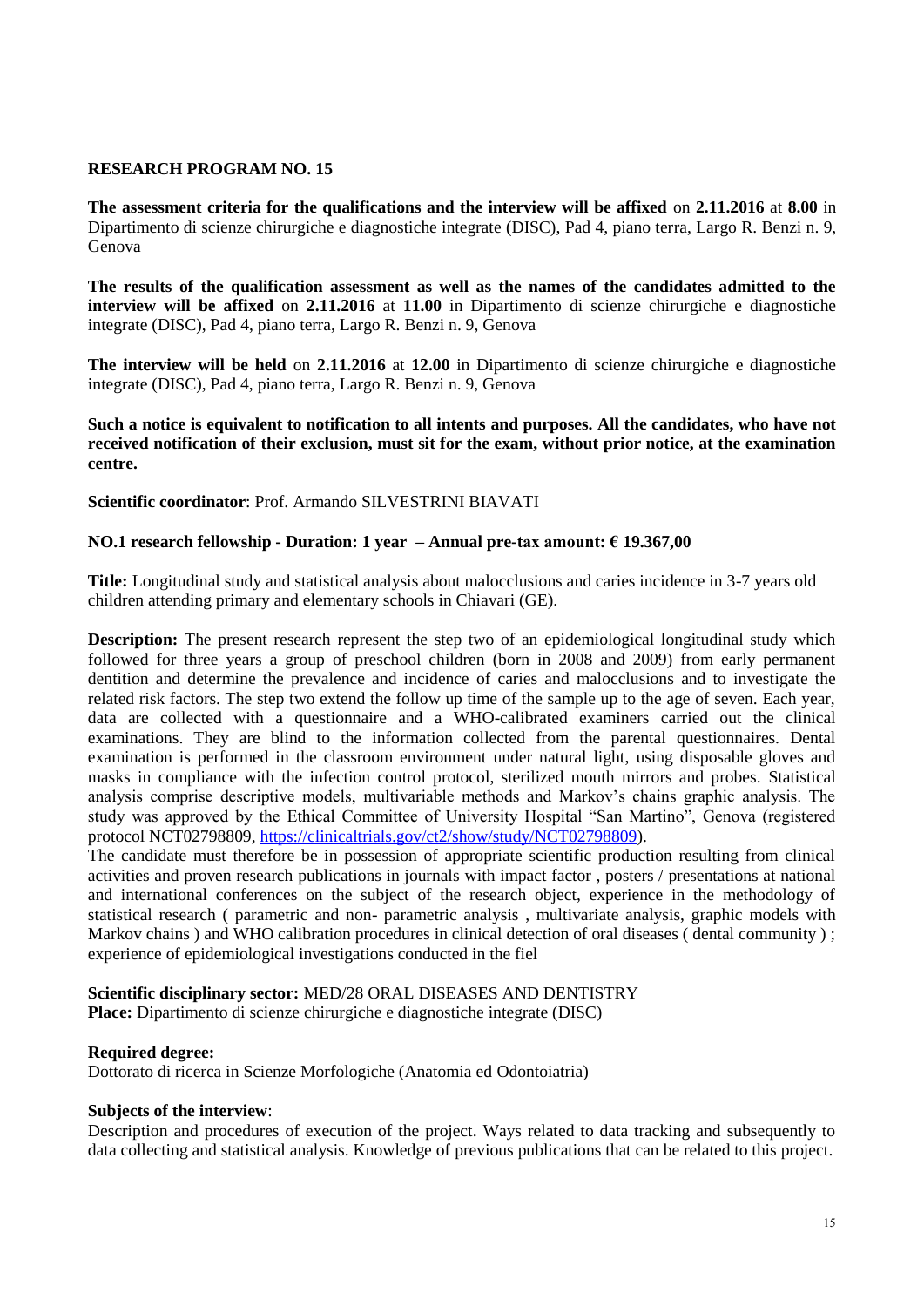**The assessment criteria for the qualifications and the interview will be affixed** on **3.11.2016** at **8.00** in Dipartimento di Neuroscienze, riabilitazione, oftalmologia, genetica e scienze materno-infantili (DINOGMI), U.O. Neuropsichiatria Infantile, Largo G. Gaslini 5, Genova

**The results of the qualification assessment as well as the names of the candidates admitted to the interview will be affixed** on **3.11.2016** at **11.00** in Dipartimento di Neuroscienze, riabilitazione, oftalmologia, genetica e scienze materno-infantili (DINOGMI), U.O. Neuropsichiatria Infantile, Largo G. Gaslini 5, Genova

**The interview will be held** on **3.11.2016** at **14.00** in Dipartimento di Neuroscienze, riabilitazione, oftalmologia, genetica e scienze materno-infantili (DINOGMI), U.O. Neuropsichiatria Infantile, Largo G. Gaslini 5, Genova

**Such a notice is equivalent to notification to all intents and purposes. All the candidates, who have not received notification of their exclusion, must sit for the exam, without prior notice, at the examination centre.**

#### **Scientific coordinator**: Prof. Elisa DE GRANDIS

### **NO.1 research fellowship - Duration: 1 year – Annual pre-tax amount: € 19.367,00**

**Title:** Abnormal cortical excitability in Anorexia Nervosa.

**Description:** The objective of the study is to investigate the potential alterations of cortical excitability and connectivity in patients affected by Anorexia Nervosa. We will use single pulse Transcranic Magnetic Stimulation and functional Magnetic Resonance with Resting State analysis. Previous studies have in fact identified structural and functional modifications with aberrant activation and connection between the limbic system and the fronto-parietal areas and dysfunctions in the neuronal pathways.

The expected result is the finding of aberrant cortical excitability and connectivity in anorectic patients in comparison with a control group of healthy subjects, related to hypercontrol, rigidity and perfectionism traits, typical of the disorder. A secondary objective is the identification of a parameter that permits to monitor the disease evolution and the treatment response.

### **Scientific disciplinary sector:** MED/39 CHILD NEUROPSYCHIATRY

**Place:** Dipartimento di Neuroscienze, riabilitazione, oftalmologia, genetica e scienze materno-infantili (DINOGMI)

#### **Required degree:**

Specializzazione in Neuropsichiatria Infantile with adequate scientific production and post -graduate teaching specialist training on eating disorders

#### **Subjects of the interview**:

Clinical, epidemiologic, physiopathologic and psychopathologic aspects of Anorexia Nervosa; recent directions in research about Anorexia Nervosa, with focus on electrophysiology and neuroradiology techniques; research methodology in psychiatry.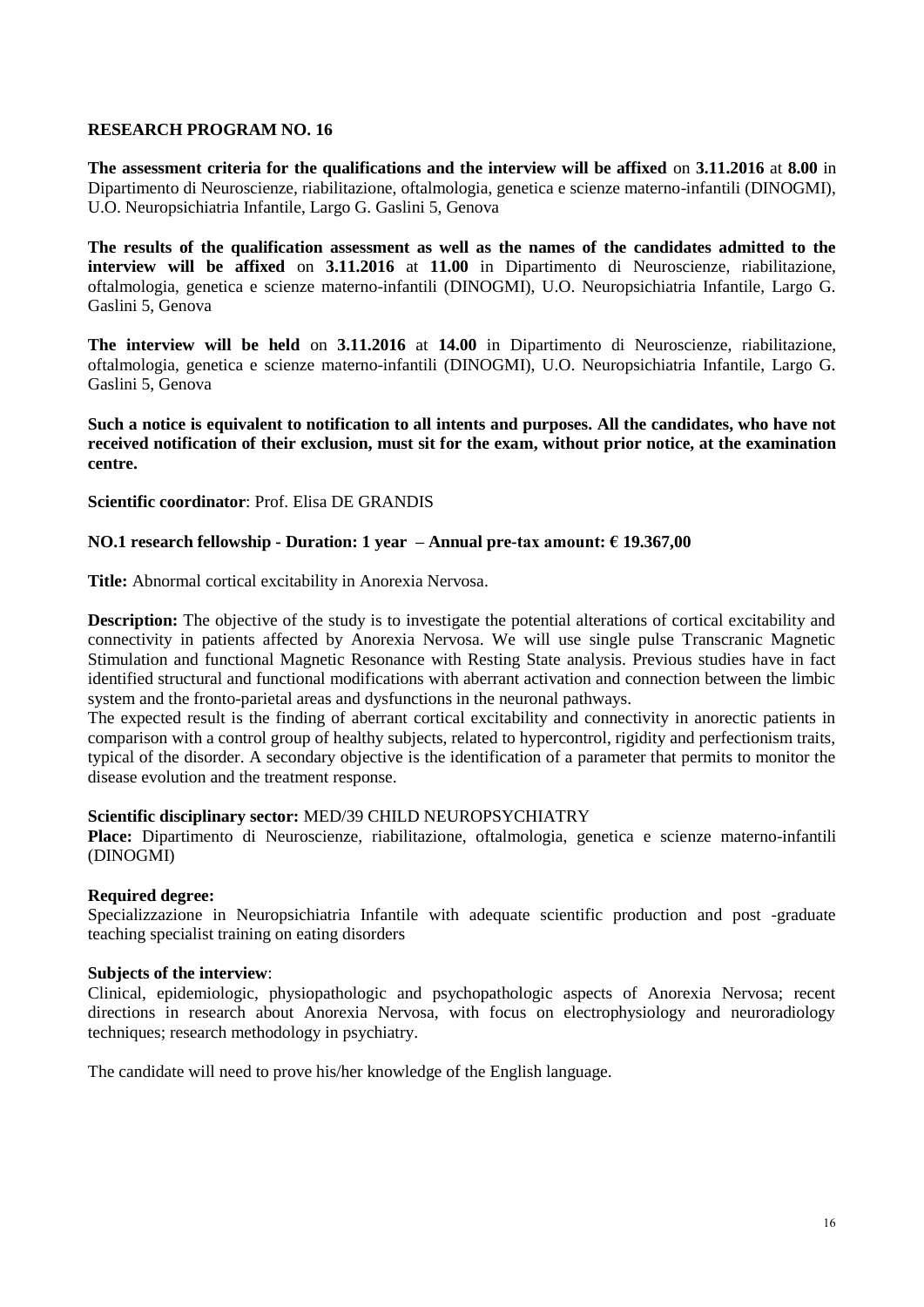# **SCIENTIFIC DISCIPLINARY AREA: CIVIL ENGINEERING AND ARCHITECTURE**

# **RESEARCH PROGRAM NO. 17**

**The assessment criteria for the qualifications and the interview will be affixed** on **7.11.2016** at **9.00** in Dipartimento di Ingegneria civile, chimica e ambientale (DICCA), Via all'Opera Pia 15, Genova

**The results of the qualification assessment as well as the names of the candidates admitted to the interview will be affixed** on **7.11.2016** at **13.00** in Dipartimento di Ingegneria civile, chimica e ambientale (DICCA), Via all'Opera Pia 15, Genova

**The interview will be held** on **7.11.2016** at **14.00** in Dipartimento di Ingegneria civile, chimica e ambientale (DICCA), Via all'Opera Pia 15, Genova

**Such a notice is equivalent to notification to all intents and purposes. All the candidates, who have not received notification of their exclusion, must sit for the exam, without prior notice, at the examination centre.**

**Scientific coordinator**: Prof.ssa Angela Celeste TARAMASSO

### **NO.1 research fellowship - Duration: 1 year – Annual pre-tax amount: € 19.367,00**

**Title:** Environmental sustainability assessment of Universities through Life Cycle Assessment methodology.

**Description:** Development of a methodology for the application of LCA (Life Cycle Assessment) as a tool for the assessment of the environmental sustainability of Universities and definition of sustainability indicators to enhance its replicability.

**Scientific disciplinary sector:** ICAR/03 SANITARY AND ENVIRONMENTAL ENGINEERING **Place:** Dipartimento di Ingegneria civile, chimica e ambientale (DICCA)

### **Required degree:**

Laurea Magistrale della classe LM-22 (Ingegneria Chimica)

#### **Subjects of the interview**:

Ecodesign, Life Cycle Assessment, Greenhouse Gas Inventory, Circular Economy.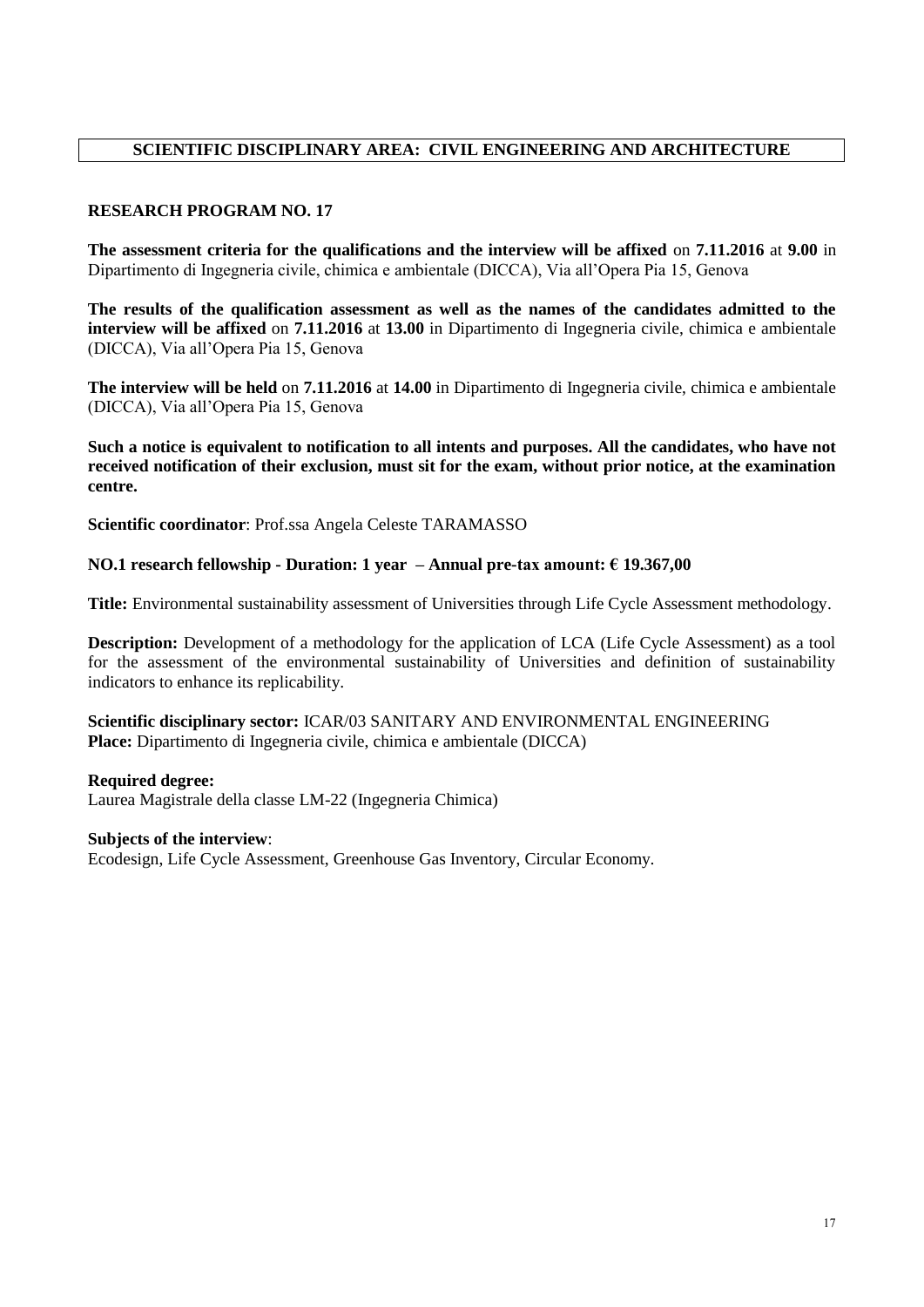**The assessment criteria for the qualifications and the interview will be affixed** on **2.11.2016** at **12.00** in Direzione del Dipartimento di Scienze per l'Architettura (DSA), Stradone Sant'Agostino 37, Genova

**The results of the qualification assessment as well as the names of the candidates admitted to the interview will be affixed** on **2.11.2016** at **18.00** in Direzione del Dipartimento di Scienze per l'Architettura (DSA), Stradone Sant'Agostino 37, Genova

**The interview will be held** on **3.11.2016** at **10.00** in Direzione del Dipartimento di Scienze per l'Architettura (DSA), Stradone Sant'Agostino 37, Genova

**Such a notice is equivalent to notification to all intents and purposes. All the candidates, who have not received notification of their exclusion, must sit for the exam, without prior notice, at the examination centre.**

**Scientific coordinator**: Prof. Niccolò CASIDDU

### **NO.1 research fellowship - Duration: 1 year – Annual pre-tax amount: € 19.367,00**

**Title**: Human Centred Robotics Design: test and research on innovative relational and health care models, through definition and developing of devices and robotic interfaces (telepresence) within hospital and home context.

**Description**: The aim of the study is to support products and solutions for health care models, starting from the identification of users' needs and thanks to Human Centered Robotic approach. The goal is study and verify the effectiveness of devices and robotic interfaces within hospital and home context.

**Scientific disciplinary sector**: ICAR/13 DESIGN **Place**: Dipartimento di Scienze per l'Architettura (DSA)

#### **Required degree**:

Dottorato di ricerca in Design

#### **Subjects of the interview**:

Interaction design, design for Ambient Assisted Living, design and remote assistance/telemedicine, best practices of design for All for active ageing.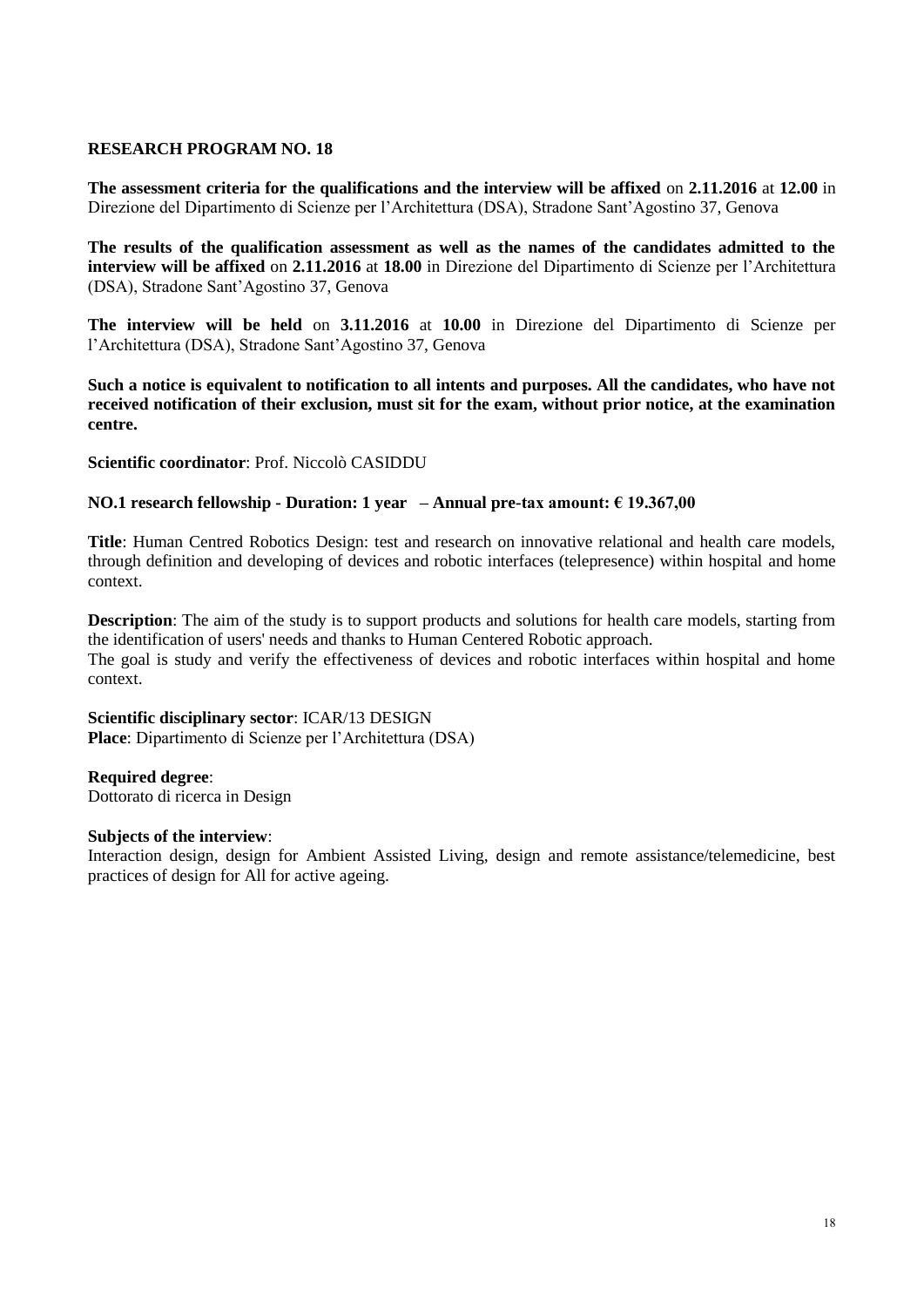**The assessment criteria for the qualifications and the interview will be affixed** on **28.10.2016** at **09.00** in Direzione del Dipartimento di Scienze per l'Architettura (DSA), Stradone Sant'Agostino, 37, Genova

**The results of the qualification assessment as well as the names of the candidates admitted to the interview will be affixed** on **28.10.2016** at **12.00** in Direzione del Dipartimento di Scienze per l'Architettura (DSA), Stradone Sant'Agostino 37, Genova

**The interview will be held** on **28.10.2016** at **15.00** in Direzione del Dipartimento di Scienze per l'Architettura (DSA), Stradone Sant'Agostino 37, Genova

**Such a notice is equivalent to notification to all intents and purposes. All the candidates, who have not received notification of their exclusion, must sit for the exam, without prior notice, at the examination centre.**

**Scientific coordinator**: Prof. Raffella FAGNONI

### **NO.1 research fellowship - Duration: 1 year – Annual pre-tax amount: € 19.367,00**

**Title**: Design for public policies. Study and check about the coherence between the transformation goals and innovative elements of regulation - Programme Agreement University of Genoa – Municipality of Lecce.

**Description**: The project concerns the check of the compliance between the PUG of Lecce's transformation goals with the existing applicable rules, and the identification of innovative communication models. These have to pursue arguments based on enhancement and promoting the area. The candidate must have specific expertise in management and communication of decision making processes, implementation of policies, urban legislation, demonstrable also through high specialization postgraduate qualifications or an international relief master. Experiences of collaboration in the Public Authorities Technical Offices would be an advantage, and also the cooperation in the reviewing activities of transformation goals and organizational and communicational instruments of public policies.

#### **Scientific disciplinary sector**: ICAR/13 DESIGN

**Place**: Dipartimento di Scienze per l'architettura (DSA)

#### **Required degree**:

Laurea Specialistica della classe 4/S (Architettura e Ingegneria Edile) ed equipollenti

#### **Subjects of the interview**:

Innovation in Design policies; Participation Process and elaboration of applicable rules; Communication Tools and Rules Innovation; Urban Strategies and Action. Emergent innovative practices in urban governance and policy.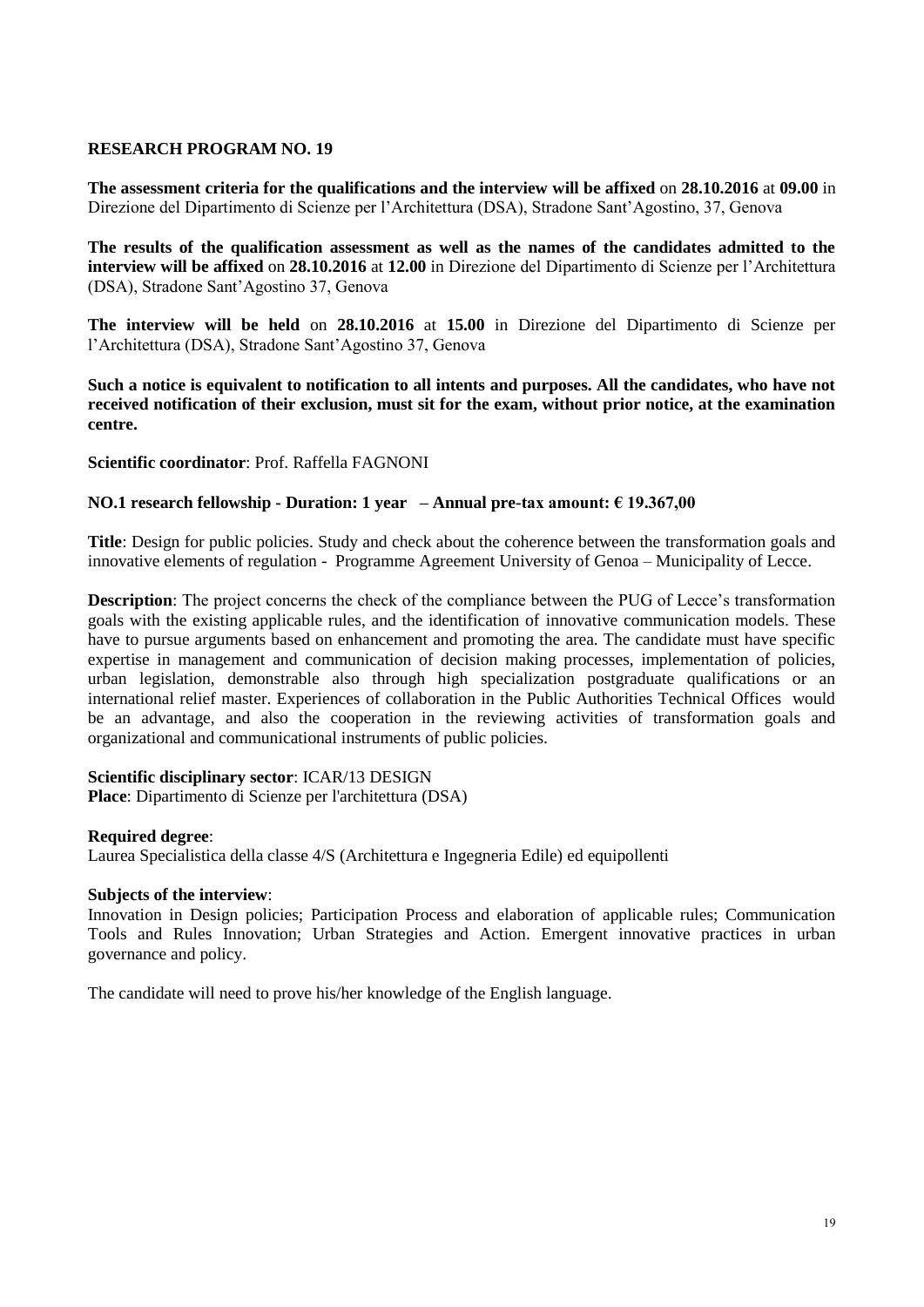# **SCIENTIFIC DISCIPLINARY AREA: INDUSTRIAL AND INFORMATION ENGINEERING**

### **RESEARCH PROGRAM NO. 20**

**The assessment criteria for the qualifications and the interview will be affixed** on **2.11.2016** at **15.00** in Direzione del Dipartimento di Scienze per l'Architettura (DSA), Stradone Sant'Agostino 37, Genova

**The results of the qualification assessment as well as the names of the candidates admitted to the interview will be affixed** on **2.11.2016** at **18.00 i**n Direzione del Dipartimento di Scienze per l'Architettura (DSA), Stradone Sant'Agostino 37, Genova

**The interview will be held** on **4.11.2016** at **12.00** in Direzione del Dipartimento di Scienze per l'Architettura (DSA), Stradone Sant'Agostino 37, Genova

**Such a notice is equivalent to notification to all intents and purposes. All the candidates, who have not received notification of their exclusion, must sit for the exam, without prior notice, at the examination centre.**

**Scientific coordinator:** Prof.ssa Carmen ANDRIANI

# **NO.1 research fellowship - Duration: 1 year – Annual pre-tax amount: € 19.367,00**

**Title:** Regeneration of boundary in-between port and city: urban strategies for neglected heritage in Ligurian environment.

**Description:** The research is focused on the Ligurian boundary between port and city and it aims to develop and define new strategies of analysis and intervention able to regenerate the abandoned part of the urban fabric.

The goals are: to apply to new analysis method on the port city and its urban artifacts studies; to map these border areas and the related buildings; to study new strategies focused on the urban fabric and able to regenerate the surrounding neighborhoods; to develop relevant design solutions for delimited Ligurian cases studies, used as test to verify the research methods and strategies; to define specific functional reuse programs, mainly related to cultural and social services.

**Scientific disciplinary sector:** ICAR/14 ARCHITECTURAL AND URBAN DESIGN **Place:** Dipartimento di Scienze per l'Architettura (DSA)

### **Required degree:**

Dottorato di ricerca in Architettura.

### **Subjects of the interview:**

The interview will focus on the candidate previews experiences on both research and design practices, with a particular attention on project about urban regeneration.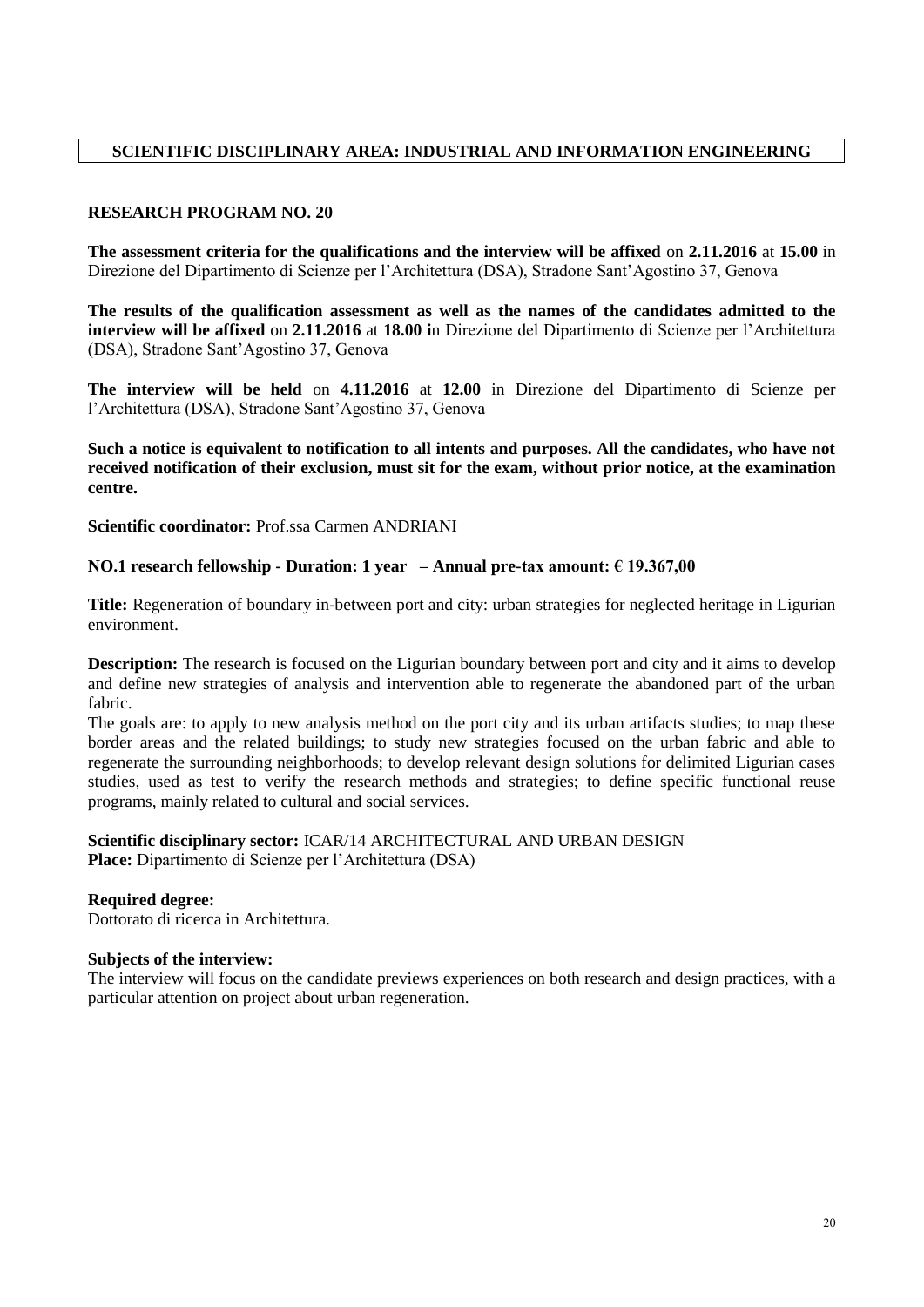# **SCIENTIFIC DISCIPLINARY AREA: INDUSTRIAL AND INFORMATION ENGINEERING**

### **RESEARCH PROGRAM NO. 21**

**The assessment criteria for the qualifications and the interview will be affixed** on **28.10.2016** at **8.30** in Dipartimento di Ingegneria navale, elettrica, elettronica e delle telecomunicazioni (DITEN), Sez. Navale, Via Montallegro 1, Genova

**The results of the qualification assessment as well as the names of the candidates admitted to the interview will be affixed** on **28.10.2016** at **11.30** in Dipartimento di Ingegneria navale, elettrica, elettronica e delle telecomunicazioni (DITEN), Sez. Navale, Via Montallegro 1, Genova

**The interview will be held** on **28.10.2016** at **12.00** in Dipartimento di Ingegneria navale, elettrica, elettronica e delle telecomunicazioni (DITEN), Sez. Navale, Via Montallegro 1, Genova

**Such a notice is equivalent to notification to all intents and purposes. All the candidates, who have not received notification of their exclusion, must sit for the exam, without prior notice, at the examination centre.**

**Scientific coordinator:** Prof. Dario BOOTE

# **NO.1 research fellowship - Duration: 1 year – Annual pre-tax amount: € 19.367,00**

**Title:** SEABUS-PROP: Study and design of a modular hybrid propulsion system to be used in the propulsion of a suitable vessel to transport passengers or for the propulsion of boats and patrol boats operating in restricted / protected waters.

**Description:** Seabus prop is intended to develop a modular hybrid propulsion system to be used for the propulsion of passenger transport vessels as well as for the propulsion of yachts and patrol boats operating in restricted/protected waters. The project is aimed at identifying the configuration of a new modular propulsion system based on:

- a set of interconnected thermal engines driving variable speed generators;

- advanced electric motors, batteries and power electronics;

The system will be capable of reducing at least 30% the fuel consumption and greenhouse gas emissions, in respect to the hybrid propulsion system nowadays in operation.

The selected individual will be able to provide field information for the setting up of the mathematical model of the system, will be requested to design the prototype vessel to be adapted as a maritime platform to be used as a test bed for the Sea trials and will also be requested to participate to the test at sea.

### **Scientific disciplinary sector:** ING-IND/02 SHIP STRUCTURES AND MARINE ENGINEERING **Place:** Dipartimento di Ingegneria navale, elettrica, elettronica e delle telecomunicazioni (DITEN)

### **Required degree:**

Laurea Magistrale della classe LM-34 (Ingegneria Navale)

### **Subjects of the interview:**

Knowledge of the hybrid propulsion systems and functional integration of plant components. Security issues related to the management of works on small units up to 30 m. Generators variable speed, energy storage systems, electric propulsion engines, criteria for the development of the mathematical model of the propulsion system and system for the detection of functional parameters on board.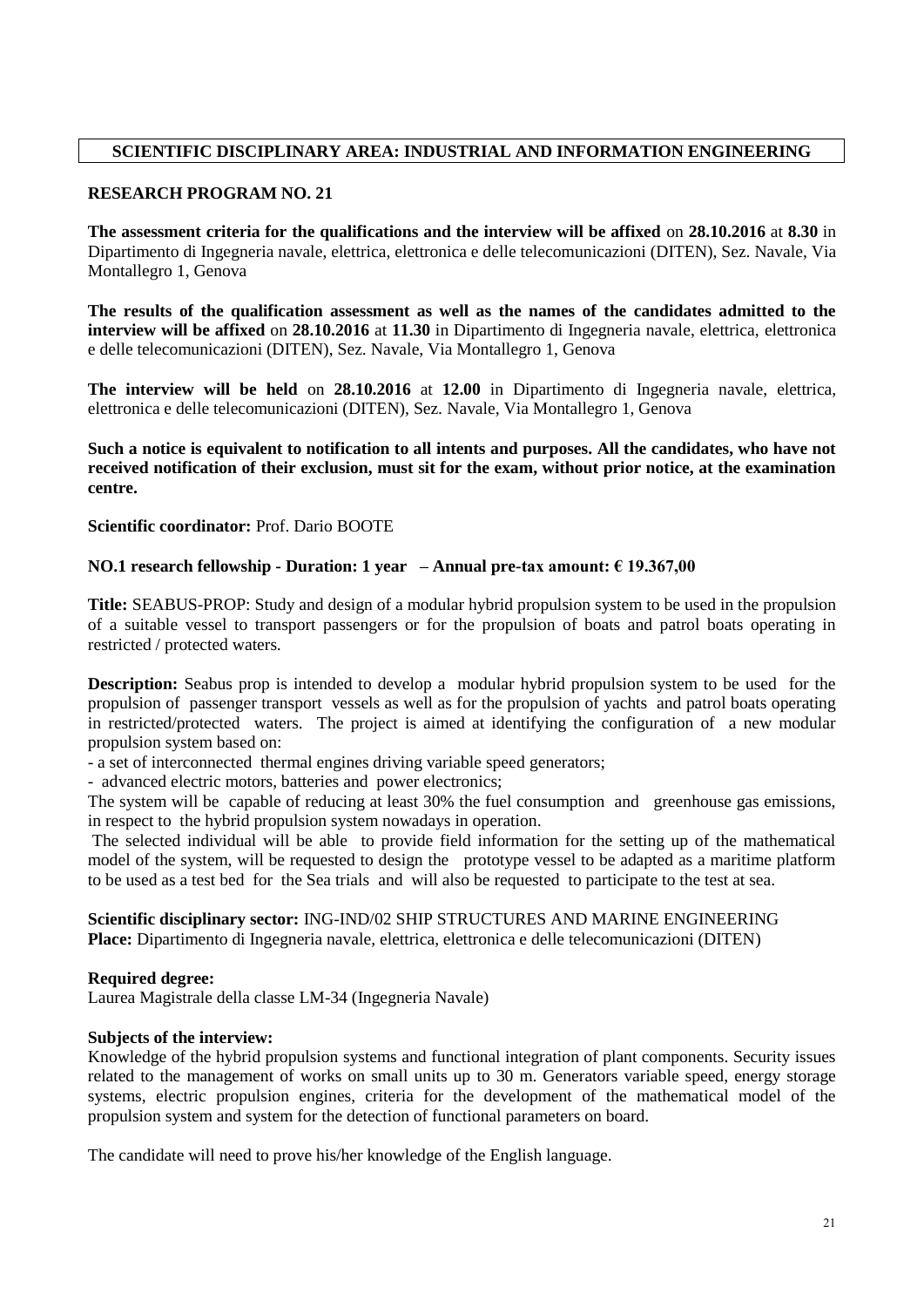### **Scientific coordinator:** Prof. Andrea CATTANEI

### **NO.1 research fellowship - Duration: 1 year – Annual pre-tax amount: € 19.367,00**

**Title:** Experimental study of the aerodynamic noise generated by the tip leakage flow in axial fans.

**Description:** The present study consists in acoustic measurements on an existing model of axial-flow fan at differnt operating conditions, by means of an array of microphones placed on the rotational plane and flushmounted on the inlet duct. The acquired data will be processed in such a way to allow the modal decomposition of the acoustic pressure field, separating symmetric and spinning modes. The expected result is a deepen knowledge of the acoustic pressure field and of its link with the aerodynamic pressure field close to the rotor.

### **Scientific disciplinary sector:** ING-IND/08 FLUID MACHINERY

**Place:** Dipartimento di Ingegneria meccanica, energetica, gestionale e dei trasporti (DIME)

### **Required degree:**

Laurea V.O. in Ingegneria Meccanica Laurea Specialistica della classe 36/S (Ingegneria meccanica) Laurea Magistrale della classe LM-33 (Ingegneria meccanica)

### **Subjects of the interview:**

Aeroacoustics of axial-flow fans, measurements techniques of the acoustic pressure in anechoic chambers and related processing and analysis techniques.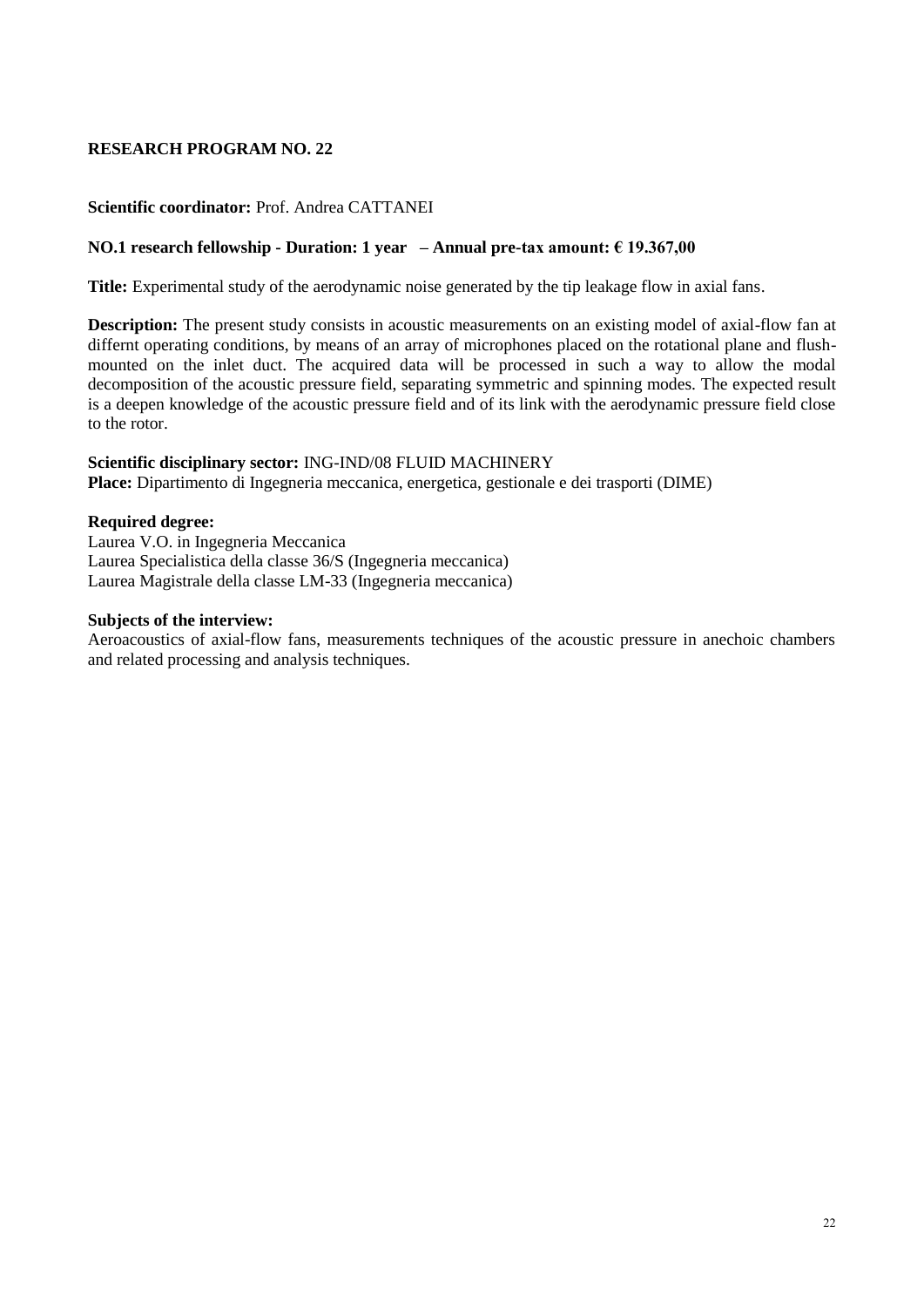# **Scientific coordinator**: Prof. Silvia MARELLI

### **NO.1 research fellowship - Duration: 1 year – Annual pre-tax amount: € 19.367,00**

**Title:** Experimental evaluation of the performance of radial flow turbines.

**Description:** The objective of the project is the provision of operative tools to optimize the engineturbocharger matching calculation within simulation models with special reference to turbine performance. The researcher will analyze turbine behavior under steady flow condition over an extended range, considering also different inlet temperature levels. Hence, the methodology of isentropic turbine efficiency evaluation will be studied on the basis of the measurements of inlet and outlet thermodynamic parameters. In particular the measurement of turbine outlet temperature, which is affected by the flow configuration in the radial direction, will be analyzed.

#### **Scientific disciplinary sector:** ING-IND/08 FLUID MACHINERY **Place:** Dipartimento di Ingegneria meccanica, energetica, gestionale e dei trasporti (DIME)

#### **Required degree:**

Laurea V.O. in Ingegneria Meccanica Laurea Specialistica della classe 36/S (Ingegneria meccanica) Laurea Magistrale della classe LM-33 (Ingegneria meccanica)

#### **Subjects of the interview:**

Engine boosting, experimental techniques for investigation on turbocharging systems under steady flow conditions.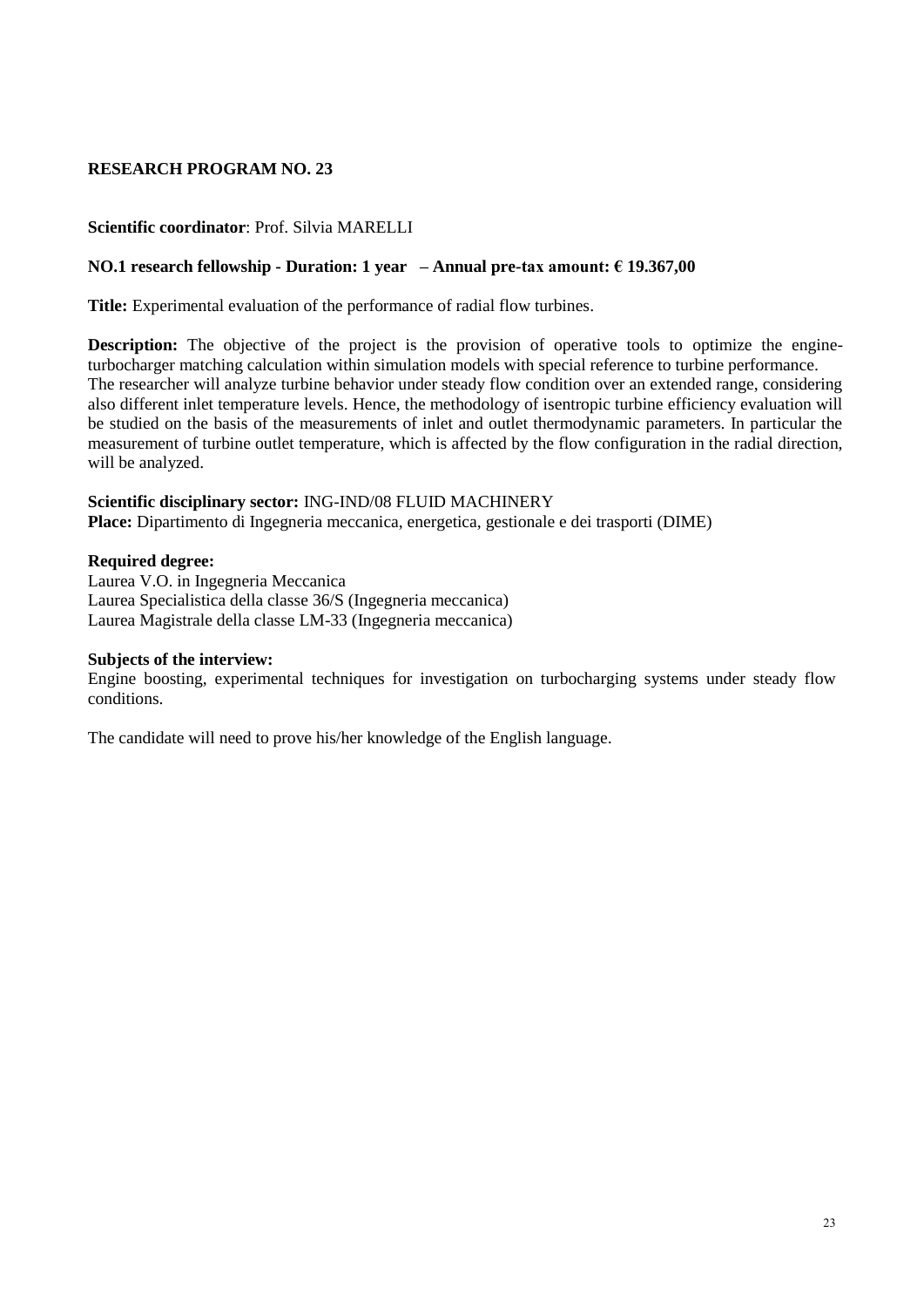**The assessment criteria for the qualifications and the interview will be affixed** on **3.11.2016** at **10.00** in Dipartimento di Ingegneria meccanica, energetica, gestionale e dei trasporti (DIME), Sezione MASET, Via Montallegro 1, Genova

**The results of the qualification assessment as well as the names of the candidates admitted to the interview will be affixed** on **3.11.2016** at **13.00** in Dipartimento di Ingegneria meccanica, energetica, gestionale e dei trasporti (DIME), Sezione MASET, Via Montallegro 1, Genova

**The interview will be held** on **3.11.2016** at **14.00** in Dipartimento di Ingegneria meccanica, energetica, gestionale e dei trasporti (DIME), Sezione MASET, Via Montallegro 1, Genova

**Such a notice is equivalent to notification to all intents and purposes. All the candidates, who have not received notification of their exclusion, must sit for the exam, without prior notice, at the examination centre.**

**Scientific coordinator**: Prof. Daniele SIMONI

### **NO.1 research fellowship - Duration: 1 year – Annual pre-tax amount: € 19.367,00**

**Title:** Experimental analysis of the cavity flows within gas turbine.

**Description:** The activity that will be carried out in the present Research Program will be focused on the experimental investigation of the flow developing within the seal cavities of gas turbine, and its aerodynamic interaction with the mainstream. To this end, the aero-thermal fields developing within an experimental rig simulating a turbine stage will be analyzed in order to determine the leakage mass-flow rate, the thermal stratification as well as the energy losses due to the aerodynamic interaction between the leakage flows and the secondary flow structures of the blade row.

The measuring techniques that will be adopted are: hot-wire anemometer, laser Doppler velocimeter, static and total pressure probes, thermocouples.

#### **Scientific disciplinary sector:** ING-IND/08 FLUID MACHINERY

**Place:** Dipartimento di Ingegneria meccanica, energetica, gestionale e dei trasporti (DIME)

#### **Required degree:**

Laurea V.O. in Ingegneria Meccanica Laurea Specialistica della classe 36/S (Ingegneria meccanica) Laurea Magistrale della classe LM-33 (Ingegneria meccanica)

#### **Subjects of the interview:**

Knowledge on advanced experimental measuring techniques for fluid dynamics applications (i.e. LDV, hotwire anemometer etc.) will be checked. The ability in the post processing phase of experimental data will be examined. Knowledge on the unsteady three-dimensional flow evolution inside aeroengine components will be also discussed.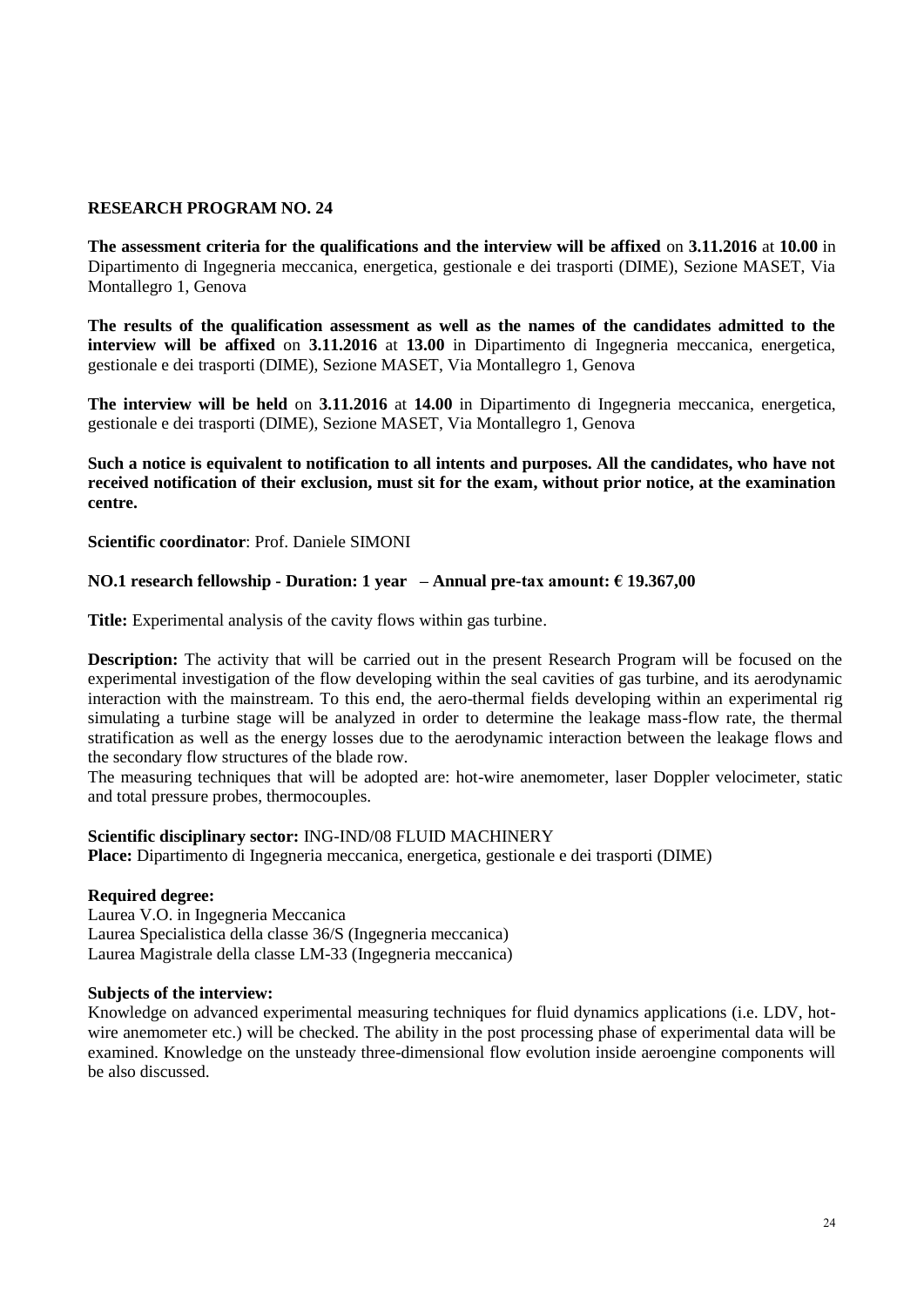### **Scientific coordinator**: Prof. Aristide MASSARDO

### **NO.1 research fellowship - Duration: 1 year – Annual pre-tax amount: € 27.133,00**

**Title:** Methods for monitoring and analysis of the electrical national system in presence of high efficiency CHP plants , distributed generation and renewable plants.

**Description:** In this Research Fellowship the issues related to the development of systems for the monitoring and the analysis of the Italian electrical system will be investigated, taking into proper account the strong development of the actual scenario. In particular, the research objective will be the analysis and monitoring of distributed generation (as defined by the EU Directive 2009/72/EC) plants, high efficiency CHP plants (as defined by the EU Directive 2004/8 /EC) and renewable energy plants.

The information gathered from real plants will be used to evaluate the average productivity of the plants, also in relation to the actual incentives and prices in the Italian scenario. The effects and the influence of these plants on a national scale will be investigated, analyzing potential strategies for adapting the national system to recent changes of the production mix.

**Scientific disciplinary sector:** ING-IND/09 ENERGY SYSTEM AND POWER GENERATION **Place:** Dipartimento di Ingegneria meccanica, energetica, gestionale e dei trasporti (DIME)

#### **Required degree:**

Dottorato di ricerca in Ingegneria delle Macchine a Fluido

#### **Subjects of the interview:**

Energy systems, cogeneration, combined cycles, gas turbines, steam turbines, distributed generation, energy systems diagnostics, thermo-economic analysis.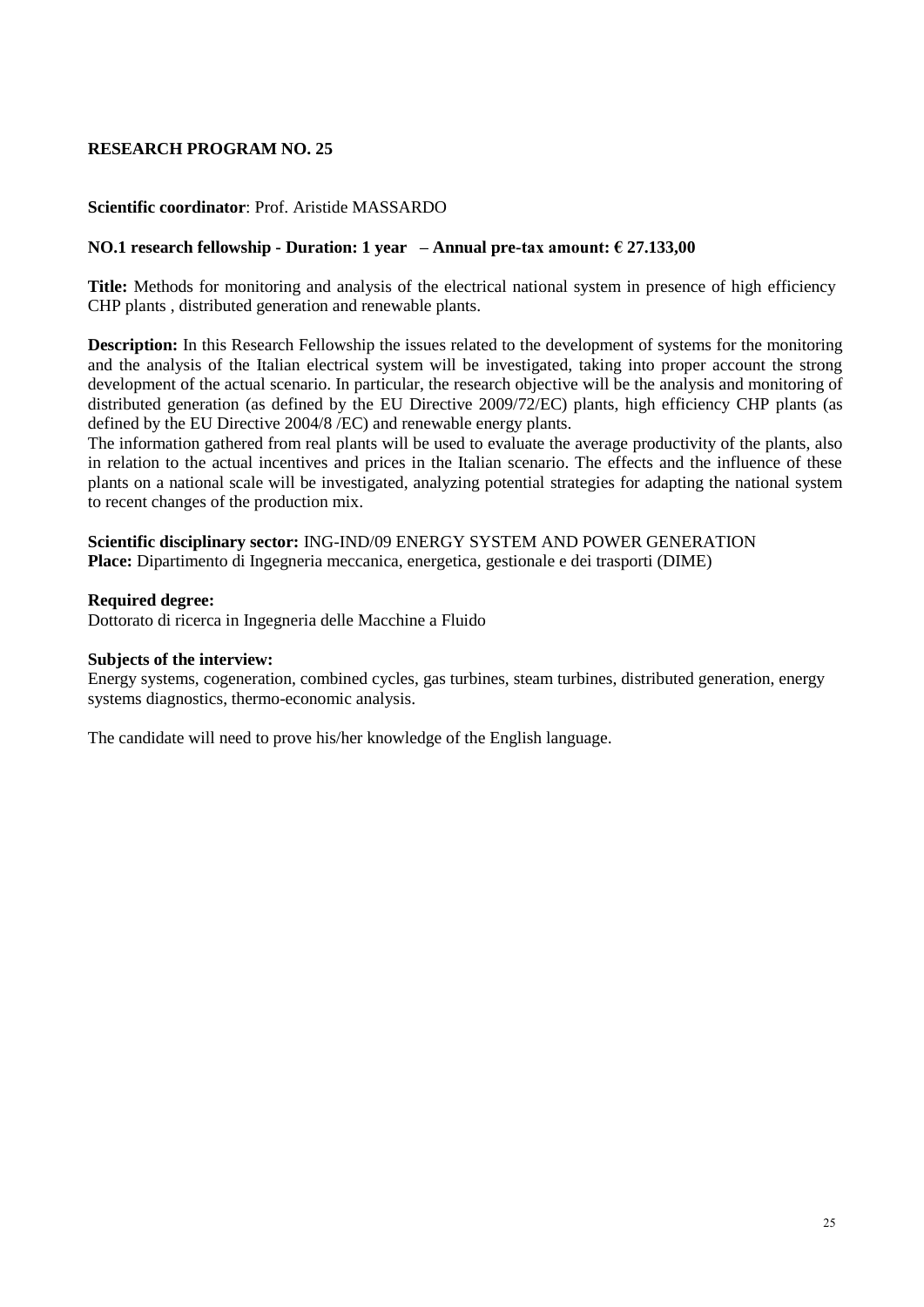### **Scientific coordinator**: Prof. Aristide MASSARDO

### **NO.1 research fellowship - Duration: 1 year – Annual pre-tax amount: € 19.367,00**

**Title:** Thermo-economic analysis of fuel production employing renewable sources.

**Description:** The research activities deal with the thermo-dynamic and thermo-economic analysies of innovative "power-to-fuel" plant for the production of alternative fuels employing renewable electrical energy and CO2 sequestrated from traditional power plant. The feasibility study will be performed taking into account different plant configurations and different European economic scenarios, in order to define the best plant size and the best operating strategy. Calculation models for the simulation of each plant component and of the system as whole will be defined in order to analize the thermo-dynamic characteristics of the component, the mutual interaction, and the influence of such parameters from the economic point of view.

### **Scientific disciplinary sector:** ING-IND/09 ENERGY SYSTEM AND POWER GENERATION **Place:** Dipartimento di Ingegneria meccanica, energetica, gestionale e dei trasporti (DIME)

#### **Required degree:**

Laurea V.O. in Ingegneria Meccanica Laurea Specialistica della classe 36/S (Ingegneria meccanica) Laurea Magistrale della classe LM-33 (Ingegneria meccanica)

### **Subjects of the interview:**

Energy systems, energy storage systems through chemicals production, power-to-fuel system with co2 sequestration, fuel cell, national electrical grid management taking into account the influence of stochastic renewable energy sources, principles of thermo-economy, simulation of poly-generative systems for thermodynamic and thermo-economic analysis.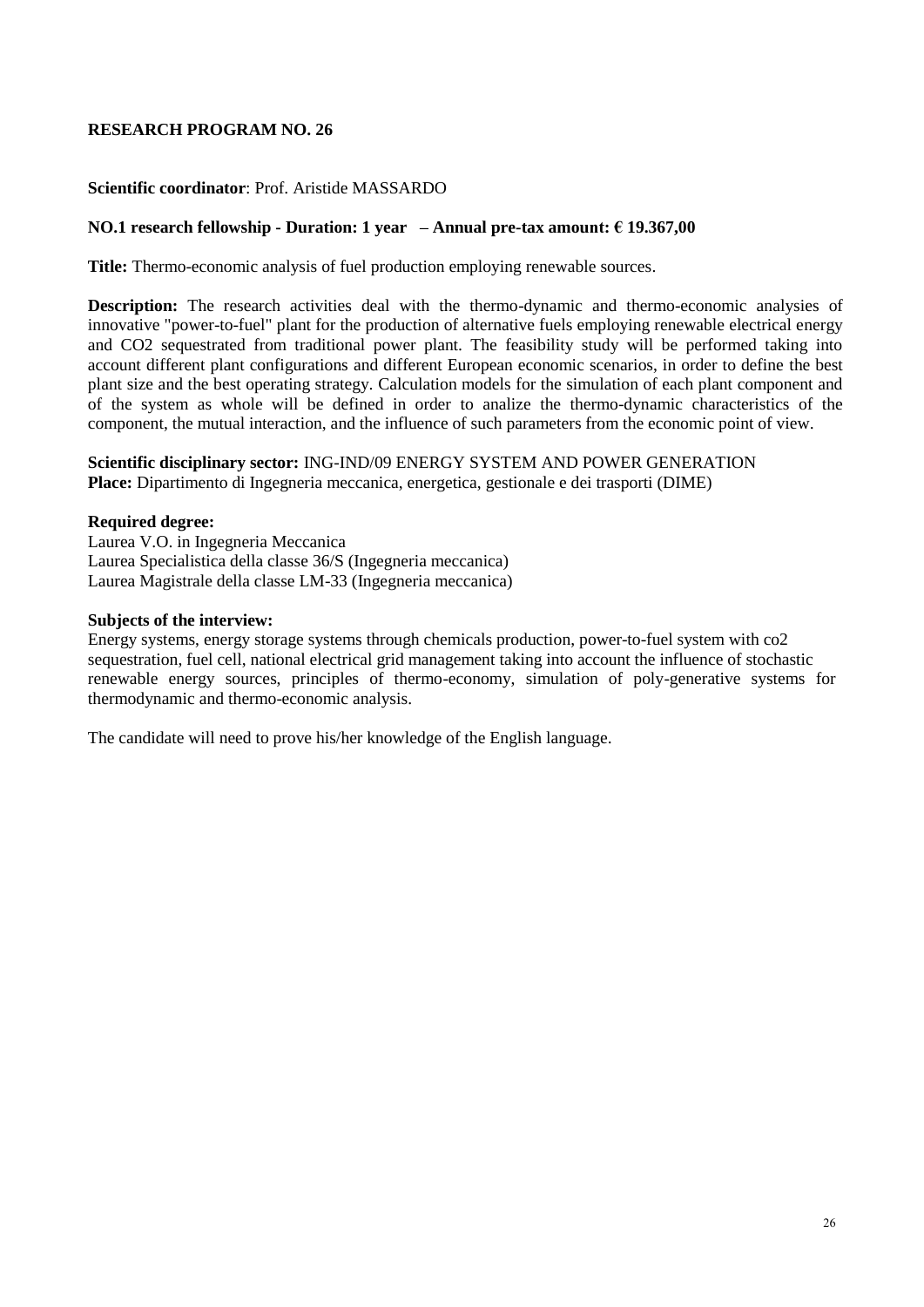**The assessment criteria for the qualifications and the interview will be affixed** on **28.10.2016** at **8.00** in Dipartimento di Ingegneria meccanica, energetica, gestionale e dei trasporti (DIME), Via Montallegro 1, Genova

**The results of the qualification assessment as well as the names of the candidates admitted to the interview will be affixed** on **28.10.2016** at **11.00** in Dipartimento di Ingegneria meccanica, energetica, gestionale e dei trasporti (DIME), Via Montallegro 1, Genova

**The interview will be held** on **28.10.2016** at **12.00** in Dipartimento di Ingegneria meccanica, energetica, gestionale e dei trasporti (DIME), Via Montallegro 1, Genova

### **Such a notice is equivalent to notification to all intents and purposes. All the candidates, who have not received notification of their exclusion, must sit for the exam, without prior notice, at the examination centre.**

*As regards candidates, who are not resident or domiciled in Italy, and those, who are resident or habitually domiciled at a distance of more than 300 Km from the selection centre, the interview, if requested, can also be held by electronic means (SKYPE video conference call), promptly contacting prof. Alberto Traverso on the phone number +39 010 3532455 or via the email address alberto.traverso@unige.it*

# **Scientific coordinator**: Prof. Alberto TRAVERSO

# **NO.1 research fellowship - Duration: 1 year – Annual pre-tax amount: € 19.367,00**

**Title:** Probabilistic design of energy systems.

**Description:** The work will focus on studying and developing probabilistic design methods applied to energy systems, with particular attention to gas turbine fuel cell hybrid systems. These robust design methods must be applied in case studies both static and dynamic, based on adapted calculation models and consistently with the objectives of the research. The results will be validated using established methodologies such as MonteCarlo.

**Scientific disciplinary sector:** ING-IND/09 ENERGY SYSTEM AND POWER GENERATION **Place:** Dipartimento di Ingegneria meccanica, energetica, gestionale e dei trasporti (DIME)

### **Required degree:**

Laurea V.O. in Ingegneria Meccanica Laurea Specialistica della classe 36/S (Ingegneria meccanica) o Laurea Magistrale della classe LM-33 (Ingegneria meccanica)

### **Subjects of the interview:**

Design under uncertainty, robust design of energy systems, advanced energy systems, fuel cell gas turbine hybrid systems.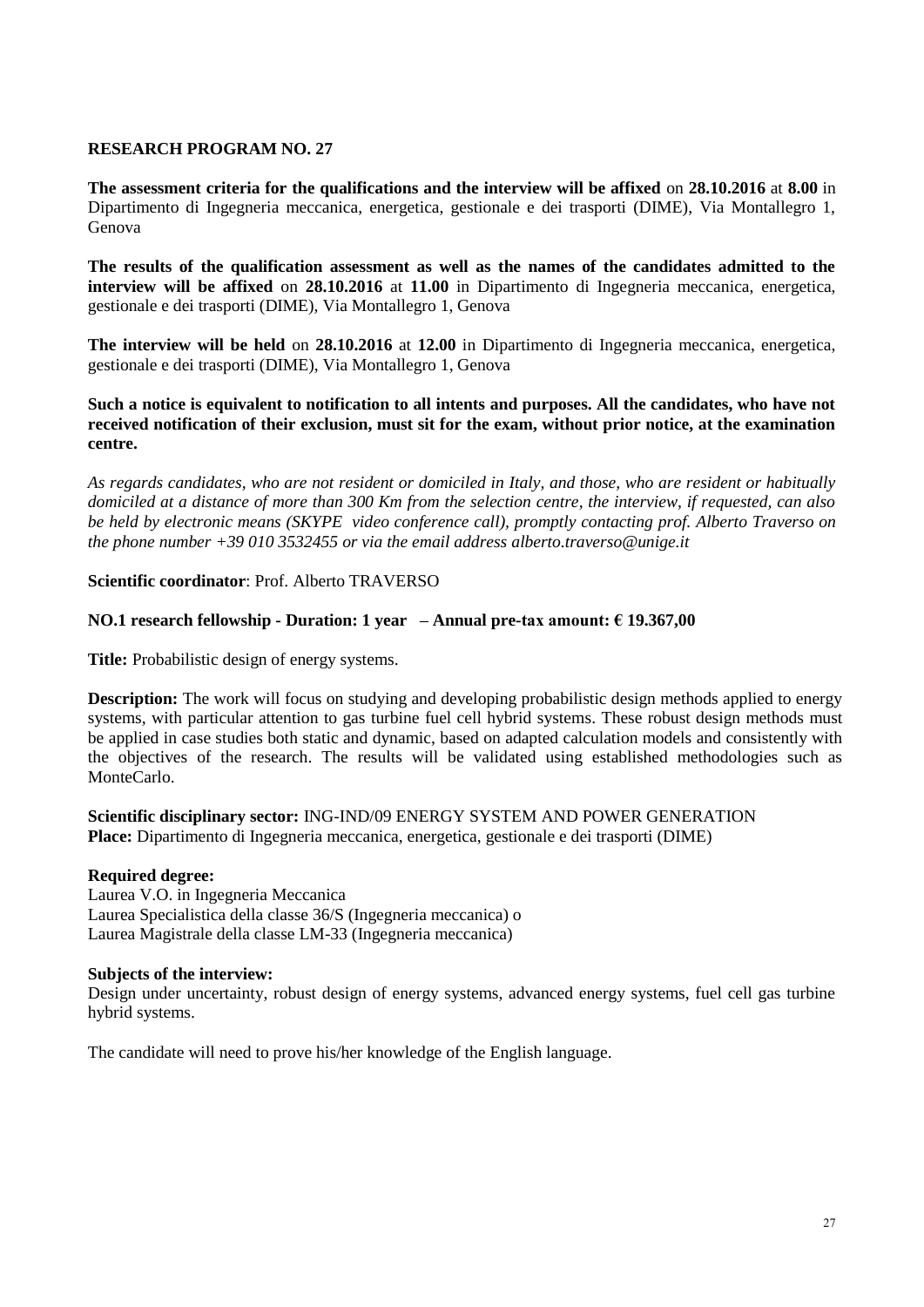**The assessment criteria for the qualifications and the interview will be affixed** on **2.11.2016** at **8.00** in Dipartimento di Ingegneria meccanica, energetica, gestionale e dei trasporti (DIME), Via Montallegro 1, Genova

**The results of the qualification assessment as well as the names of the candidates admitted to the interview will be affixed** on **2.11.2016** at **11.00** in Dipartimento di Ingegneria meccanica, energetica, gestionale e dei trasporti (DIME), Via Montallegro 1, Genova

**The interview will be held** on **2.11.2016** at **12.00** in Dipartimento di Ingegneria meccanica, energetica, gestionale e dei trasporti (DIME), Via Montallegro 1, Genova

### **Such a notice is equivalent to notification to all intents and purposes. All the candidates, who have not received notification of their exclusion, must sit for the exam, without prior notice, at the examination centre.**

*As regards candidates, who are not resident or domiciled in Italy, and those, who are resident or habitually domiciled at a distance of more than 300 Km from the selection centre, the interview, if requested, can also be held by electronic means (SKYPE video conference call), promptly contacting Prof. Alberto Traverso on the phone number +39 010 3532455 or via the email address alberto.traverso@unige.it*

### **Scientific coordinator**: Prof. Alberto TRAVERSO

#### **NO.1 research fellowship - Duration: 1 year – Annual pre-tax amount: € 19.367,00**

**Title:** Advanced control algorithms for complex systems.

**Description:** The work will focus on studying and developing new control systems based on predictors for the regulation of complex systems, especially with regard to energy systems. MIMO type controllers will be considered, also applied to problems distributed in space and time.

The control logic must be verified experimentally in the laboratories made available by demonstrating its practical functionality, and estimating the performance by appropriate indices of merit.

### **Scientific disciplinary sector:** ING-IND/09 ENERGY SYSTEM AND POWER GENERATION **Place:** Dipartimento di Ingegneria meccanica, energetica, gestionale e dei trasporti (DIME)

#### **Required degree:**

Laurea Specialistica della classe 38/S (Ingegneria per l'ambiente e il territorio) Laurea Magistrale della classe LM-35 (Ingegneria per l'ambiente e il territorio).

#### **Subjects of the interview:**

Dynamics and control of energy systems, advanced energy systems, measurements and data acquisition in energy plants.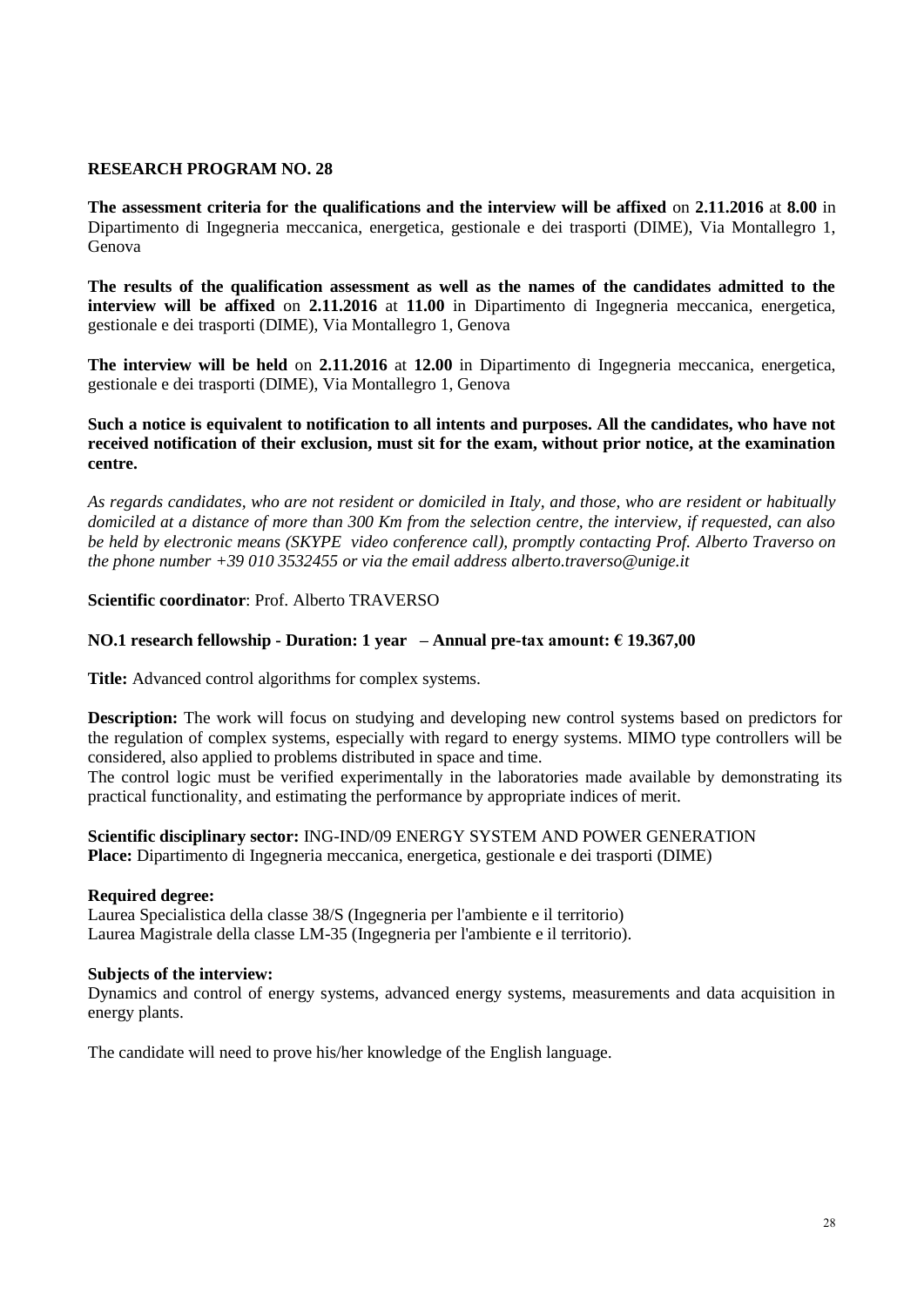**The assessment criteria for the qualifications and the interview will be affixed** on **28.10.2016** at **8.00** in Dipartimento di Ingegneria meccanica, energetica, gestionale e dei trasporti (DIME), Via Opera Pia 15A, Genova

**The results of the qualification assessment as well as the names of the candidates admitted to the interview will be affixed** on **28.10.2016** at **12.00** in Dipartimento di Ingegneria meccanica, energetica, gestionale e dei trasporti (DIME), Via Opera Pia 15A, Genova

**The interview will be held** on **28.10.2016** at **12.15** in Dipartimento di Ingegneria meccanica, energetica, gestionale e dei trasporti (DIME), Via Opera Pia 15A, Genova

### **Such a notice is equivalent to notification to all intents and purposes. All the candidates, who have not received notification of their exclusion, must sit for the exam, without prior notice, at the examination centre.**

*As regards candidates, who are not resident or domiciled in Italy, and those, who are resident or habitually domiciled at a distance of more than 300 Km from the selection centre, the interview, if requested, can also be held by electronic means (SKYPE video conference call), promptly contacting Prof. Matteo Zoppi on the phone number +39 3204382160 or via the email address zoppi@dimec.unige.it*

# **Scientific coordinator**: Prof. Matteo ZOPPI

# **NO.1 research fellowship - Duration: 1 year – Annual pre-tax amount: € 19.367,00**

**Title:** System for detection and localization of palletized freight for autonomous loading procedure.

**Description:** The researcher will develop a system for the detection, localization and tracking of palletized freight units. The information is used for the guidance of a vehicle for proper approaching of the fright unit and its loading automatically. A stereo vision head is used. The workplan comprises: manufacture of NIR stereo camera; Implementation of localization algorithm; manufacture of mechanical actuation of the system; active illumination; development of heuristic to detect the object; integration and testing.

# **Scientific disciplinary sector:** ING-IND/13 APPLIED MECHANICS

**Place:** Dipartimento di Ingegneria meccanica, energetica, gestionale e dei trasporti (DIME)

### **Required degree:**

Laurea V.O. in Ingegneria Meccanica, Elettronica, Elettrica, Informatica, Fisica

Laurea Specialistica delle classi 36/S (Ingegneria meccanica), 32/S (Ingegneria elettronica), 29/S (Ingegneria dell'automazione), 31/S (Ingegneria elettrica), 35/S (Ingegneria informatica), 20/S (Fisica), 50/S (Modellistica matematico-fisica per l'ingegneria), 66/S (Scienze dell'universo)

Laurea Magistrale delle classi LM-33 (Ingegneria meccanica), LM-29 (Ingegneria elettronica), LM-25 (Ingegneria dell'automazione), LM-26 (Ingegneria della sicurezza), LM-28 (Ingegneria elettrica), LM-32 (Ingegneria informatica), LM-17 (Fisica), LM-44 (Modellistica matematico-fisica per l'ingegneria), LM-58 (Scienze dell'universo)

### **Subjects of the interview:**

Robotics, mobile robotics, freight delivery and related methods and systems.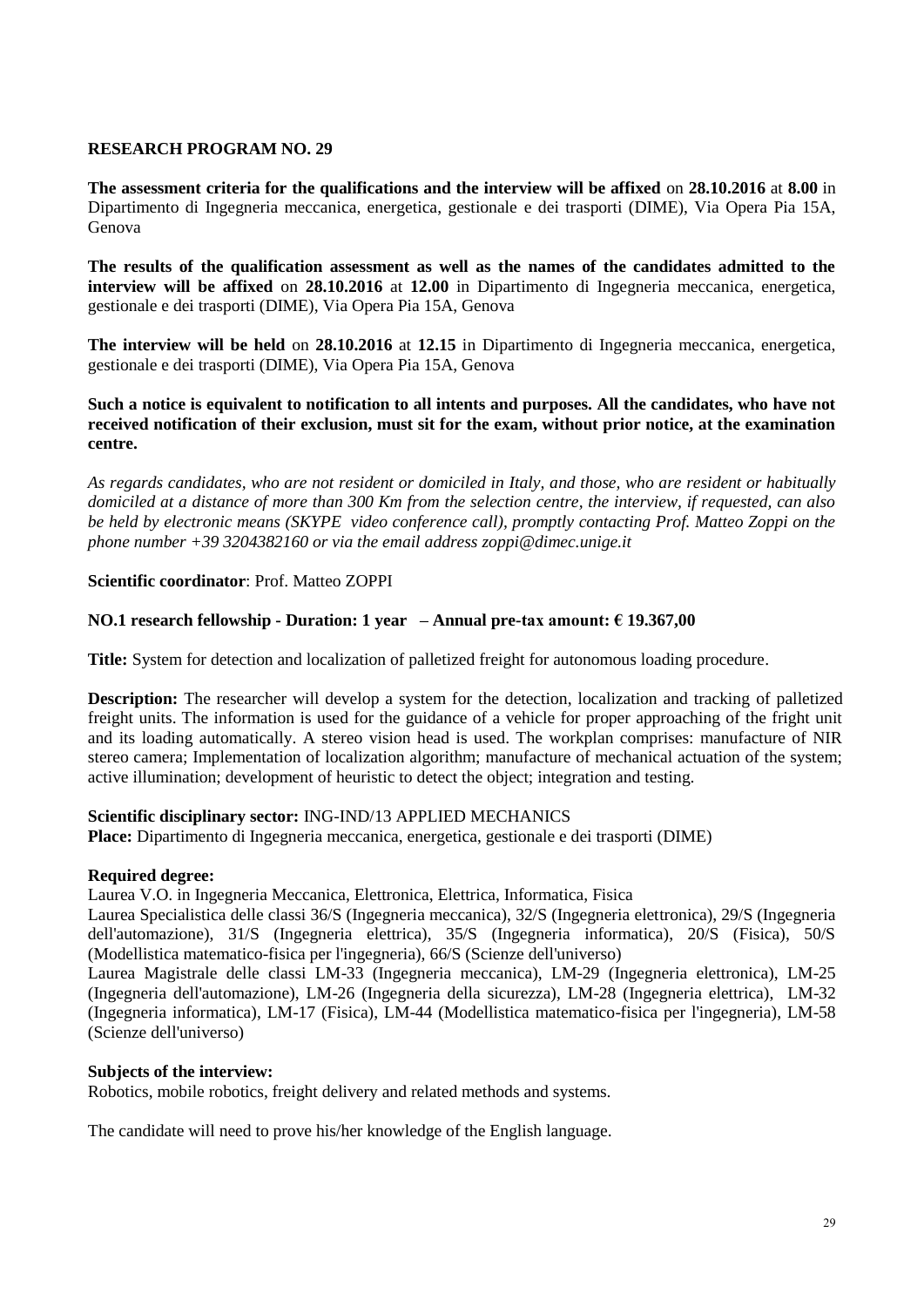**The assessment criteria for the qualifications and the interview will be affixed** on **11.11.2016** at **9.00** in Dipartimento di Ingegneria meccanica, energetica, gestionale e dei trasporti (DIME), Via Opera Pia 15, Genova

**The results of the qualification assessment as well as the names of the candidates admitted to the interview will be affixed** on **11.11.2016** at **12.00** in Dipartimento di Ingegneria meccanica, energetica, gestionale e dei trasporti (DIME), Via Opera Pia 15, Genova

**The interview will be held** on **11.11.2016** at **12.45** in Dipartimento di Ingegneria meccanica, energetica, gestionale e dei trasporti (DIME), Via Opera Pia 15, Genova

**Such a notice is equivalent to notification to all intents and purposes. All the candidates, who have not received notification of their exclusion, must sit for the exam, without prior notice, at the examination centre.**

**Scientific coordinator**: Prof. Marco RABERTO

### **NO.1 research fellowship - Duration: 1 year – Annual pre-tax amount: € 19.367,00**

**Title:** Agent-based modelling and simulation of a financial economy for the study of the shadow banking.

**Description:** Economic and financial engineering studies economic and financial systems by means of a multidisciplinary approach involving competences arising from engineering, economics, computer science, mathematics and physics. In this context, the research activity will be focused on modelling and implementing an artificial financial economy based on heterogeneous interacting agents and on developing the software platforms for simulations that will provide a powerful and flexible tool to perform different computational experiments. In particular, the workings of the shadow banking and related regulatory policies will be investigated.

**Scientific disciplinary sector:** ING-IND/35 BUSINESS AND MANAGEMENT ENGINEERING **Place:** Dipartimento di Ingegneria meccanica, energetica, gestionale e dei trasporti (DIME)

#### **Required degree:**

Laurea Magistrale della classe LM-16 (Finanza) o LM-31 (Ingegneria Gestionale) o LM-32 (Ingegneria Informatica) o LM-40 (Matematica) o LM-44 (Modellistica Matematico-Fisica per l'Ingegneria) o LM-56 (Scienze dell'Economia) o LM-77 (Scienze Economico-Aziendali) o LM-82 (Scienze Statistiche) o LM-83 (Scienze Attuariali e Finanziarie)

#### **Subjects of the interview:**

Modelling and agent-based simulation in economics and finance. Statistical techniques for the analysis of economic and financial data. Shadow banking.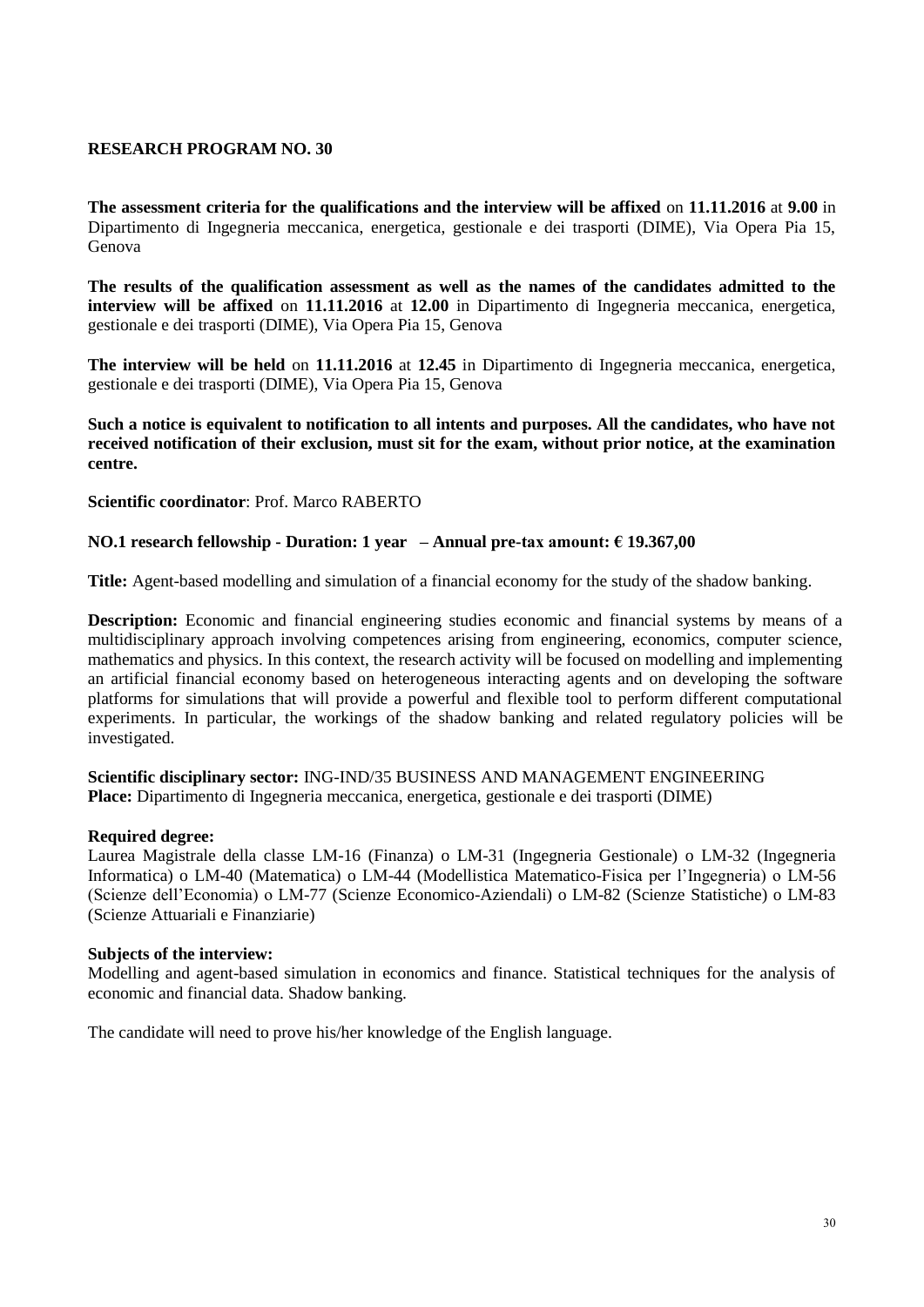**The assessment criteria for the qualifications and the interview will be affixed** on **4.11.2016** at **9.00** in Dipartimento di ingegneria navale, elettrica, elettronica e delle telecomunicazioni (DITEN) Via all'Opera Pia 11, Genova

**The results of the qualification assessment as well as the names of the candidates admitted to the interview will be affixed on 4.11.2016** at **13.00** in Dipartimento di ingegneria navale, elettrica, elettronica e delle telecomunicazioni (DITEN) Via all'Opera Pia 11, Genova

**The interview will be held** on **4.11.2016** at **17.00** in Dipartimento di ingegneria navale, elettrica, elettronica e delle telecomunicazioni (DITEN) Via all'Opera Pia 11, Genova

### **Such a notice is equivalent to notification to all intents and purposes. All the candidates, who have not received notification of their exclusion, must sit for the exam, without prior notice, at the examination centre.**

*As regards candidates, who are not resident or domiciled in Italy, and those, who are resident or habitually domiciled at a distance of more than 300 Km from the selection centre, the interview, if requested, can also be held by electronic means (SKYPE video conference call), promptly contacting Prof. Lucio Marcenaro on the phone number +39 010 3532060 or via the email address lucio.marcenaro@unige.it*

# **Scientific coordinator**: Prof. Lucio MARCENARO

# **NO.1 research fellowship - Duration: 1 year – Annual pre-tax amount: € 19.367,00**

**Title:** Recognizing anomalous situation in crowded environments.

**Description:** Nowadays, the increased demand of security is a particularly relevant need of our society. Therefore, systems able to automatically interpret interactions, both among people and between people and the environment, represent an actual domain of research, which still lack efficient solutions and open problems.

The crowd phenomenon has recently increasingly attracted the attention of worldwide researchers. Different implications related to crowd behavior analysis can be considered, since both technical and social aspect is still under researchers' investigation.

The main objective of the research activity is to study and develop novel signal processing techniques for automatic detection of anomalous and potentially dangerous situation in crowded environments.

### **Scientific disciplinary sector:** ING-INF/03 TELECOMMINICATIONS

**Place:** Dipartimento di ingegneria navale, elettrica, elettronica e delle telecomunicazioni (DITEN)

### **Required degree:**

Laurea V.O. in Ingegneria informatica o Ingegneria elettronica o Ingegneria biomedica o Ingegneria delle telecomunicazioni o Informatica o Fisica.

Laurea Specialistica della classe 35/S (Ingegneria informatica) o della classe 32/S (Ingegneria elettronica), 29/S (Ingegneria dell'automazione) o della classe 26/S (Ingegneria biomedica) o della classe 30/S (Ingegneria delle telecomunicazioni) o della classe 23/S (Informatica) o della classe 100/S (Tecniche e metodi per la società dell'informazione) o della classe 20/S (Fisica).

Laurea Magistrale della classe LM-32 (Ingegneria informatica) o della classe LM-29 (Ingegneria elettronica) o della classe LM-25 (Ingegneria dell'automazione) o della classe LM-21 (Ingegneria biomedica) o della classe LM-27 (Ingegneria delle telecomunicazioni) o della classe LM-26 (Ingegneria della sicurezza) o della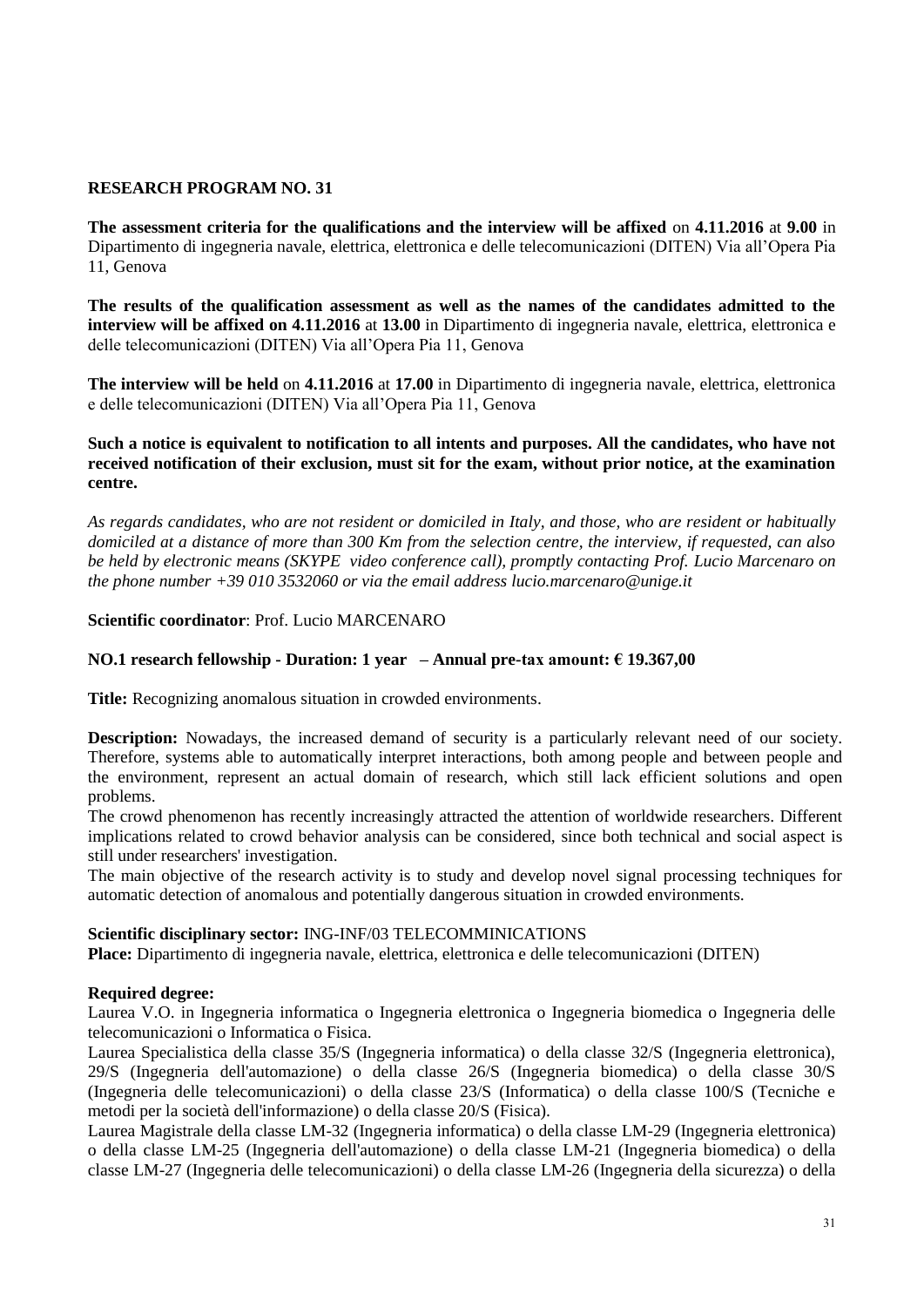classe LM-18 (Informatica) o della classe LM-66 (Sicurezza informatica) o della classe LM-91 (Tecniche e metodi per la società dell'informazione) o della classe LM-17 (Fisica).

# **Subjects of the interview:**

Signal processing techniques, Telecommunication systems, Artificial intelligence, C++ programming language.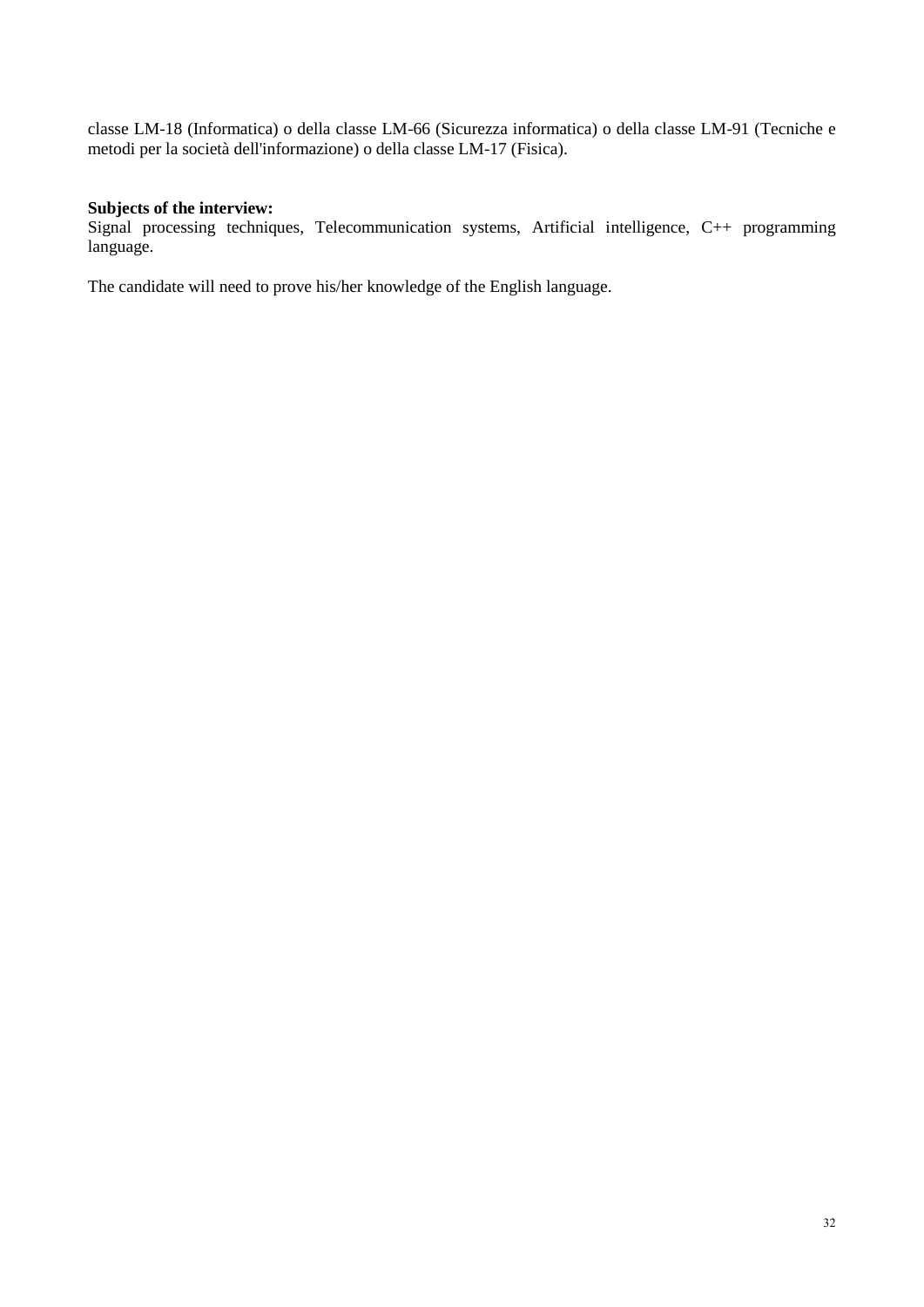**The assessment criteria for the qualifications and the interview will be affixed** on **21.11.2016** at **9.00** in Dipartimento di Informatica, Bioingegneria, Robotica e Ingegneria dei Sistemi (DIBRIS), Via Opera Pia 13, Genova

**The results of the qualification assessment as well as the names of the candidates admitted to the interview will be affixed** on **21.11.2016** at **12.00** in Dipartimento di Informatica, Bioingegneria, Robotica e Ingegneria dei Sistemi (DIBRIS), Via Opera Pia 13, Genova

**The interview will be held** on **21.11.2016** at **15.00** in Dipartimento di Informatica, Bioingegneria, Robotica e Ingegneria dei Sistemi (DIBRIS), Via Opera Pia 13, Genova

**Such a notice is equivalent to notification to all intents and purposes. All the candidates, who have not received notification of their exclusion, must sit for the exam, without prior notice, at the examination centre.**

**Scientific coordinator**: Prof. Roberto SACILE

# **NO.1 research fellowship - Duration: 1 year – Annual pre-tax amount: € 19.367,00**

**Title:** Design and development of mobile apps oriented to the management of the safety in the transport of dangerous goods.

**Description:** The transport of dangerous goods by road can receive support in security management by new technologies, in particular by applications on mobile devices. During the activity, it is required to design and illustrate with prototypes such applications with particular reference to: multi-objective optimal routing based on economic assessments and risk exposure assessments, evaluating the uncertainty of such exposure; management of vehicle maintenance; operational controls; assessment of geographic regions operationally inconsistent with trip planning; monitor training requirements for drivers. These applications will have to interface with a database containing information on the management of such transport.

**Scientific disciplinary sector:** ING-INF/04 SYSTEM AND CONTROL ENGINEERING **Place:** Dipartimento di Informatica, Bioingegneria, Robotica e Ingegneria dei Sistemi (DIBRIS)

### **Required degree:**

Laurea V.O. in Ingegneria Informatica o Informatica Laurea Specialistica delle classi 35/S (Ingegneria Informatica), 23/S (Informatica) Laurea Magistrale delle classi LM-32 (Ingegneria Informatica), LM-18 (Informatica)

### **Subjects of the interview**:

Relational databases, technologies in Android programming environment, GIS technologies, methods for vehicle routing, methods for representation of uncertainty in risk assessment.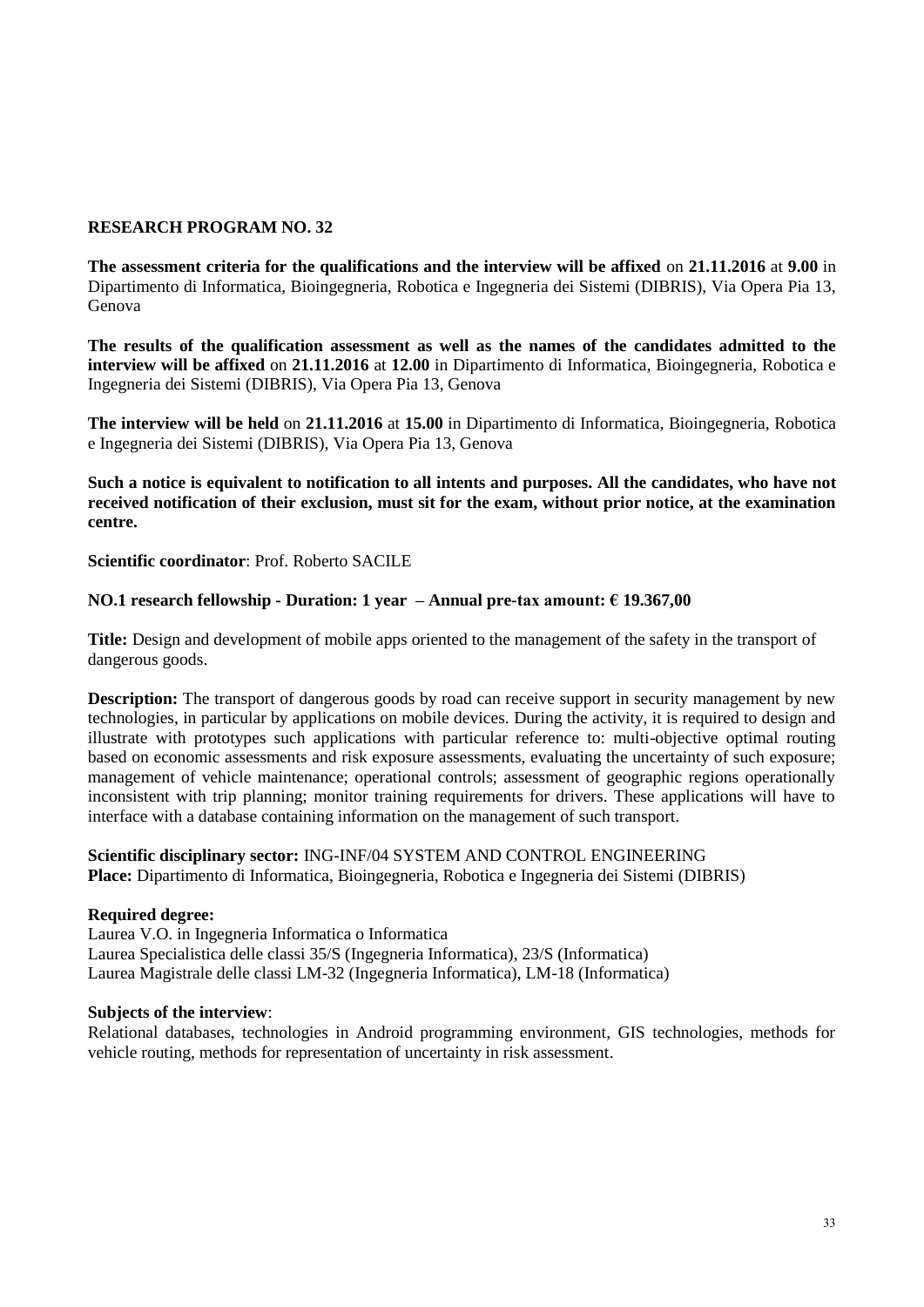**The assessment criteria for the qualifications and the interview will be affixed** on **28.10.2016** at **9.00** in Centro italiano di eccellenza sulla logistica integrata (C.I.E.L.I.) Via Vivaldi 5, Genova

**The results of the qualification assessment as well as the names of the candidates admitted to the interview will be affixed** on **28.10.2016** at **12.00** in Centro italiano di eccellenza sulla logistica integrata (C.I.E.L.I.) Via Vivaldi 5, Genova

**The interview will be held** on **28.10.2016** at **12.30** in Centro italiano di eccellenza sulla logistica integrata (C.I.E.L.I.) Via Vivaldi 5, Genova

**Such a notice is equivalent to notification to all intents and purposes. All the candidates, who have not received notification of their exclusion, must sit for the exam, without prior notice, at the examination centre.**

*As regards candidates, who are not resident or domiciled in Italy, and those, who are resident or habitually domiciled at a distance of more than 300 Km from the selection centre, the interview, if requested, can also be held by electronic means (SKYPE video conference call), promptly contacting Prof.ssa Simona Sacone via the email address simona.sacone@unige.it*

### **Scientific coordinator**: Prof.ssa Simona SACONE

# **NO.1 research fellowship - Duration: 1 year – Annual pre-tax amount: € 19.367,00**

**Title:** Multiclass modelling and multiobjective control in freeway networks.

**Description:** Objective of the proposed research activity is the development of innovative modelling and control techniques for freeway networks. As regards models, the main innovative aspects are the possibility of explicitly taking into account different vehicle classes (also including vehicles with advanced control systems of growing complexity up to fully automated guided vehicles) and the detailed modelling of pollutant emissions of the different vehicle categories in different areas of the considered network (nodes, links, and on-ramps). The control methods to be designed are based on optimal control techniques in which the performance indexes to be optimized take into account cost functions related to emissions and to safety aspects.

### **Scientific disciplinary sector:** ING-INF/04 SYSTEM AND CONTROL ENGINEERING **Place:** Centro italiano di eccellenza sulla logistica integrata (C.I.E.L.I.)

### **Required degree:**

Laurea V.O. in Ingegneria Civile, Ingegneria Informatica, Ingegneria Gestionale

Laurea Specialistica delle classi 28/S (Ingegneria Civile), 35/S (Ingegneria Informatica), 34/S (Ingegneria Gestionale)

Laurea Magistrale delle classi LM-23 (Ingegneria Civile), LM-26 (Ingegneria della sicurezza), LM-32 (Ingegneria Informatica), LM-31 (Ingegneria Gestionale)

### **Subjects of the interview**:

Road transportation systems modelling, control and optimization schemes of road traffic networks.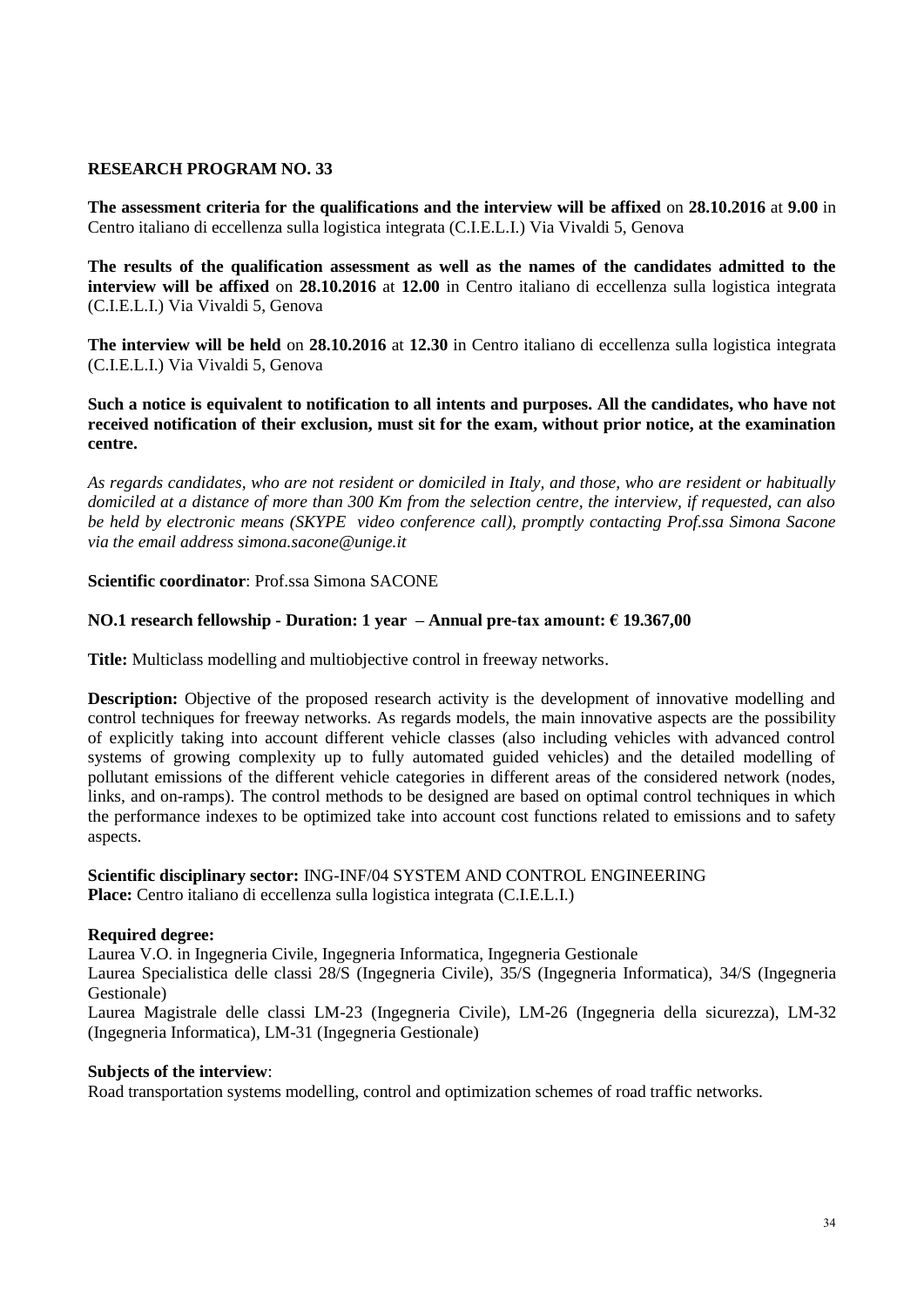**The assessment criteria for the qualifications and the interview will be affixed** on **4.11.2016** at **11.00** in Dipartimento di Informatica, bioingegneria, robotica e ingegneria dei sistemi (DIBRIS), Via Opera Pia 13, Genova

**The results of the qualification assessment as well as the names of the candidates admitted to the interview will be affixed** on **4.11.2016** at **15.00** in Dipartimento di Informatica, bioingegneria, robotica e ingegneria dei sistemi (DIBRIS), Via Opera Pia 13, Genova

**The interview will be held** on **4.11.2016** at **15.30** in Dipartimento di Informatica, bioingegneria, robotica e ingegneria dei sistemi (DIBRIS), Via Opera Pia 13, Genova

**Such a notice is equivalent to notification to all intents and purposes. All the candidates, who have not received notification of their exclusion, must sit for the exam, without prior notice, at the examination centre.**

**Scientific coordinator**: Prof. Davide ANGUITA

### **NO.1 research fellowship - Duration: 1 year – Annual pre-tax amount: € 19.367,00**

**Title:** Big Data nowcasting and forecasting techniques for intelligent mobility management.

**Description:** The objective of the research is the development of scalable Data Mining and Machine Learning techniques, based on the "Big Data" paradigm, applied to intelligent mobility management with particular reference to railway transportation systems. It is expected that the candidate will develop algorithms for building nowcasting and forecasting models for intelligent mobility able to describe and predict the main assets status of a railway transportation system. Big Data technologies (e.g. Hadoop/Spark) will be exploited for integrating data from different sources and to derive data-driven models of the phenomena under exam, possibly able to integrate physical models, when available.

# **Scientific disciplinary sector:** ING-INF/05 INFORMATION PROCESSING SYSTEMS

**Place:** Dipartimento di Informatica, bioingegneria, robotica e ingegneria dei sistemi (DIBRIS)

### **Required degree:**

Laurea Magistrale della classe LM-32 (Ingegneria Informatica), LM-18 (Informatica), LM-31 (Ingegneria Gestionale) o equiparate

### **Subjects of the interview**:

Big Data technologies (Hadoop/Spark), Algorithms and methods of Data Mining and Machine Learning, Nowcasting and forecasting models for transportation systems.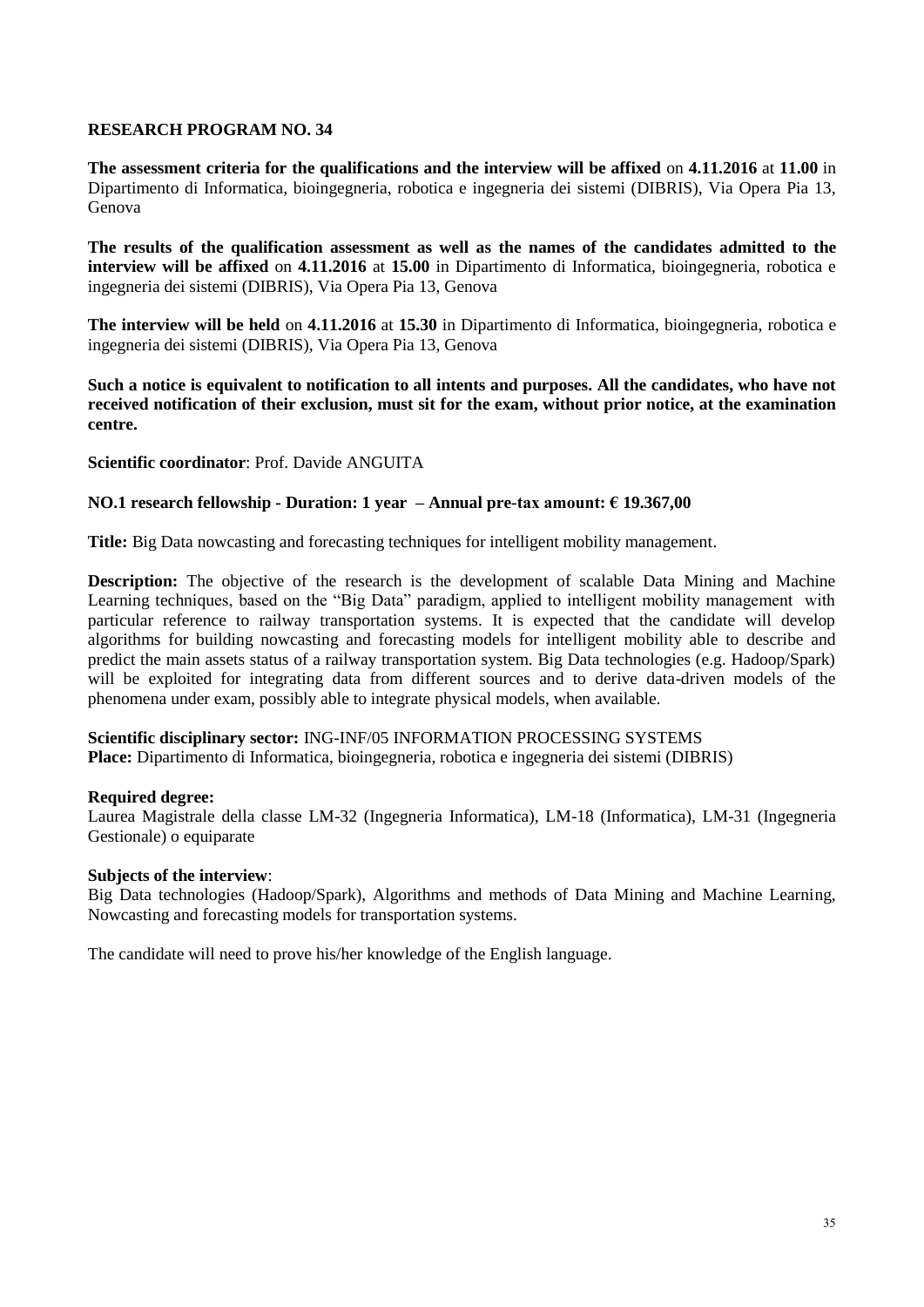**The assessment criteria for the qualifications and the interview will be affixed** on **28.10.2016** at **11.00** in Dipartimento di Informatica, bioingegneria, robotica e ingegneria dei sistemi (DIBRIS), Viale Causa 13, Genova

**The results of the qualification assessment as well as the names of the candidates admitted to the interview will be affixed** on **4.11.2016** at **10.00** in Dipartimento di Informatica, bioingegneria, robotica e ingegneria dei sistemi (DIBRIS), Viale Causa 13, Genova

**The interview will be held** on **4.11.2016** at **14.00** in Dipartimento di Informatica, bioingegneria, robotica e ingegneria dei sistemi (DIBRIS), Viale Causa 13, Genova

### **Such a notice is equivalent to notification to all intents and purposes. All the candidates, who have not received notification of their exclusion, must sit for the exam, without prior notice, at the examination centre.**

*As regards candidates, who are not resident or domiciled in Italy, and those, who are resident or habitually domiciled at a distance of more than 300 Km from the selection centre, the interview, if requested, can also be held by electronic means (SKYPE video conference call), promptly contacting Prof. Alessio Merlo on the phone number +39 010 3532344 or via the email address alessio.merlo@unige.it*

# **Scientific coordinator**: Prof. Alessio MERLO

# **NO.1 research fellowship - Duration: 1 year – Annual pre-tax amount: € 23.250,00**

**Title:** Development of innovative techniques for security and privacy of mobile and distributed systems.

**Description:** The research activity is aimed at studying and developing new techniques for the security and privacy of mobile and/or distributed systems. Such techniques should improve the current state of the art. More specifically, the aim of the research is threefold: 1) the development of innovative approaches that allow to systematically discover security and privacy issues in current mobile and distributed systems; 2) the definition of new methodologies for assessing the security properties of mobile and distributed systems, and 3) the implementation of new techniques for securing both operating systems and applications that do not satisfy the expected security properties.

#### **Scientific disciplinary sector:** ING-INF/05 INFORMATION PROCESSING SYSTEMS **Place:** Dipartimento di Informatica, bioingegneria, robotica e ingegneria dei sistemi (DIBRIS)

### **Required degree:**

Laurea V.O. in Informatica Laurea Specialistica della classe 23/S (Informatica) Laurea Magistrale della classe LM-18 (Informatica)

### **Subjects of the interview**:

- Mobile Operating Systems
- Computer Security
- Security issues on mobile devices.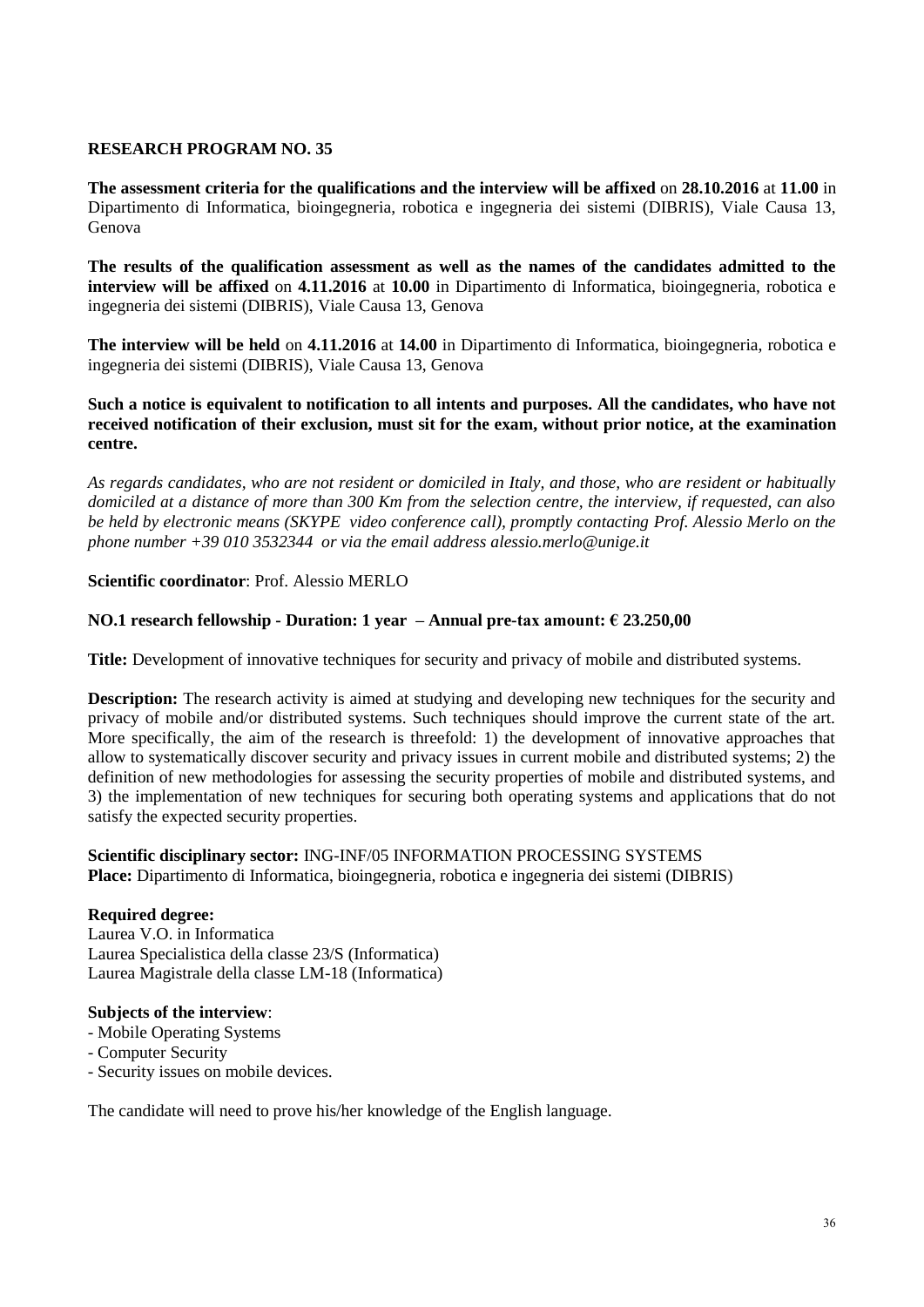**The assessment criteria for the qualifications and the interview will be affixed** on **2.11.2016** at **8.30** in Dipartimento di Informatica, bioingegneria, robotica e ingegneria dei sistemi (DIBRIS), Via Opera Pia 13, Genova

**The results of the qualification assessment as well as the names of the candidates admitted to the interview will be affixed** on **2.11.2016** at **12.30** in Dipartimento di Informatica, bioingegneria, robotica e ingegneria dei sistemi (DIBRIS), Via Opera Pia 13, Genova

**The interview will be held** on **2.11.2016** at **16.30** in Dipartimento di Informatica, bioingegneria, robotica e ingegneria dei sistemi (DIBRIS), Via Opera Pia 13, Genova

### **Such a notice is equivalent to notification to all intents and purposes. All the candidates, who have not received notification of their exclusion, must sit for the exam, without prior notice, at the examination centre.**

*As regards candidates, who are not resident or domiciled in Italy, and those, who are resident or habitually domiciled at a distance of more than 300 Km from the selection centre, the interview, if requested, can also be held by electronic means (SKYPE video conference call), promptly contacting Prof. Antonio Sgorbissa on the phone number +39 010 3532706 or via the email address antonio.sgorbissa@unige.it*

### **Scientific coordinator**: Prof. Antonio SGORBISSA

#### **NO.1 research fellowship - Duration: 1 year – Annual pre-tax amount: € 19.367,00**

**Title:** Robots and distributed sensor networks to support independent living.

**Description:** The project aims at developing robotic systems, as well as wearable and environmental sensor networks, with the aim of assisting elderly people in everyday activities, through innovative monitoring and automation solutions.

The project breakthrough is in the fact that, differently from existing systems, it aims at developing systems that are culturally "competent", i.e., able to modify their own perceptual, motor and verbal behavior depending on the cultural characteristics of the person that they are assisting.

**Scientific disciplinary sector:** ING-INF/05 INFORMATION PROCESSING SYSTEMS **Place:** Dipartimento di Informatica, bioingegneria, robotica e ingegneria dei sistemi (DIBRIS)

#### **Required degree:**

Laurea Specialistica della classe 35/S (Ingegneria informatica) Laurea Magistrale della classe LM-32 (Ingegneria informatica)

#### **Subjects of the interview**:

Mobile Robots, wearable and distributed sensor networks, mathematical models, automation techniques for recognizing human activities, assistive robotics applications.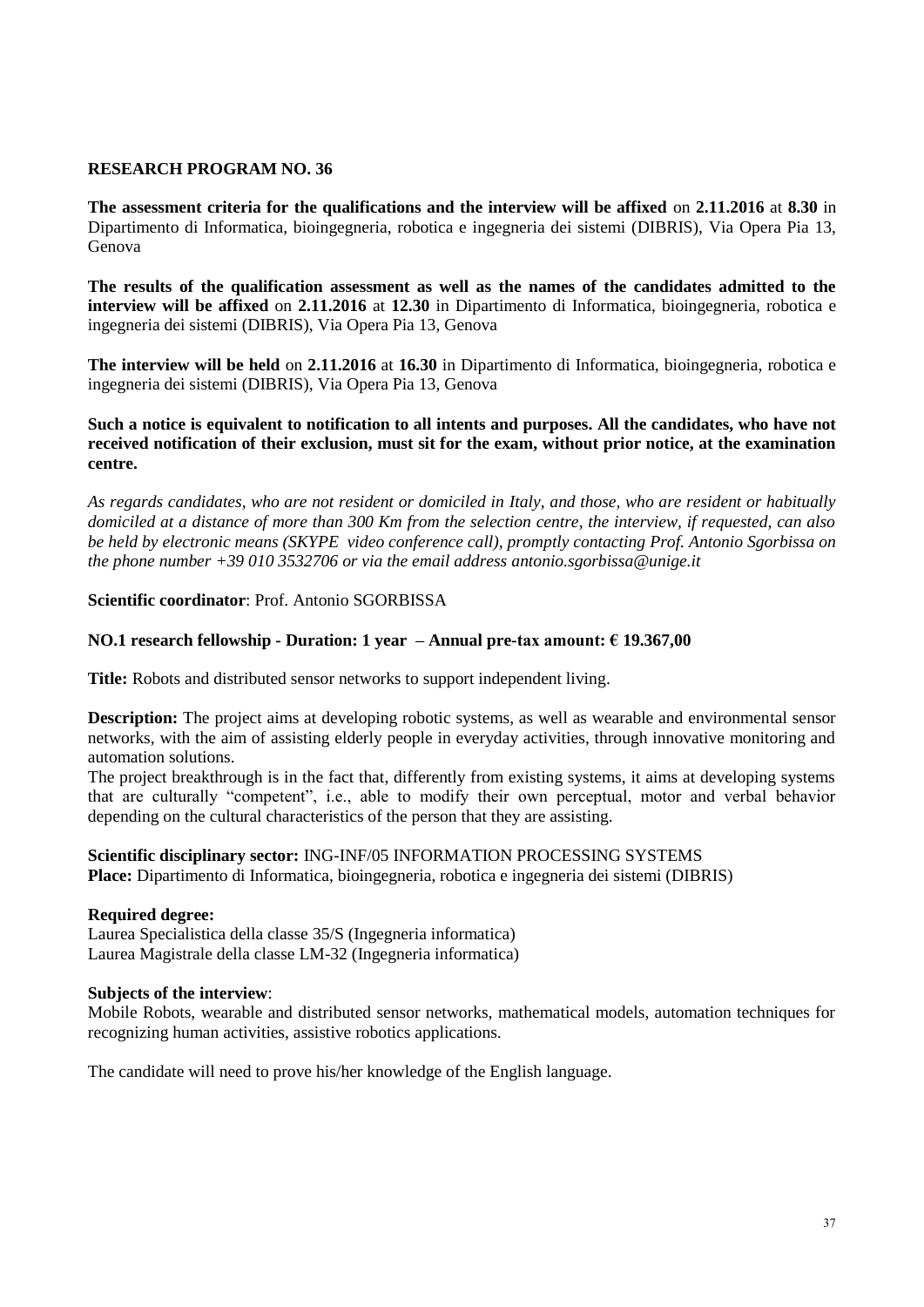**The assessment criteria for the qualifications and the interview will be affixed** on **4.11.2016** at **13.30** in Dipartimento di Informatica, bioingegneria, robotica e ingegneria dei sistemi (DIBRIS), Viale Causa 13, Genova

**The results of the qualification assessment as well as the names of the candidates admitted to the interview will be affixed** on **4.11.2016** at **16.30** in Dipartimento di Informatica, bioingegneria, robotica e ingegneria dei sistemi (DIBRIS), Viale Causa 13, Genova

**The interview will be held** on **4.11.2016** at **17.00** in Dipartimento di Informatica, bioingegneria, robotica e ingegneria dei sistemi (DIBRIS), Viale Causa 13, Genova

**Such a notice is equivalent to notification to all intents and purposes. All the candidates, who have not received notification of their exclusion, must sit for the exam, without prior notice, at the examination centre.**

**Scientific coordinator**: Prof. Gianni Viardo VERCELLI

# **NO.1 research fellowship - Duration: 1 year – Annual pre-tax amount: € 23.250,00**

**Title:** Study and design of web/mobile/gaming applications for 360/3D immersive experiences fruition in virtual/augmented reality through HMD vision goggles.

**Description:** The research will aim at the comparative study of application solutions on relevant 360 ° / 3D visual experiences / perceptions in various contexts of use (via web channels and social networks, via immersive HMD viewers, through immersive environments) so that the sense of presence will be maximized and the visual / perceptive discomfort of User Experience will be minimized. In a dynamic environment and with many technological solutions proposed for immersive systems in virtual / augmented reality, for precompetitive prototypes of web / mobile / gaming apps will be designed making it possible to integrate realized video 360 / 3D into the creation of visual experiences better suitable for immersive robotic systems / platforms.

**Scientific disciplinary sector:** ING-INF/05 INFORMATION PROCESSING SYSTEMS **Place:** Dipartimento di Informatica, bioingegneria, robotica e ingegneria dei sistemi (DIBRIS)

### **Required degree:**

Laurea Magistrale della classe LM-92 (Teorie della comunicazione)

### **Subjects of the interview**:

Video 360/3D, technologies and methodologies of production and distribution of multi-platform multimedia video content, digital storytelling, pre- and post-video production techniques, video compositing.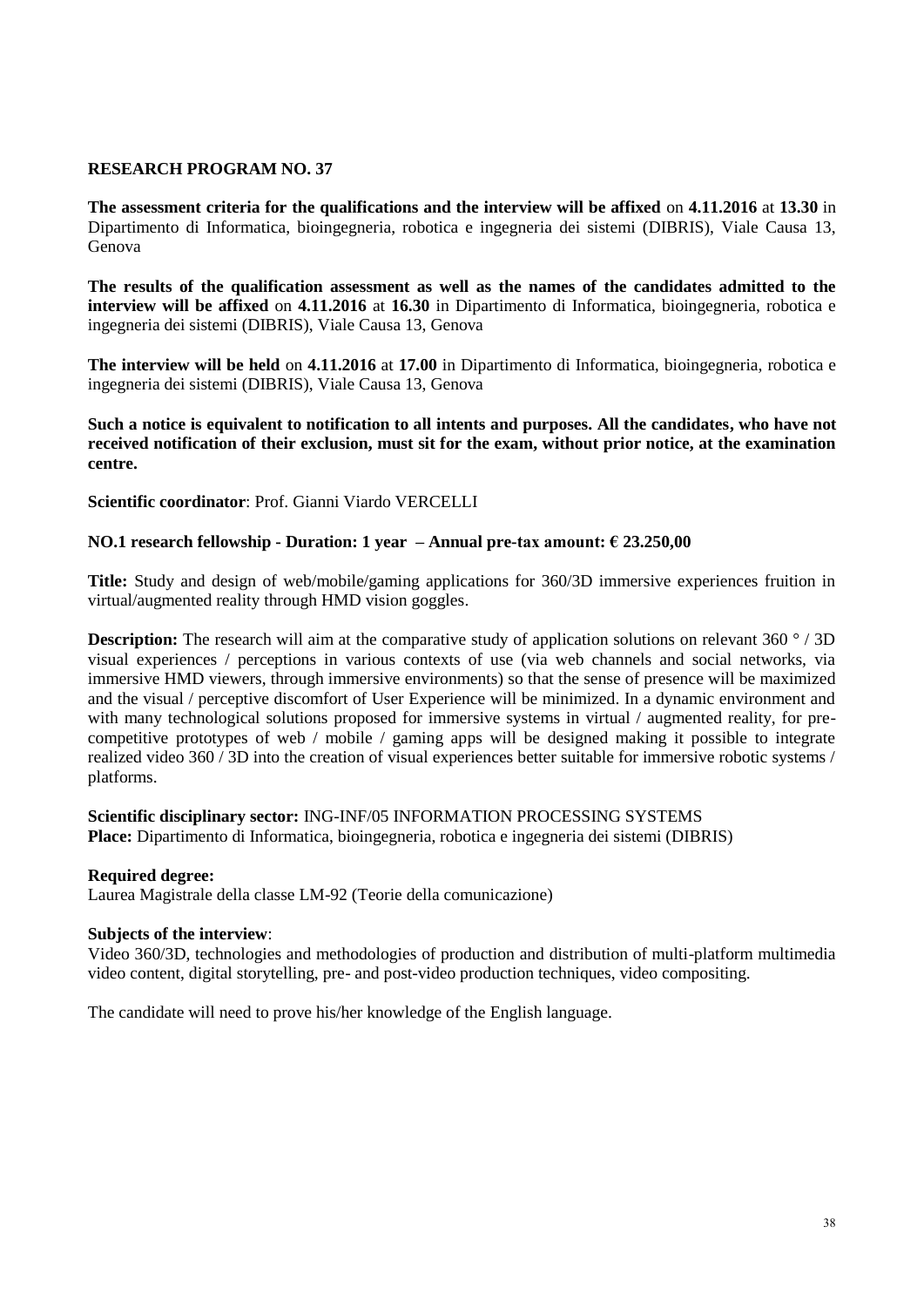**The assessment criteria for the qualifications and the interview will be affixed** on **4.11.2016** at **8.30** in Dipartimento di Informatica, bioingegneria, robotica e ingegneria dei sistemi (DIBRIS), Viale Causa 13, Genova

**The results of the qualification assessment as well as the names of the candidates admitted to the interview will be affixed** on **4.11.2016** at **11.30** in Dipartimento di Informatica, bioingegneria, robotica e ingegneria dei sistemi (DIBRIS), Viale Causa 13, Genova

**The interview will be held** on **4.11.2016** at **12.00** in Dipartimento di Informatica, bioingegneria, robotica e ingegneria dei sistemi (DIBRIS), Via Opera Pia 13, Genova

**Such a notice is equivalent to notification to all intents and purposes. All the candidates, who have not received notification of their exclusion, must sit for the exam, without prior notice, at the examination centre.**

**Scientific coordinator**: Prof. Gianni Viardo VERCELLI

# **NO.1 research fellowship - Duration: 1 year – Annual pre-tax amount: € 23.250,00**

**Title:** Study of digital creativity languages and realization of innovative multimedia 360/3D video formats for robotic immersive systems/platforms.

**Description:** The research will aim the study of digital creativity languages  $\neg\neg\neg$ on relevant 360 ° / 3D visual experience / perception in various contexts of use (HMD vision goggles for gaming, immersive cave, smartphones HMD viewers, ...) so that it enhanced the presence. Given the current market dynamics of immersive systems in virtual / augmented reality, the study will be compared against the solutions proposed in the literature so as to keep always updated the possible scenarios of video content delivery, both in B2C and B2B perspectives for ultra high quality video fruition. Once identified and classified multimedia immersive video formats that maximize the sense of presence and user engagement, will then be selected from among those created visual experiences better suited for immersive robotic systems / platforms.

**Scientific disciplinary sector:** ING-INF/05 INFORMATION PROCESSING SYSTEMS **Place:** Dipartimento di Informatica, bioingegneria, robotica e ingegneria dei sistemi (DIBRIS)

### **Required degree:**

Laurea Magistrale della classe LM-92 (Teorie della comunicazione)

### **Subjects of the interview**:

Video 360/3D, technologies and methodologies of production and distribution of multi-platform multimedia video content, digital storytelling, pre- and post-video production techniques, video compositing.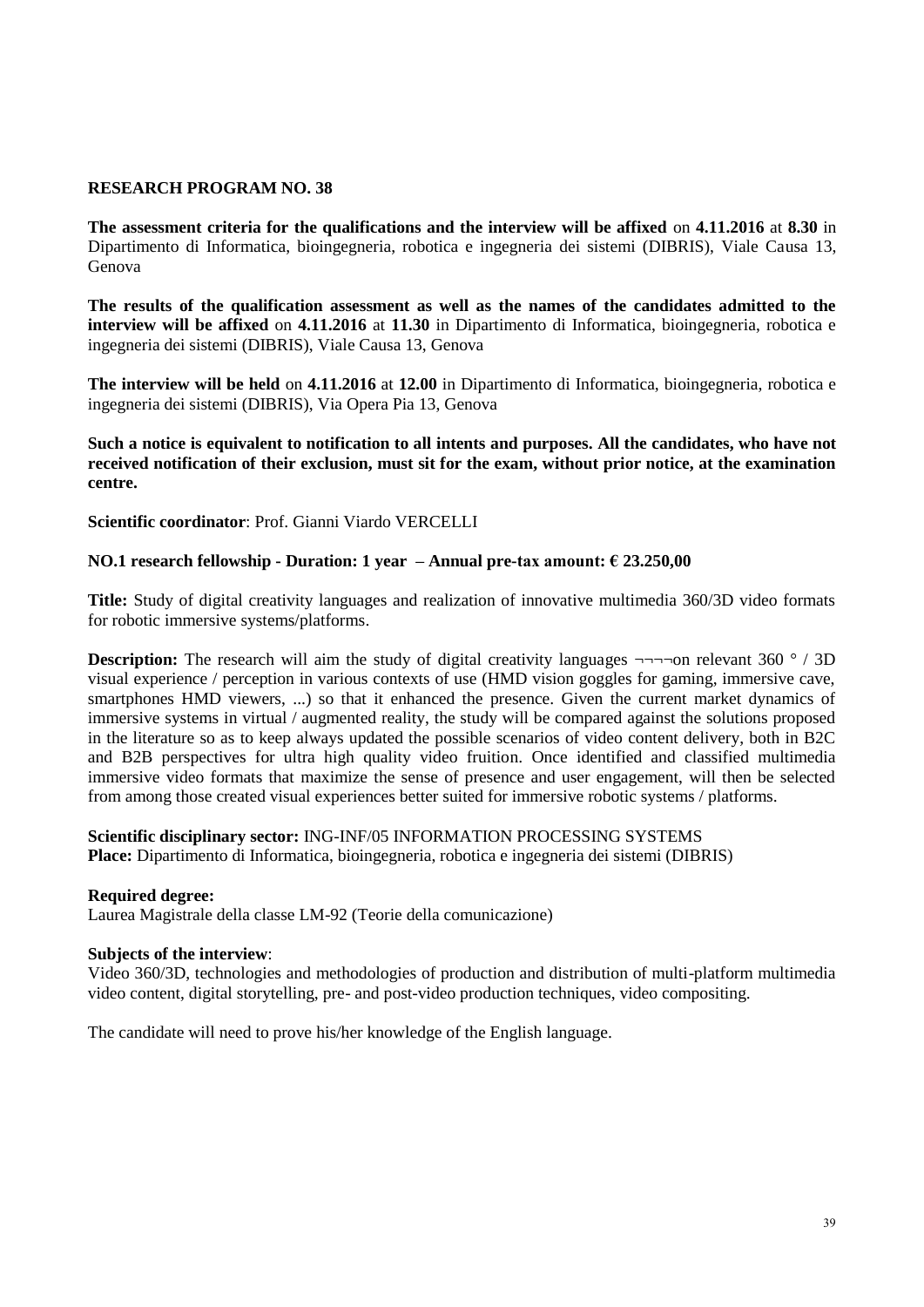**The assessment criteria for the qualifications and the interview will be affixed** on **3.11.2016** at **9.00** in Dipartimento di Informatica, bioingegneria, robotica e ingegneria dei sistemi (DIBRIS), Via Opera Pia 13, Genova

**The results of the qualification assessment as well as the names of the candidates admitted to the interview will be affixed** on **3.11.2016** at **12.00** in Dipartimento di Informatica, bioingegneria, robotica e ingegneria dei sistemi (DIBRIS), Via Opera Pia 13, Genova

**The interview will be held** on **3.11.2016** at **12.30** in Dipartimento di Informatica, bioingegneria, robotica e ingegneria dei sistemi (DIBRIS), Via Opera Pia 13, Genova

**Such a notice is equivalent to notification to all intents and purposes. All the candidates, who have not received notification of their exclusion, must sit for the exam, without prior notice, at the examination centre.**

**Scientific coordinator**: Prof. Sergio MARTINOIA

# **NO.1 research fellowship - Duration: 1 year – Annual pre-tax amount: € 19.367,00**

**Title:** Development and implementation of algorithms for analysis of neuronal signals obtained from multisite recordings by means of high-density microelectrode arrays.

**Description:** The scientific program is focused on the development of new algorithms for analysis of neuronal signals extracellularly recorded by means of high-density microelectrode arrays. The measured electrophysiological signals present different features depending on the experimental preparation (e.g., brain slice, retina, primary culture) and needed specific processing to be correctly detected and further analyzed. Moreover, the huge quantity of data acquired during the experimental recordings (more than 4000 channels with acquisition frequency of 18KHz) set serious challenges for the management and processing of such signals-data. In particular, we seek at developing algorithms of functional connectivity for studying correlation and capable of estimating, in an automated way, connectivity maps and algorthms for LTP (long-Term Potentiation) studies on brain slices for neuropharmacological applications. The final aim is to provide efficient and reliable tools that can be used to study the interaction between network structure and functional dynamics of neuronal population.

**Scientific disciplinary sector:** ING-INF/06 ELETRONIC AND INFORMATICS BIOENGINEERING **Place:** Dipartimento di Informatica, bioingegneria, robotica e ingegneria dei sistemi (DIBRIS)

### **Required degree:**

Laurea Magistrale delle classi LM-21 (Ingegneria biomedica), LM-32 (Ingegneria informatica), LM-18 (Informatica)

### **Subjects of the interview**:

Neuroengineering, computational neuroscience, programming language, signal processing algorithms, correlation methods, information theory.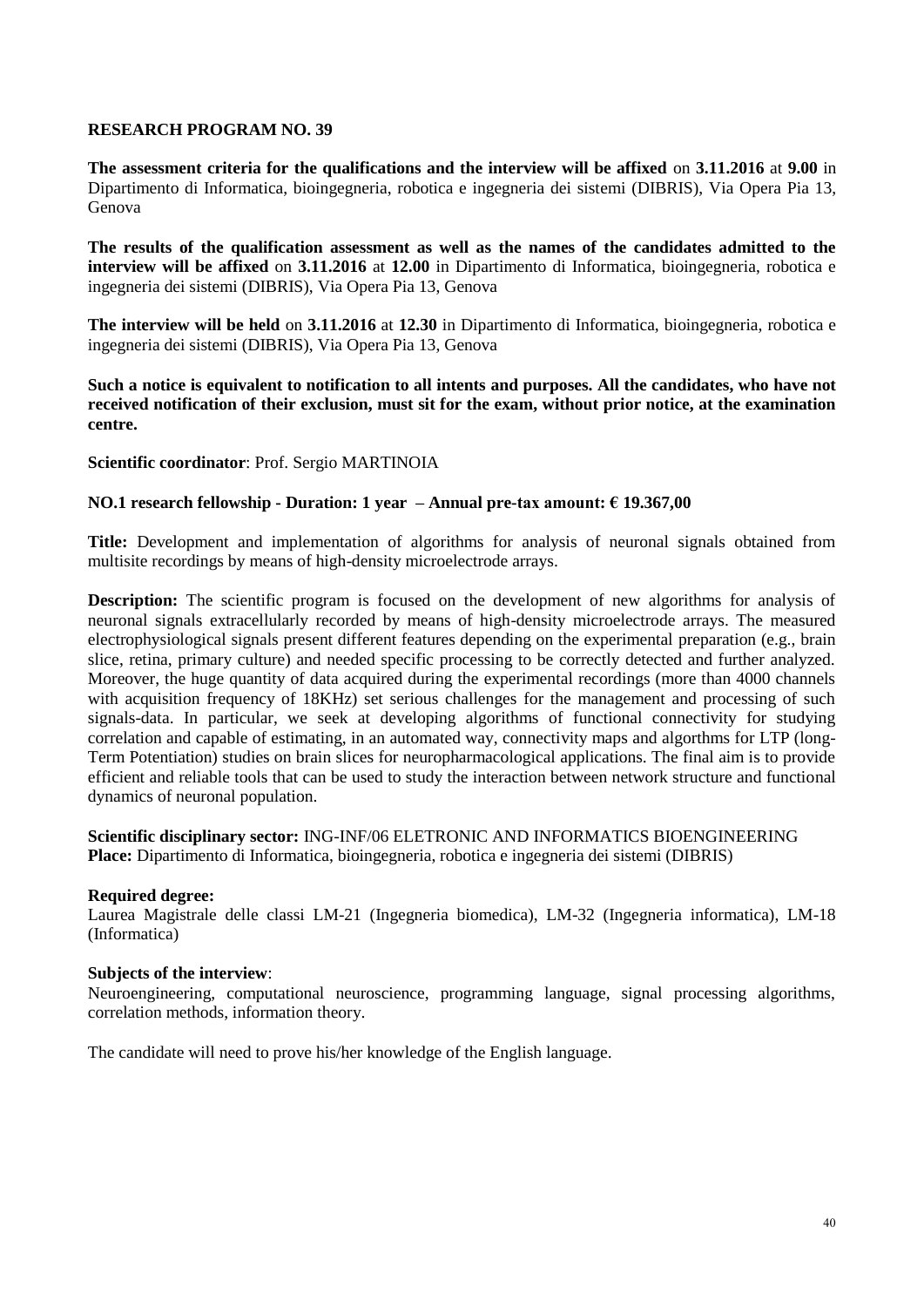# **SCIENTIFIC DISCIPLINARY AREA: ECONOMICS AND STATISTICS**

#### **RESEARCH PROGRAM NO. 40**

**The assessment criteria for the qualifications and the interview will be affixed** on **28.10.2016** at **10.00** in Dipartimento di Scienze Politiche (DISPO), P.le E. Brignole 2, Genova

**The results of the qualification assessment as well as the names of the candidates admitted to the interview will be affixed** on **28.10.2016** at **13.00** in Dipartimento di Scienze Politiche (DISPO), P.le E. Brignole 2, Genova

**The interview will be held** on **28.10.2016** at **14.00** in Dipartimento di Scienze Politiche (DISPO), P.le E. Brignole 2, Genova

**Such a notice is equivalent to notification to all intents and purposes. All the candidates, who have not received notification of their exclusion, must sit for the exam, without prior notice, at the examination centre.**

**Scientific coordinator**: Prof. Luca GANDULLIA

#### **NO.1 research fellowship - Duration: 1 year – Annual pre-tax amount: € 19.367,00**

**Title:** Private supply of public goods: theory and economic experiments.

**Description:** The research project aims to analyze through economic experiments in the lab the motives of charitable giving and of private supply of public goods. The theoretical and empirical literature (James Andreoni, Lise Vesterlund, Philip Grossman, James Konow) has identified three main motives and so three categories of givers: "pure" altruists (those who are motivated solely by interest in the welfare of the recipients), "warm glow" givers, also called "pure egoists" (those who receive utility from the act of giving itself) and "impure" altruists (motivated by both altruism and warm glow). Through economic experiments in the lab – for instance in the form of dictator games (es. Crumpler e Grossman) – the first aim is to isolate and measure the magnitude of the three components of altruism; the second aim is to verify in the lab (cfr. Eckel e Grossman; Kimberley Sharf), also for public policy purposes, the reaction of different givers to different models of public support for charitable contributions.

**Scientific disciplinary sector:** SECS-P/03 PUBLIC ECONOMICS **Place:** Dipartimento di Scienze Politiche (DISPO)

**Required degree:**  Dottorato di ricerca in Economia

#### **Subjects of the interview**:

Public economics; experimental economics; behavioural economics; econometrics.